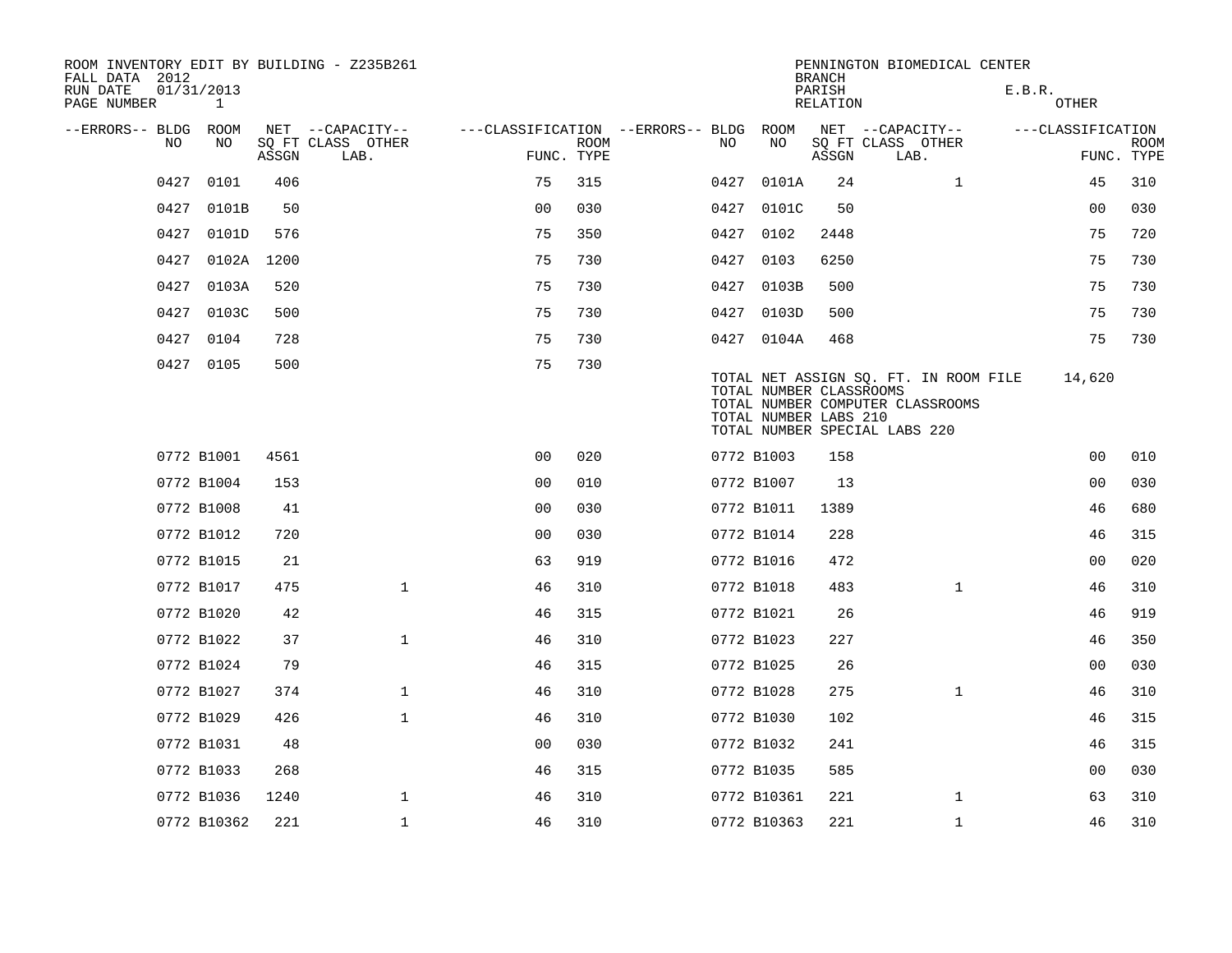| ROOM INVENTORY EDIT BY BUILDING - Z235B261<br>FALL DATA 2012 |                 |       |                           |                |             |                                        |            | <b>BRANCH</b>      | PENNINGTON BIOMEDICAL CENTER |                   |                           |
|--------------------------------------------------------------|-----------------|-------|---------------------------|----------------|-------------|----------------------------------------|------------|--------------------|------------------------------|-------------------|---------------------------|
| RUN DATE<br>PAGE NUMBER                                      | 01/31/2013<br>2 |       |                           |                |             |                                        |            | PARISH<br>RELATION |                              | E.B.R.<br>OTHER   |                           |
| --ERRORS-- BLDG ROOM                                         |                 |       | NET --CAPACITY--          |                |             | ---CLASSIFICATION --ERRORS-- BLDG ROOM |            |                    | NET --CAPACITY--             | ---CLASSIFICATION |                           |
| NO.                                                          | NO.             | ASSGN | SQ FT CLASS OTHER<br>LAB. | FUNC. TYPE     | <b>ROOM</b> | NO.                                    | NO         | ASSGN              | SQ FT CLASS OTHER<br>LAB.    |                   | <b>ROOM</b><br>FUNC. TYPE |
|                                                              | 0772 B10364     | 221   | $\mathbf{1}$              | 46             | 310         |                                        | 0772 B1037 | 394                | $\mathbf{1}$                 | 46                | 310                       |
|                                                              | 0772 B1038      | 122   |                           | 0 <sub>0</sub> | 010         |                                        | 0772 B1039 | 122                |                              | 0 <sub>0</sub>    | 010                       |
|                                                              | 0772 B1041      | 114   |                           | 0 <sub>0</sub> | 010         |                                        | 0772 B1044 | 69                 |                              | 0 <sub>0</sub>    | 030                       |
|                                                              | 0772 B1045      | 153   |                           | 46             | 315         |                                        | 0772 B1046 | 221                | $\mathbf{1}$                 | 46                | 310                       |
|                                                              | 0772 B1047      | 257   | $\mathbf 1$               | 46             | 310         |                                        | 0772 B1048 | 202                | $\mathbf{1}$                 | 46                | 310                       |
|                                                              | 0772 B1049      | 198   | $\mathbf 1$               | 46             | 310         |                                        | 0772 B1050 | 201                | $\mathbf{1}$                 | 46                | 310                       |
|                                                              | 0772 B1051      | 199   | $\mathbf{1}$              | 46             | 310         |                                        | 0772 B1052 | 190                | $\mathbf{1}$                 | 46                | 310                       |
|                                                              | 0772 B1053      | 109   | $\mathbf 1$               | 46             | 310         |                                        | 0772 B1054 | 170                | $\mathbf{1}$                 | 46                | 310                       |
|                                                              | 0772 B1055      | 262   | $\mathbf 1$               | 46             | 310         |                                        | 0772 B2001 | 859                |                              | 46                | 680                       |
|                                                              | 0772 B2002      | 19    |                           | 46             | 685         |                                        | 0772 B2003 | 133                |                              | 46                | 685                       |
|                                                              | 0772 B2004      | 275   |                           | 0 <sub>0</sub> | 030         |                                        | 0772 B2005 | 3950               |                              | 0 <sub>0</sub>    | 020                       |
|                                                              | 0772 B2009      | 614   | $\mathbf 1$               | 46             | 310         |                                        | 0772 B2010 | 49                 |                              | 46                | 315                       |
|                                                              | 0772 B2011      | 33    |                           | 46             | 919         |                                        | 0772 B2012 | 54                 |                              | 46                | 315                       |
|                                                              | 0772 B2013      | 539   | $\mathbf 1$               | 46             | 310         |                                        | 0772 B2015 | 576                |                              | 22                | 350                       |
|                                                              | 0772 B2016      | 80    |                           | 46             | 315         |                                        | 0772 B2017 | 30                 |                              | 0 <sub>0</sub>    | 030                       |
|                                                              | 0772 B2018      | 997   | $\mathbf{1}$              | 46             | 310         |                                        | 0772 B2020 | 825                | 12                           | 41                | 310                       |
|                                                              | 0772 B2021      | 297   |                           | 41             | 350         |                                        | 0772 B2022 | 104                |                              | 41                | 315                       |
|                                                              | 0772 B2023      | 36    |                           | 41             | 730         |                                        | 0772 B2024 | 660                |                              | 41                | 730                       |
|                                                              | 0772 B2025      | 2610  | 130                       | 41             | 430         |                                        | 0772 B2026 | 163                | $\mathbf{1}$                 | 46                | 310                       |
|                                                              | 0772 B2027      | 200   | $\mathbf{1}$              | 22             | 310         |                                        | 0772 B2028 | 174                | $\mathbf{1}$                 | 22                | 310                       |
|                                                              | 0772 B2029      | 23    |                           | 46             | 730         |                                        | 0772 B2030 | 165                | $\mathbf{1}$                 | 46                | 310                       |
|                                                              | 0772 B2031      | 119   |                           | 0 <sub>0</sub> | 010         |                                        | 0772 B2032 | 119                |                              | 00                | 010                       |
|                                                              | 0772 B2033      | 183   |                           | 46             | 315         |                                        | 0772 B2034 | 114                | $\mathbf{1}$                 | 46                | 310                       |
|                                                              | 0772 B2035      | 119   | $\mathbf{1}$              | 46             | 310         |                                        | 0772 B2036 | 198                | $\mathbf{1}$                 | 22                | 310                       |
|                                                              | 0772 B2038      | 47    |                           | 0 <sub>0</sub> | 030         |                                        | 0772 B2039 | 260                |                              | 00                | 020                       |
|                                                              | 0772 B2040      | 23    |                           | 46             | 730         |                                        | 0772 B2041 | 102                | $\mathbf{1}$                 | 46                | 310                       |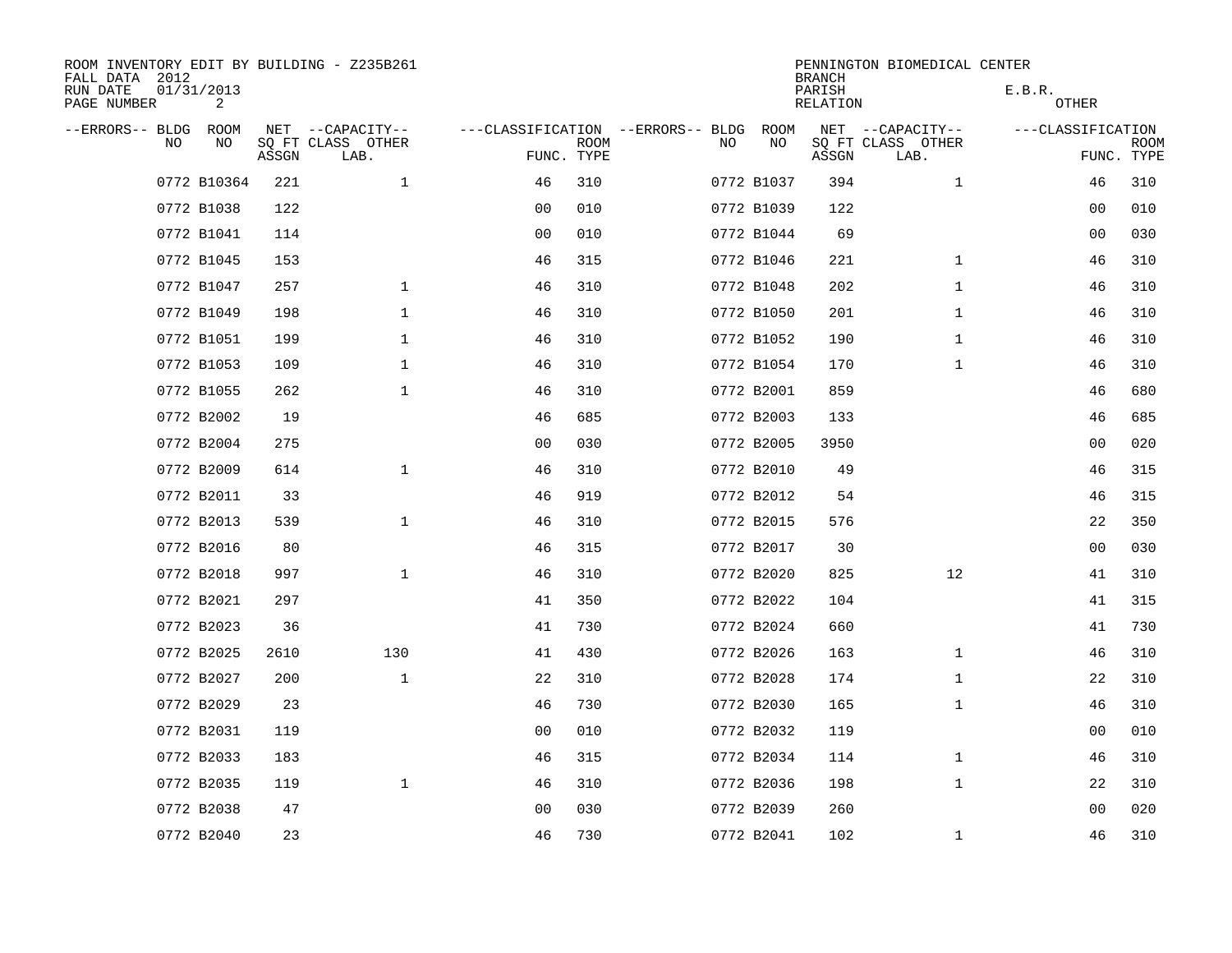| ROOM INVENTORY EDIT BY BUILDING - Z235B261<br>FALL DATA 2012 |                 |       |                           |                                        |             |     |                                                                | <b>BRANCH</b>      | PENNINGTON BIOMEDICAL CENTER                                                                                               |        |                   |                           |
|--------------------------------------------------------------|-----------------|-------|---------------------------|----------------------------------------|-------------|-----|----------------------------------------------------------------|--------------------|----------------------------------------------------------------------------------------------------------------------------|--------|-------------------|---------------------------|
| RUN DATE<br>PAGE NUMBER                                      | 01/31/2013<br>3 |       |                           |                                        |             |     |                                                                | PARISH<br>RELATION |                                                                                                                            | E.B.R. | <b>OTHER</b>      |                           |
| --ERRORS-- BLDG ROOM                                         |                 |       | NET --CAPACITY--          | ---CLASSIFICATION --ERRORS-- BLDG ROOM |             |     |                                                                |                    | NET --CAPACITY--                                                                                                           |        | ---CLASSIFICATION |                           |
| NO.                                                          | NO              | ASSGN | SQ FT CLASS OTHER<br>LAB. | FUNC. TYPE                             | <b>ROOM</b> | NO. | NO                                                             | ASSGN              | SQ FT CLASS OTHER<br>LAB.                                                                                                  |        |                   | <b>ROOM</b><br>FUNC. TYPE |
|                                                              | 0772 B2043      | 203   | $\mathbf 1$               | 46                                     | 310         |     | 0772 B2044                                                     | 221                |                                                                                                                            |        | 00                | 030                       |
|                                                              | 0772 B2045      | 402   |                           | 46                                     | 710         |     | 0772 B2046<br>TOTAL NUMBER CLASSROOMS<br>TOTAL NUMBER LABS 210 | 1153               | $\mathbf{1}$<br>TOTAL NET ASSIGN SQ. FT. IN ROOM FILE<br>TOTAL NUMBER COMPUTER CLASSROOMS<br>TOTAL NUMBER SPECIAL LABS 220 |        | 46<br>21,080      | 310                       |
|                                                              | 1091 C1001      | 661   |                           | 0 <sub>0</sub>                         | 030         |     | 1091 C1002                                                     | 789                | 12                                                                                                                         |        | 22                | 570                       |
|                                                              | 1091 C1003      | 10000 |                           | 0 <sub>0</sub>                         | 020         |     | 1091 C1005                                                     | 189                | 12                                                                                                                         |        | 45                | 570                       |
|                                                              | 1091 C1007      | 360   |                           | 0 <sup>0</sup>                         | 010         |     | 1091 C1010                                                     | 211                |                                                                                                                            |        | 22                | 255                       |
|                                                              | 1091 C1011      | 334   |                           | 22                                     | 255         |     | 1091 C1012                                                     | 100                |                                                                                                                            |        | 22                | 255                       |
|                                                              | 1091 C1013      | 118   |                           | 22                                     | 255         |     | 1091 C1014                                                     | 123                |                                                                                                                            |        | 22                | 255                       |
|                                                              | 1091 C1015      | 646   |                           | 22                                     | 255         |     | 1091 C1018                                                     | 255                |                                                                                                                            |        | 0 <sub>0</sub>    | 010                       |
|                                                              | 1091 C1022      | 64    |                           | 0 <sub>0</sub>                         | 030         |     | 1091 C1026                                                     | 302                | 12                                                                                                                         |        | 45                | 250                       |
|                                                              | 1091 C1027      | 154   | 12                        | 45                                     | 250         |     | 1091 C1028                                                     | 133                | 12                                                                                                                         |        | 45                | 250                       |
|                                                              | 1091 C1029      | 142   | 12                        | 45                                     | 250         |     | 1091 C1030                                                     | 133                | 12                                                                                                                         |        | 45                | 250                       |
|                                                              | 1091 C1035      | 388   |                           | 0 <sub>0</sub>                         | 030         |     | 1091 C1037                                                     | 231                |                                                                                                                            |        | 0 <sub>0</sub>    | 030                       |
|                                                              | 1091 C1038E     | 770   | 12                        | 22                                     | 250         |     | 1091 C1038W                                                    | 770                | 12                                                                                                                         |        | 22                | 250                       |
|                                                              | 1091 C1042      | 50    |                           | 0 <sub>0</sub>                         | 030         |     | 1091 C1044E                                                    | 770                | 12                                                                                                                         |        | 22                | 250                       |
|                                                              | 1091 C1044W     | 770   | 12                        | 22                                     | 250         |     | 1091 C1047                                                     | 1330               |                                                                                                                            |        | 22                | 255                       |
|                                                              | 1091 C1048      | 387   |                           | 0 <sub>0</sub>                         | 030         |     | 1091 C1049                                                     | 150                |                                                                                                                            |        | 0 <sub>0</sub>    | 010                       |
|                                                              | 1091 C1050      | 117   |                           | 22                                     | 730         |     | 1091 C1051                                                     | 375                |                                                                                                                            |        | 0 <sub>0</sub>    | 030                       |
|                                                              | 1091 C1052E     | 770   | 12                        | 22                                     | 250         |     | 1091 C1052W                                                    | 770                | 12                                                                                                                         |        | 22                | 250                       |
|                                                              | 1091 C1054      | 1153  |                           | 22                                     | 255         |     | 1091 C1055E                                                    | 770                | 12                                                                                                                         |        | 22                | 250                       |
|                                                              | 1091 C1055W     | 770   | 12                        | 22                                     | 250         |     | 1091 C1057                                                     | 382                |                                                                                                                            |        | 0 <sub>0</sub>    | 030                       |
|                                                              | 1091 C1058      | 227   |                           | 0 <sub>0</sub>                         | 030         |     | 1091 C1059                                                     | 240                |                                                                                                                            |        | 22                | 730                       |
|                                                              | 1091 C1060      | 382   |                           | 0 <sub>0</sub>                         | 030         |     | 1091 C1061E                                                    | 770                | 12                                                                                                                         |        | 22                | 250                       |
|                                                              | 1091 C1061W     | 770   | 12                        | 22                                     | 250         |     | 1091 C1063                                                     | 117                |                                                                                                                            |        | 22                | 255                       |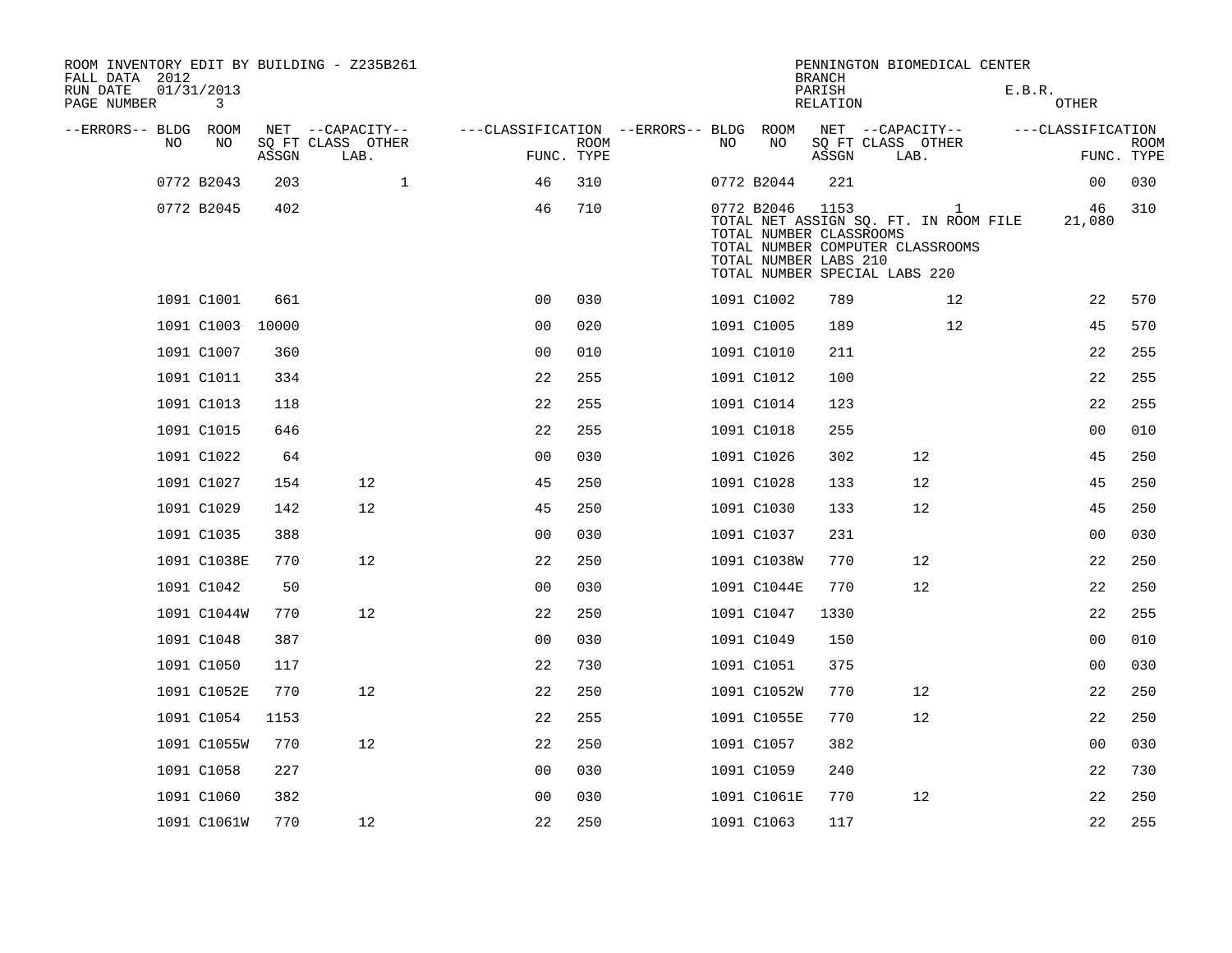| ROOM INVENTORY EDIT BY BUILDING - Z235B261<br>FALL DATA 2012 |                 |       |                           |                                   |             |    |             | <b>BRANCH</b>      | PENNINGTON BIOMEDICAL CENTER |                   |                           |
|--------------------------------------------------------------|-----------------|-------|---------------------------|-----------------------------------|-------------|----|-------------|--------------------|------------------------------|-------------------|---------------------------|
| RUN DATE<br>PAGE NUMBER                                      | 01/31/2013<br>4 |       |                           |                                   |             |    |             | PARISH<br>RELATION |                              | E.B.R.<br>OTHER   |                           |
| --ERRORS-- BLDG ROOM                                         |                 |       | NET --CAPACITY--          | ---CLASSIFICATION --ERRORS-- BLDG |             |    | ROOM        |                    | NET --CAPACITY--             | ---CLASSIFICATION |                           |
| NO                                                           | NO              | ASSGN | SQ FT CLASS OTHER<br>LAB. | FUNC. TYPE                        | <b>ROOM</b> | NO | NO          | ASSGN              | SQ FT CLASS OTHER<br>LAB.    |                   | <b>ROOM</b><br>FUNC. TYPE |
|                                                              | 1091 C1064      | 117   |                           | 22                                | 255         |    | 1091 C1065  | 117                |                              | 22                | 255                       |
|                                                              | 1091 C1066      | 117   |                           | 22                                | 255         |    | 1091 C1067E | 770                | 12                           | 22                | 250                       |
|                                                              | 1091 C1067W     | 770   | 12                        | 22                                | 250         |    | 1091 C1071  | 236                |                              | 0 <sub>0</sub>    | 030                       |
|                                                              | 1091 C1073      | 257   |                           | 0 <sub>0</sub>                    | 030         |    | 1091 C1075  | 390                |                              | 00                | 030                       |
|                                                              | 1091 C1076      | 80    |                           | 0 <sub>0</sub>                    | 030         |    | 1091 C1081  | 1404               | 12                           | 22                | 250                       |
|                                                              | 1091 C1082      | 153   |                           | 0 <sub>0</sub>                    | 030         |    | 1091 C1083  | 408                |                              | 63                | 650                       |
|                                                              | 1091 C1084      | 1100  |                           | 63                                | 650         |    | 1091 C1085  | 50                 |                              | 0 <sub>0</sub>    | 030                       |
|                                                              | 1091 C1087      | 1030  |                           | 63                                | 655         |    | 1091 C1088  | 143                |                              | 22                | 730                       |
|                                                              | 1091 C1090      | 60    |                           | 0 <sub>0</sub>                    | 030         |    | 1091 C1092  | 186                |                              | 0 <sub>0</sub>    | 010                       |
|                                                              | 1091 C1093      | 177   |                           | 0 <sub>0</sub>                    | 010         |    | 1091 C1096  | 546                | 12                           | 22                | 250                       |
|                                                              | 1091 C1097      | 435   | 12                        | 22                                | 250         |    | 1091 C1097A | 71                 | $\mathbf 1$                  | 22                | 250                       |
|                                                              | 1091 C1097B     | 51    | $\mathbf{1}$              | 22                                | 250         |    | 1091 C1097D | 212                | 1                            | 22                | 250                       |
|                                                              | 1091 C1097E     | 171   | $\mathbf{1}$              | 22                                | 250         |    | 1091 C1101  | 126                |                              | 0 <sub>0</sub>    | 030                       |
|                                                              | 1091 C2001      | 334   |                           | 46                                | 255         |    | 1091 C2002  | 162                | $\mathbf{1}$                 | 22                | 310                       |
|                                                              | 1091 C2003      | 797   | $\mathbf 1$               | 22                                | 310         |    | 1091 C2004  | 207                | $\mathbf{1}$                 | 22                | 310                       |
|                                                              | 1091 C2005      | 88    |                           | 0 <sub>0</sub>                    | 030         |    | 1091 C2007  | 266                |                              | 00                | 030                       |
|                                                              | 1091 C2008E     | 950   | 12                        | 22                                | 250         |    | 1091 C2008W | 950                | 12                           | 22                | 250                       |
|                                                              | 1091 C2010      | 8245  |                           | 0 <sub>0</sub>                    | 020         |    | 1091 C2013  | 47                 |                              | 00                | 030                       |
|                                                              | 1091 C2017      | 359   |                           | 0 <sub>0</sub>                    | 010         |    | 1091 C2018  | 332                |                              | 0 <sub>0</sub>    | 010                       |
|                                                              | 1091 C2025      | 231   |                           | 0 <sub>0</sub>                    | 030         |    | 1091 C2026E | 950                | 12                           | 22                | 250                       |
|                                                              | 1091 C2026W     | 950   | 12                        | 22                                | 250         |    | 1091 C2029  | 652                |                              | 00                | 030                       |
|                                                              | 1091 C2030E     | 950   | 12                        | 22                                | 250         |    | 1091 C2030W | 950                | 12                           | 22                | 250                       |
|                                                              | 1091 C2032      | 669   |                           | 0 <sub>0</sub>                    | 030         |    | 1091 C2033  | 109                |                              | 22                | 730                       |
|                                                              | 1091 C2038E     | 950   | 12                        | 22                                | 250         |    | 1091 C2038W | 950                | 12                           | 22                | 250                       |
|                                                              | 1091 C2041      | 145   |                           | 22                                | 255         |    | 1091 C2042  | 187                | 12                           | 22                | 250                       |
|                                                              | 1091 C2043      | 206   |                           | 22                                | 730         |    | 1091 C2045  | 684                |                              | 0 <sub>0</sub>    | 030                       |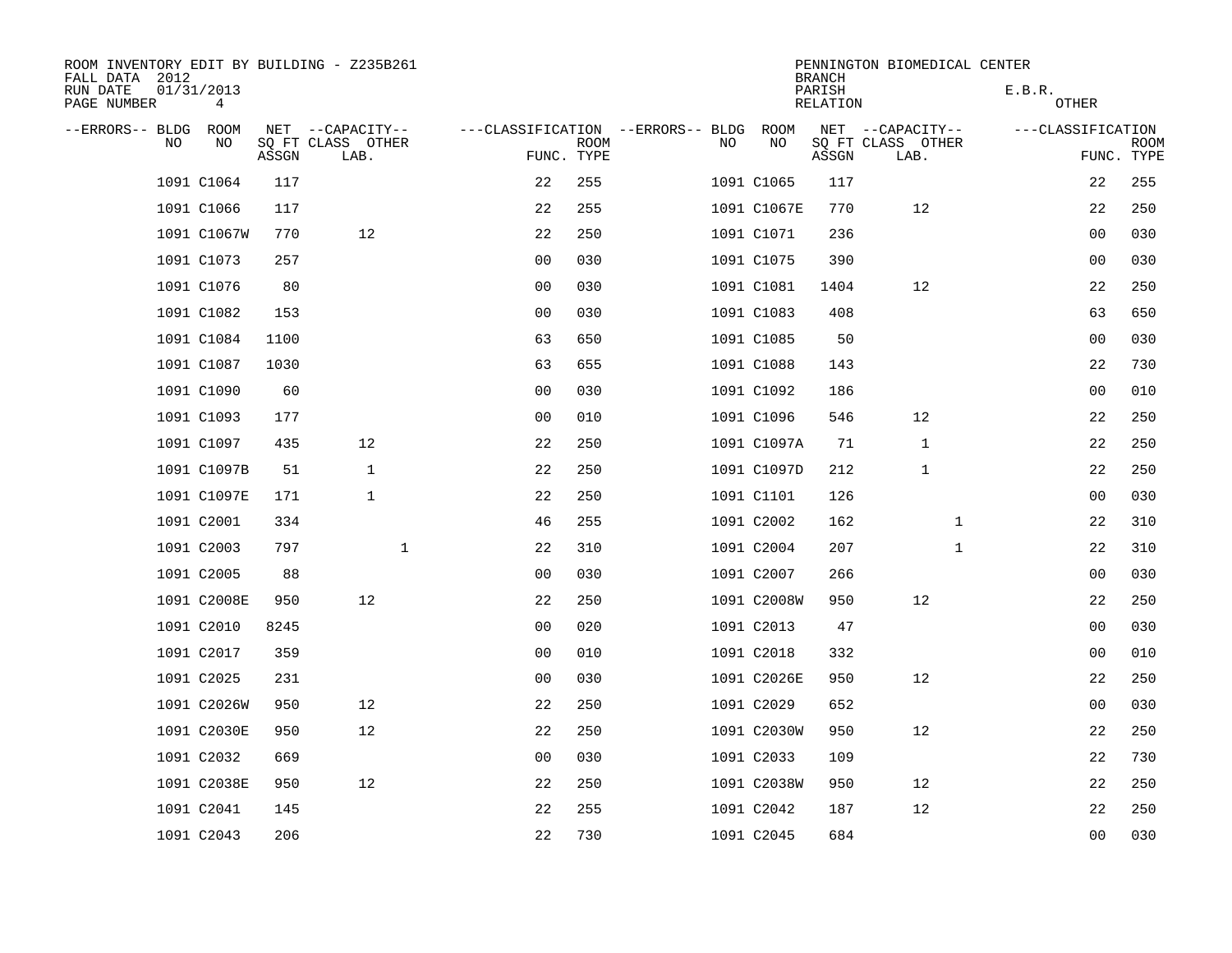| ROOM INVENTORY EDIT BY BUILDING - Z235B261<br>FALL DATA 2012 |                 |       |                           |                                   |                           |     |                                                                 | <b>BRANCH</b>      | PENNINGTON BIOMEDICAL CENTER                                                                               |                   |                |                           |
|--------------------------------------------------------------|-----------------|-------|---------------------------|-----------------------------------|---------------------------|-----|-----------------------------------------------------------------|--------------------|------------------------------------------------------------------------------------------------------------|-------------------|----------------|---------------------------|
| RUN DATE<br>PAGE NUMBER                                      | 01/31/2013<br>5 |       |                           |                                   |                           |     |                                                                 | PARISH<br>RELATION |                                                                                                            | E.B.R.<br>OTHER   |                |                           |
| --ERRORS-- BLDG ROOM                                         |                 |       | NET --CAPACITY--          | ---CLASSIFICATION --ERRORS-- BLDG |                           |     | ROOM                                                            |                    | NET --CAPACITY--                                                                                           | ---CLASSIFICATION |                |                           |
| NO.                                                          | NO.             | ASSGN | SQ FT CLASS OTHER<br>LAB. |                                   | <b>ROOM</b><br>FUNC. TYPE | NO. | NO                                                              | ASSGN              | SQ FT CLASS OTHER<br>LAB.                                                                                  |                   |                | <b>ROOM</b><br>FUNC. TYPE |
|                                                              | 1091 C2046E     | 850   | 12                        | 22                                | 250                       |     | 1091 C2046W                                                     | 650                | 12                                                                                                         |                   | 22             | 250                       |
|                                                              | 1091 C2048      | 384   |                           | 0 <sub>0</sub>                    | 030                       |     | 1091 C2049                                                      | 1152               |                                                                                                            |                   | 22             | 255                       |
|                                                              | 1091 C2051      | 333   |                           | 0 <sub>0</sub>                    | 030                       |     | 1091 C2052E                                                     | 950                | 12                                                                                                         |                   | 22             | 250                       |
|                                                              | 1091 C2052W     | 950   | 12                        | 22                                | 250                       |     | 1091 C2053                                                      | 165                |                                                                                                            |                   | 22             | 255                       |
|                                                              | 1091 C2054      | 94    |                           | 22                                | 255                       |     | 1091 C2055                                                      | 85                 |                                                                                                            |                   | 22             | 730                       |
|                                                              | 1091 C2057      | 377   |                           | 0 <sub>0</sub>                    | 030                       |     | 1091 C2058E                                                     | 950                | 12                                                                                                         |                   | 22             | 250                       |
|                                                              | 1091 C2058W     | 950   | 12                        | 22                                | 250                       |     | 1091 C2060                                                      | 369                |                                                                                                            |                   | 00             | 030                       |
|                                                              | 1091 C2062      | 108   |                           | 22                                | 255                       |     | 1091 C2063                                                      | 117                |                                                                                                            |                   | 22             | 255                       |
|                                                              | 1091 C2064      | 117   |                           | 22                                | 255                       |     | 1091 C2065                                                      | 117                |                                                                                                            |                   | 22             | 255                       |
|                                                              | 1091 C2066E     | 950   | 12                        | 22                                | 250                       |     | 1091 C2066W                                                     | 950                | 12                                                                                                         |                   | 22             | 250                       |
|                                                              | 1091 C2069      | 213   |                           | 0 <sub>0</sub>                    | 030                       |     | 1091 C2071                                                      | 617                |                                                                                                            |                   | 0 <sub>0</sub> | 030                       |
|                                                              | 1091 C2072E     | 950   | 12                        | 22                                | 250                       |     | 1091 C2072W                                                     | 950                | 12                                                                                                         |                   | 31             | 250                       |
|                                                              | 1091 C2076      | 565   |                           | 0 <sub>0</sub>                    | 030                       |     | 1091 C2077E                                                     | 950                | 12                                                                                                         |                   | 22             | 250                       |
|                                                              | 1091 C2077W     | 950   | 12                        | 22                                | 250                       |     | 1091 C2082                                                      | 243                |                                                                                                            |                   | 0 <sub>0</sub> | 030                       |
|                                                              | 1091 C2084      | 101   |                           | 22                                | 730                       |     | 1091 C2085                                                      | 321                |                                                                                                            |                   | 00             | 030                       |
|                                                              | 1091 C2087      | 157   | $\mathbf 1$               | 22                                | 310                       |     | 1091 C2088                                                      | 690                | 12                                                                                                         |                   | 22             | 250                       |
|                                                              | 1091 C2089      | 534   | 12                        | 22                                | 250                       |     | 1091 C2091                                                      | 1721               |                                                                                                            |                   | 00             | 030                       |
|                                                              | 1091 D1033C     | 61    |                           | 22                                | 540                       |     | 1091 D1033E<br>TOTAL NUMBER CLASSROOMS<br>TOTAL NUMBER LABS 210 | 61                 | TOTAL NET ASSIGN SQ. FT. IN ROOM FILE<br>TOTAL NUMBER COMPUTER CLASSROOMS<br>TOTAL NUMBER SPECIAL LABS 220 |                   | 22<br>45,799   | 540                       |
|                                                              | 1092 D1001      | 800   |                           | 22                                | 880                       |     | 1092 D1004                                                      | 177                |                                                                                                            |                   | 0 <sub>0</sub> | 010                       |
|                                                              | 1092 D1005      | 196   |                           | 0 <sub>0</sub>                    | 010                       |     | 1092 D1007                                                      | 45                 |                                                                                                            |                   | 00             | 030                       |
|                                                              | 1092 D1008      | 121   |                           | 22                                | 540                       |     | 1092 D1009                                                      | 134                |                                                                                                            |                   | 22             | 540                       |
|                                                              | 1092 D1010      | 43    |                           | 0 <sub>0</sub>                    | 030                       |     | 1092 D1011                                                      | 198                |                                                                                                            |                   | 22             | 540                       |
|                                                              | 1092 D1012      | 5436  |                           | 0 <sub>0</sub>                    | 020                       |     | 1092 D1013                                                      | 111                |                                                                                                            |                   | 22             | 540                       |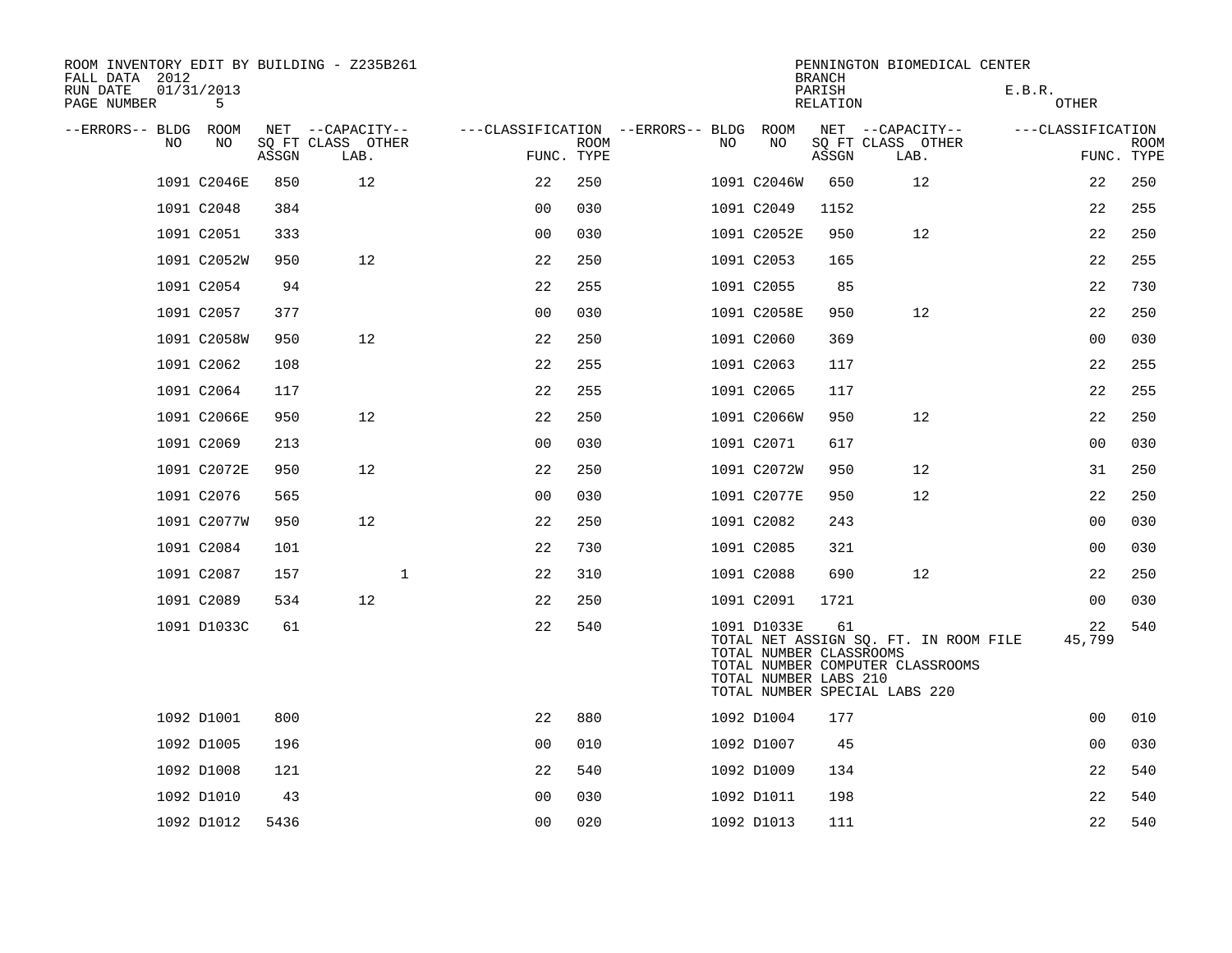| ROOM INVENTORY EDIT BY BUILDING - Z235B261<br>FALL DATA 2012 |                 |       |                           |                                   |             |     |             | <b>BRANCH</b>      | PENNINGTON BIOMEDICAL CENTER |                   |                           |
|--------------------------------------------------------------|-----------------|-------|---------------------------|-----------------------------------|-------------|-----|-------------|--------------------|------------------------------|-------------------|---------------------------|
| RUN DATE<br>PAGE NUMBER                                      | 01/31/2013<br>6 |       |                           |                                   |             |     |             | PARISH<br>RELATION |                              | E.B.R.<br>OTHER   |                           |
| --ERRORS-- BLDG ROOM                                         |                 |       | NET --CAPACITY--          | ---CLASSIFICATION --ERRORS-- BLDG |             |     | ROOM        |                    | NET --CAPACITY--             | ---CLASSIFICATION |                           |
| NO.                                                          | NO.             | ASSGN | SQ FT CLASS OTHER<br>LAB. | FUNC. TYPE                        | <b>ROOM</b> | NO. | NO          | ASSGN              | SQ FT CLASS OTHER<br>LAB.    |                   | <b>ROOM</b><br>FUNC. TYPE |
|                                                              | 1092 D1014      | 111   |                           | 22                                | 540         |     | 1092 D1016  | 656                |                              | 22                | 880                       |
|                                                              | 1092 D1017      | 103   |                           | 22                                | 545         |     | 1092 D1018  | 25                 |                              | 0 <sub>0</sub>    | 020                       |
|                                                              | 1092 D1019A     | 40    |                           | 22                                | 545         |     | 1092 D1019B | 40                 |                              | 22                | 545                       |
|                                                              | 1092 D1020      | 109   |                           | 22                                | 540         |     | 1092 D1021  | 111                |                              | 22                | 540                       |
|                                                              | 1092 D1023      | 116   |                           | 22                                | 730         |     | 1092 D1024  | 114                |                              | 22                | 540                       |
|                                                              | 1092 D1025      | 131   |                           | 22                                | 540         |     | 1092 D1027  | 94                 |                              | 22                | 540                       |
|                                                              | 1092 D1028      | 73    |                           | 22                                | 540         |     | 1092 D1028A | 120                |                              | 22                | 540                       |
|                                                              | 1092 D1028B     | 128   |                           | 22                                | 540         |     | 1092 D1030  | 224                | $\mathbf{1}$                 | 22                | 310                       |
|                                                              | 1092 D1031A     | 108   | $\mathbf{1}$              | 22                                | 310         |     | 1092 D1031B | 109                | $\mathbf{1}$                 | 22                | 310                       |
|                                                              | 1092 D1032      | 219   | $\mathbf{1}$              | 22                                | 310         |     | 1092 D1033A | 110                |                              | 0 <sub>0</sub>    | 020                       |
|                                                              | 1092 D1033D     | 61    |                           | 22                                | 540         |     | 1092 D1034  | 215                | $\mathbf{1}$                 | 22                | 310                       |
|                                                              | 1092 D1035      | 220   | $\mathbf 1$               | 22                                | 310         |     | 1092 D1036  | 252                |                              | 22                | 545                       |
|                                                              | 1092 D1038      | 111   | $\mathbf 1$               | 22                                | 310         |     | 1092 D1039  | 103                |                              | 22                | 730                       |
|                                                              | 1092 D1040      | 129   | $\mathbf{1}$              | 22                                | 310         |     | 1092 D1041  | 120                |                              | 00                | 030                       |
|                                                              | 1092 D1047      | 624   |                           | 22                                | 545         |     | 1092 D1047A | 180                | $\mathbf{1}$                 | 22                | 310                       |
|                                                              | 1092 D1051      | 352   |                           | 0 <sub>0</sub>                    | 010         |     | 1092 D1054  | 341                |                              | 0 <sub>0</sub>    | 010                       |
|                                                              | 1092 D1061      | 139   | $\mathbf 1$               | 22                                | 310         |     | 1092 D1062  | 144                | $\mathbf{1}$                 | 22                | 310                       |
|                                                              | 1092 D1063      | 63    | $\mathbf 1$               | 22                                | 310         |     | 1092 D1065  | 142                | $\mathbf{1}$                 | 22                | 310                       |
|                                                              | 1092 D1067      | 113   | $\mathbf 1$               | 22                                | 310         |     | 1092 D1068  | 656                |                              | 22                | 880                       |
|                                                              | 1092 D1069      | 115   | $\mathbf{1}$              | 22                                | 310         |     | 1092 D1070  | 84                 |                              | 22                | 545                       |
|                                                              | 1092 D1071      | 125   |                           | 22                                | 545         |     | 1092 D1072  | 93                 |                              | 22                | 545                       |
|                                                              | 1092 D1073      | 112   |                           | 22                                | 545         |     | 1092 D1074  | 65                 |                              | 22                | 545                       |
|                                                              | 1092 D1075      | 97    |                           | 22                                | 540         |     | 1092 D1076  | 86                 |                              | 22                | 540                       |
|                                                              | 1092 D1078      | 98    |                           | 22                                | 540         |     | 1092 D1079  | 268                |                              | 22                | 545                       |
|                                                              | 1092 D1082      | 103   |                           | 22                                | 545         |     | 1092 D1083  | 116                | $\mathbf{1}$                 | 46                | 310                       |
|                                                              | 1092 D1085      | 780   |                           | 22                                | 630         |     | 1092 D1086  | 244                |                              | 22                | 630                       |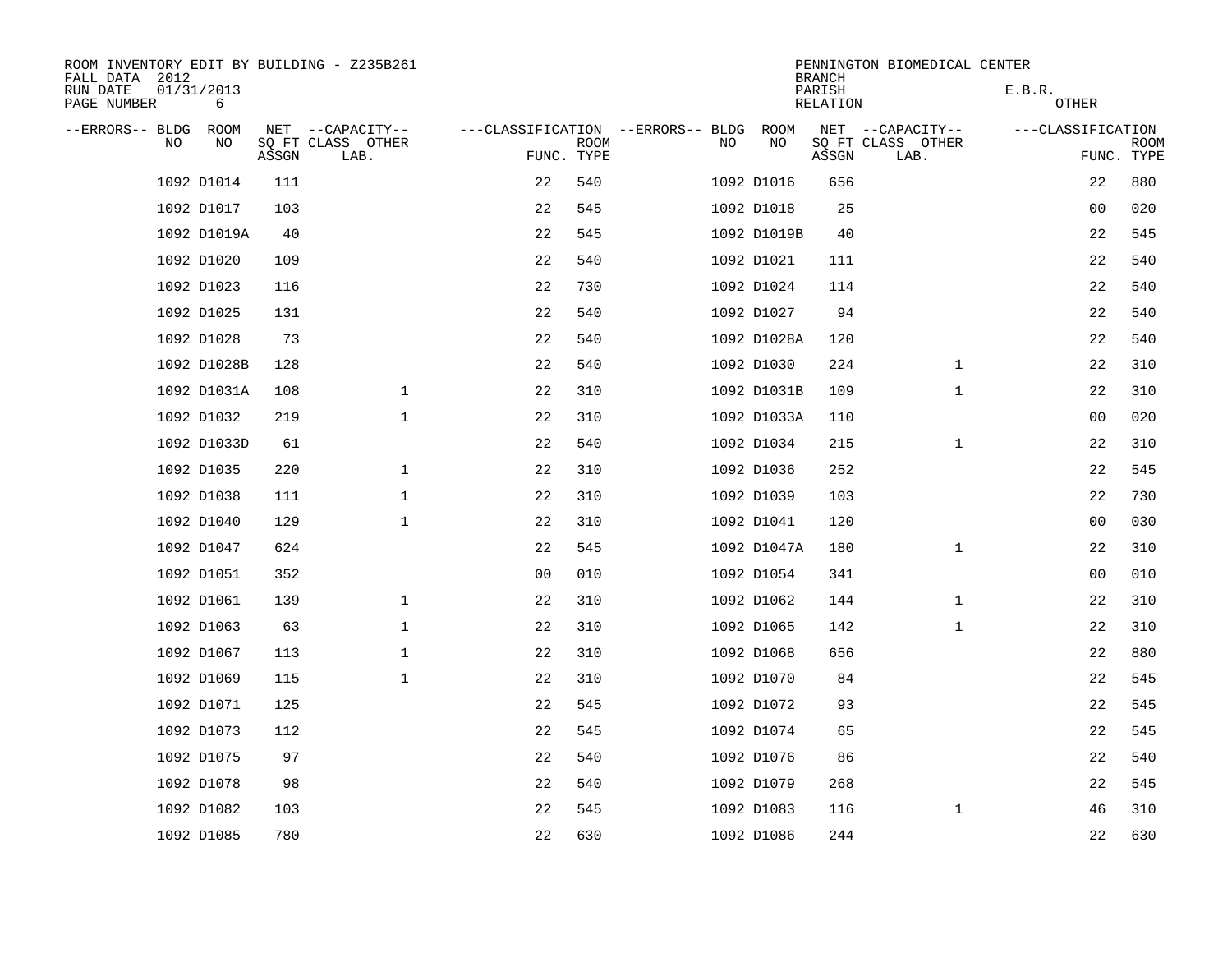| ROOM INVENTORY EDIT BY BUILDING - Z235B261<br>FALL DATA 2012 |                 |       |                           |             |                                        |             |     |             | <b>BRANCH</b>      | PENNINGTON BIOMEDICAL CENTER |              |                   |                           |
|--------------------------------------------------------------|-----------------|-------|---------------------------|-------------|----------------------------------------|-------------|-----|-------------|--------------------|------------------------------|--------------|-------------------|---------------------------|
| RUN DATE<br>PAGE NUMBER                                      | 01/31/2013<br>7 |       |                           |             |                                        |             |     |             | PARISH<br>RELATION |                              |              | E.B.R.<br>OTHER   |                           |
| --ERRORS-- BLDG ROOM                                         |                 |       | NET --CAPACITY--          |             | ---CLASSIFICATION --ERRORS-- BLDG ROOM |             |     |             |                    | NET --CAPACITY--             |              | ---CLASSIFICATION |                           |
| NO.                                                          | NO              | ASSGN | SQ FT CLASS OTHER<br>LAB. |             | FUNC. TYPE                             | <b>ROOM</b> | NO. | NO          | ASSGN              | SQ FT CLASS OTHER<br>LAB.    |              |                   | <b>ROOM</b><br>FUNC. TYPE |
|                                                              | 1092 D1087      | 244   |                           |             | 22                                     | 630         |     | 1092 D2001  | 356                |                              |              | 22                | 650                       |
|                                                              | 1092 D2002      | 589   |                           |             | 0 <sub>0</sub>                         | 020         |     | 1092 D2003  | 47                 |                              |              | 22                | 820                       |
|                                                              | 1092 D2005      | 236   |                           |             | 22                                     | 810         |     | 1092 D2006  | 285                |                              |              | 22                | 810                       |
|                                                              | 1092 D2007      | 56    |                           |             | 22                                     | 820         |     | 1092 D2009  | 4500               |                              |              | 00                | 020                       |
|                                                              | 1092 D2010      | 104   |                           |             | 22                                     | 830         |     | 1092 D2011  | 68                 |                              |              | 22                | 830                       |
|                                                              | 1092 D2012      | 81    |                           |             | 22                                     | 815         |     | 1092 D2014  | 37                 |                              |              | 22                | 820                       |
|                                                              | 1092 D2015      | 25    |                           |             | 0 <sub>0</sub>                         | 030         |     | 1092 D2016  | 271                |                              |              | 22                | 810                       |
|                                                              | 1092 D2017      | 268   |                           |             | 22                                     | 810         |     | 1092 D2018  | 45                 |                              |              | 22                | 820                       |
|                                                              | 1092 D2019      | 102   |                           |             | 22                                     | 815         |     | 1092 D2021  | 225                |                              |              | 22                | 860                       |
|                                                              | 1092 D2022      | 591   |                           |             | 22                                     | 860         |     | 1092 D2023  | 96                 |                              | $\mathbf{1}$ | 22                | 310                       |
|                                                              | 1092 D2024      | 227   |                           |             | 22                                     | 540         |     | 1092 D2024A | 148                |                              |              | 22                | 540                       |
|                                                              | 1092 D2025      | 22    |                           |             | 0 <sub>0</sub>                         | 010         |     | 1092 D20252 | 19                 |                              |              | 0 <sub>0</sub>    | 010                       |
|                                                              | 1092 D20253     | 72    |                           |             | 0 <sub>0</sub>                         | 010         |     | 1092 D2027  | 100                |                              |              | 22                | 730                       |
|                                                              | 1092 D2028      | 208   | 12                        |             | 22                                     | 250         |     | 1092 D20281 | 176                | 12                           |              | 22                | 250                       |
|                                                              | 1092 D20282     | 179   | 12                        |             | 22                                     | 250         |     | 1092 D20283 | 8                  |                              |              | 22                | 730                       |
|                                                              | 1092 D20284     | 21    |                           |             | 22                                     | 730         |     | 1092 D2030  | 154                |                              | $\mathbf{1}$ | 22                | 310                       |
|                                                              | 1092 D2031      | 182   |                           | $\mathbf 1$ | 22                                     | 310         |     | 1092 D20311 | 49                 |                              |              | 22                | 730                       |
|                                                              | 1092 D20321     | 62    |                           | $\mathbf 1$ | 22                                     | 310         |     | 1092 D20322 | 57                 |                              | $\mathbf{1}$ | 22                | 310                       |
|                                                              | 1092 D20331     | 129   | 12                        |             | 22                                     | 250         |     | 1092 D20332 | 129                | 12                           |              | 22                | 250                       |
|                                                              | 1092 D2035      | 266   |                           |             | 22                                     | 810         |     | 1092 D20351 | $\overline{4}$     |                              |              | 22                | 730                       |
|                                                              | 1092 D20352     | 4     |                           |             | 22                                     | 730         |     | 1092 D2036  | 43                 |                              |              | 22                | 820                       |
|                                                              | 1092 D2037      | 57    |                           |             | 22                                     | 820         |     | 1092 D2038  | 284                |                              |              | 22                | 810                       |
|                                                              | 1092 D2039      | 25    |                           |             | 0 <sub>0</sub>                         | 030         |     | 1092 D2042  | 57                 |                              |              | 22                | 820                       |
|                                                              | 1092 D2043      | 283   |                           |             | 22                                     | 810         |     | 1092 D2044  | 288                |                              |              | 22                | 850                       |
|                                                              | 1092 D2045      | 123   |                           |             | 22                                     | 750         |     | 1092 D2049  | 209                |                              | $\mathbf{1}$ | 22                | 310                       |
|                                                              | 1092 D2051      | 342   | 12                        |             | 22                                     | 250         |     | 1092 D2052  | 152                |                              |              | 0 <sub>0</sub>    | 010                       |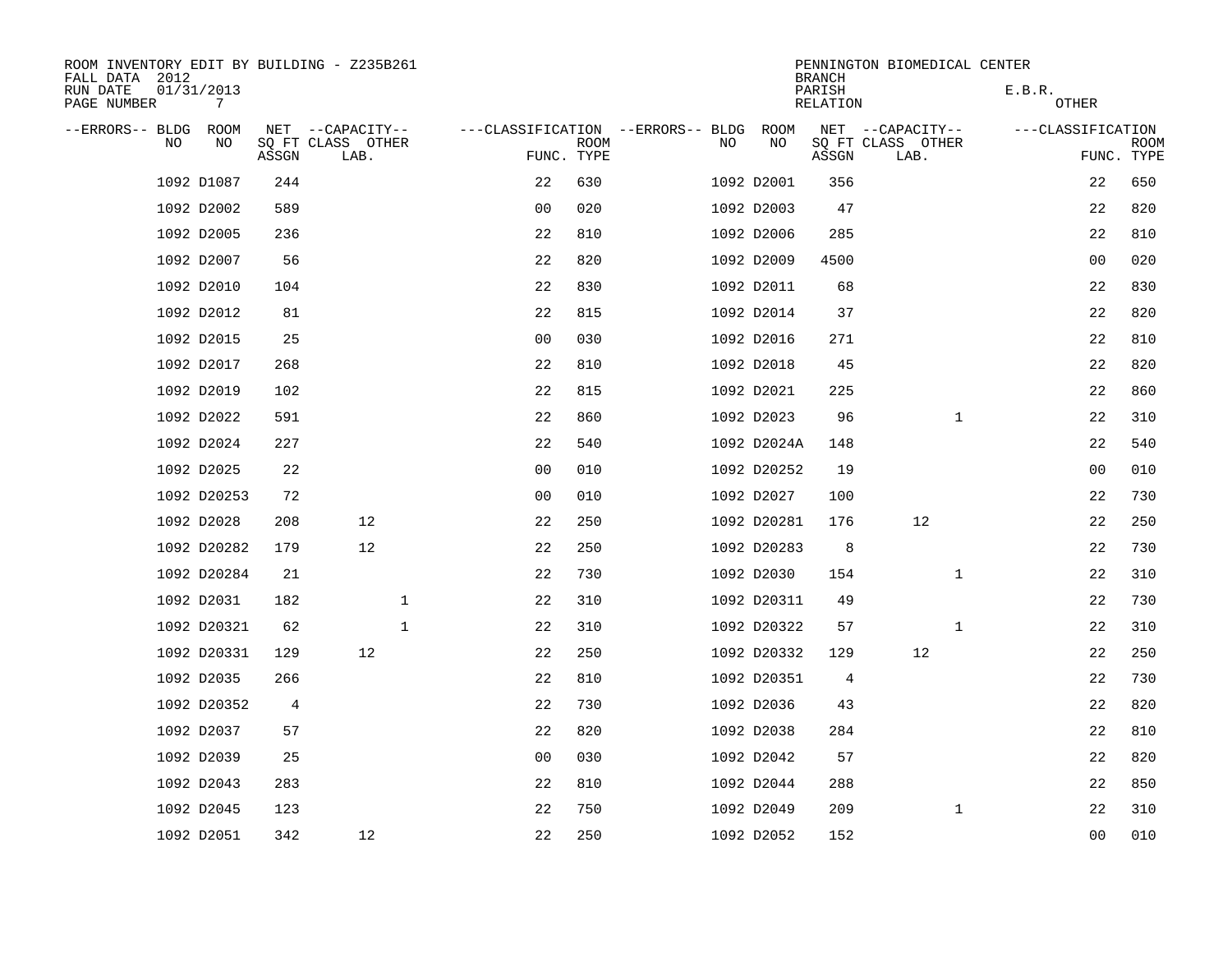| ROOM INVENTORY EDIT BY BUILDING - Z235B261<br>FALL DATA 2012 |                 |       |                                               |                                                      |             |    |                                                  | <b>BRANCH</b>      | PENNINGTON BIOMEDICAL CENTER                                                                               |        |                                 |             |
|--------------------------------------------------------------|-----------------|-------|-----------------------------------------------|------------------------------------------------------|-------------|----|--------------------------------------------------|--------------------|------------------------------------------------------------------------------------------------------------|--------|---------------------------------|-------------|
| RUN DATE<br>PAGE NUMBER                                      | 01/31/2013<br>8 |       |                                               |                                                      |             |    |                                                  | PARISH<br>RELATION |                                                                                                            | E.B.R. | OTHER                           |             |
| --ERRORS-- BLDG ROOM<br>NO                                   | NO              | ASSGN | NET --CAPACITY--<br>SQ FT CLASS OTHER<br>LAB. | ---CLASSIFICATION --ERRORS-- BLDG ROOM<br>FUNC. TYPE | <b>ROOM</b> | NO | NO                                               | ASSGN              | NET --CAPACITY--<br>SQ FT CLASS OTHER<br>LAB.                                                              |        | ---CLASSIFICATION<br>FUNC. TYPE | <b>ROOM</b> |
|                                                              | 1092 D2057      | 102   |                                               | 0 <sub>0</sub>                                       | 010         |    | 1092 D2058                                       | 61                 |                                                                                                            |        | 22                              | 730         |
|                                                              | 1092 D2060      | 152   |                                               | 22                                                   | 730         |    | 1092 D2061                                       | 284                | 12                                                                                                         |        | 22                              | 250         |
|                                                              | 1092 D2062      | 201   |                                               | 0 <sub>0</sub>                                       | 010         |    | 1092 D2067                                       | 186                | $\mathbf{1}$                                                                                               |        | 22                              | 310         |
|                                                              | 1092 D2068      | 137   |                                               | 22                                                   | 750         |    | 1092 D2069                                       | 446                | 12                                                                                                         |        | 22                              | 250         |
|                                                              | 1092 D2072      | 499   |                                               | 22                                                   | 730         |    | 1092 D2073                                       | 463                |                                                                                                            |        | 22                              | 630         |
|                                                              | 1092 D2073K     | 128   |                                               | 22                                                   | 630         |    | 1092 D20731                                      | 99                 |                                                                                                            |        | 22                              | 635         |
|                                                              | 1092 D20732     | 193   |                                               | 22                                                   | 635         |    | 1092 D20733                                      | 96                 |                                                                                                            |        | 22                              | 635         |
|                                                              | 1092 D20734     | 92    |                                               | 22                                                   | 635         |    | 1092 D2074                                       | 83                 | $\mathbf{1}$                                                                                               |        | 22                              | 310         |
|                                                              | 1092 D20741     | 18    |                                               | 22                                                   | 919         |    | 1092 D2076                                       | 44                 |                                                                                                            |        | 0 <sub>0</sub>                  | 010         |
|                                                              | 1092 D2077      | 247   |                                               | 0 <sub>0</sub>                                       | 030         |    | 1092 D2079                                       | 82                 |                                                                                                            |        | 22                              | 255         |
|                                                              | 1092 D2080      | 102   |                                               | 22                                                   | 730         |    | 1092 D2081                                       | 134                |                                                                                                            |        | 22                              | 730         |
|                                                              | 1092 D2082      | 62    |                                               | 22                                                   | 919         |    | 1092 D2083                                       | 100                |                                                                                                            |        | 0 <sub>0</sub>                  | 030         |
|                                                              | 1092 D3001      | 525   |                                               | 0 <sub>0</sub>                                       | 030         |    | 1092 D3002                                       | 915                |                                                                                                            |        | 00                              | 030         |
|                                                              | 1092 22046      | 117   |                                               | 22                                                   | 730         |    | TOTAL NUMBER CLASSROOMS<br>TOTAL NUMBER LABS 210 |                    | TOTAL NET ASSIGN SQ. FT. IN ROOM FILE<br>TOTAL NUMBER COMPUTER CLASSROOMS<br>TOTAL NUMBER SPECIAL LABS 220 |        | 19,843                          |             |
|                                                              | 1093 E1001      | 8600  |                                               | 0 <sub>0</sub>                                       | 020         |    | 1093 E1002                                       | 172                | $\mathbf{1}$                                                                                               |        | 45                              | 310         |
|                                                              | 1093 E1003      | 172   | $\mathbf 1$                                   | 45                                                   | 310         |    | 1093 E1004                                       | 180                | $\mathbf{1}$                                                                                               |        | 45                              | 310         |
|                                                              | 1093 E1005      | 535   |                                               | 45                                                   | 650         |    | 1093 E1006                                       | 112                |                                                                                                            |        | 0 <sub>0</sub>                  | 010         |
|                                                              | 1093 E1008      | 146   |                                               | 0 <sub>0</sub>                                       | 010         |    | 1093 E1009                                       | 132                |                                                                                                            |        | 0 <sub>0</sub>                  | 010         |
|                                                              | 1093 E1011      | 119   |                                               | 0 <sub>0</sub>                                       | 010         |    | 1093 E1012                                       | 190                |                                                                                                            |        | 22                              | 570         |
|                                                              | 1093 E1013      | 190   |                                               | 22                                                   | 570         |    | 1093 E1014                                       | 185                |                                                                                                            |        | 22                              | 570         |
|                                                              | 1093 E1015      | 190   |                                               | 22                                                   | 570         |    | 1093 E1016                                       | 182                |                                                                                                            |        | 22                              | 570         |
|                                                              | 1093 E1018      | 371   |                                               | 22                                                   | 570         |    | 1093 E1019                                       | 371                |                                                                                                            |        | 22                              | 570         |
|                                                              | 1093 E1020      | 187   |                                               | 22                                                   | 570         |    | 1093 E1021                                       | 186                |                                                                                                            |        | 22                              | 570         |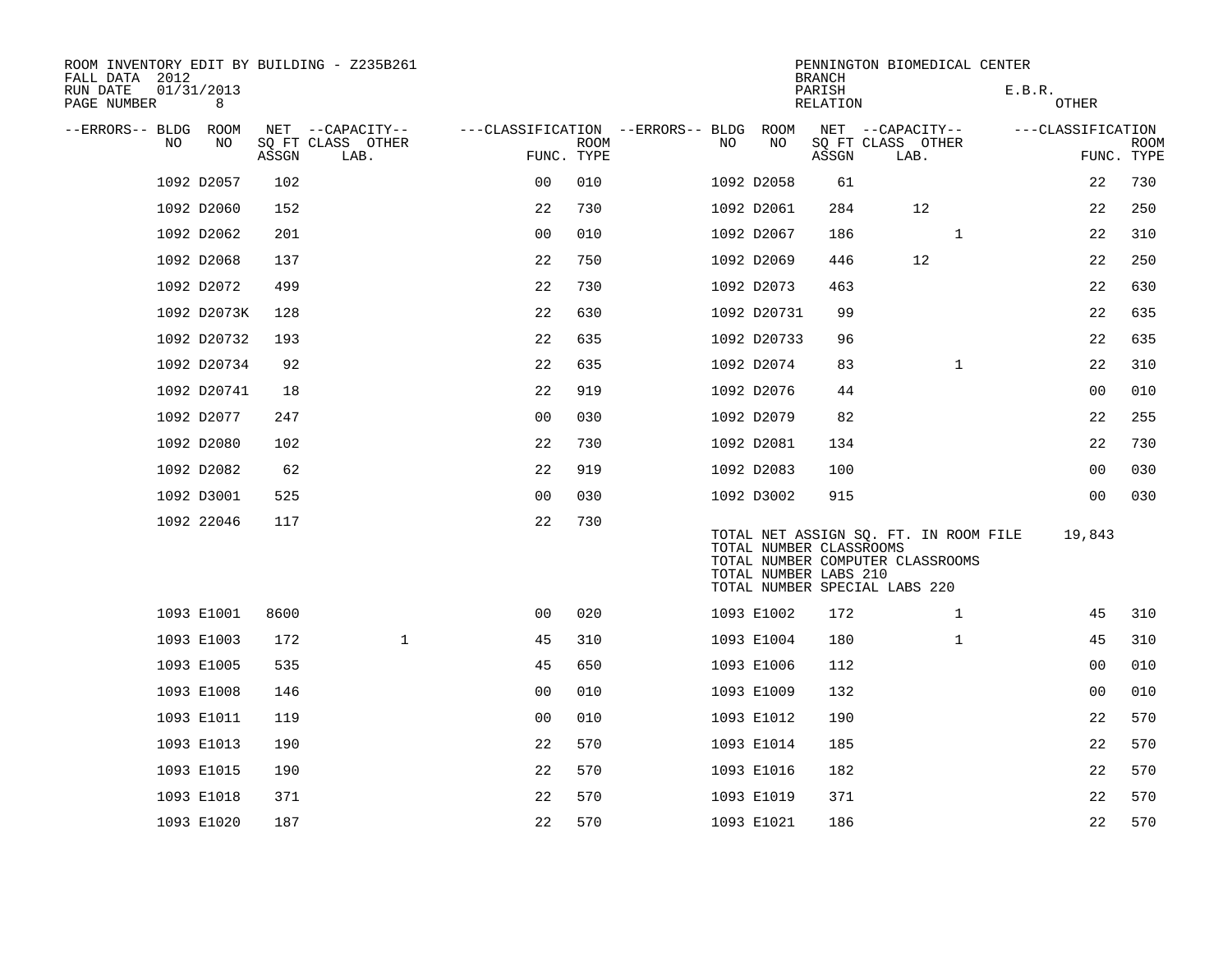| ROOM INVENTORY EDIT BY BUILDING - Z235B261<br>FALL DATA 2012 |                 |       |                           |                                        |             |    |             | <b>BRANCH</b>      | PENNINGTON BIOMEDICAL CENTER |        |                   |                           |
|--------------------------------------------------------------|-----------------|-------|---------------------------|----------------------------------------|-------------|----|-------------|--------------------|------------------------------|--------|-------------------|---------------------------|
| RUN DATE<br>PAGE NUMBER                                      | 01/31/2013<br>9 |       |                           |                                        |             |    |             | PARISH<br>RELATION |                              | E.B.R. | OTHER             |                           |
| --ERRORS-- BLDG ROOM                                         |                 |       | NET --CAPACITY--          | ---CLASSIFICATION --ERRORS-- BLDG ROOM |             |    |             |                    | NET --CAPACITY--             |        | ---CLASSIFICATION |                           |
| NO                                                           | NO              | ASSGN | SQ FT CLASS OTHER<br>LAB. | FUNC. TYPE                             | <b>ROOM</b> | NO | NO          | ASSGN              | SQ FT CLASS OTHER<br>LAB.    |        |                   | <b>ROOM</b><br>FUNC. TYPE |
|                                                              | 1093 E1023      | 722   |                           | 22                                     | 570         |    | 1093 E1026  | 116                |                              |        | 22                | 575                       |
|                                                              | 1093 E1027      | 181   |                           | 22                                     | 575         |    | 1093 E1028  | 203                |                              |        | 00                | 020                       |
|                                                              | 1093 E1029      | 69    |                           | 22                                     | 575         |    | 1093 E1030  | 134                |                              |        | 22                | 575                       |
|                                                              | 1093 E1032      | 195   |                           | 22                                     | 570         |    | 1093 E1033  | 185                |                              |        | 22                | 570                       |
|                                                              | 1093 E1034      | 185   |                           | 22                                     | 570         |    | 1093 E1036  | 192                |                              |        | 22                | 570                       |
|                                                              | 1093 E1037      | 192   |                           | 22                                     | 570         |    | 1093 E1038  | 200                |                              |        | 22                | 570                       |
|                                                              | 1093 E1039      | 22    |                           | 22                                     | 730         |    | 1093 E1040A | 182                | 12                           |        | 22                | 250                       |
|                                                              | 1093 E1040B     | 185   | 12                        | 22                                     | 250         |    | 1093 E1041  | 190                |                              |        | 22                | 570                       |
|                                                              | 1093 E1042      | 190   |                           | 22                                     | 570         |    | 1093 E1043  | 190                |                              |        | 22                | 570                       |
|                                                              | 1093 E1044      | 190   |                           | 22                                     | 570         |    | 1093 E1045  | 190                |                              |        | 22                | 570                       |
|                                                              | 1093 E1046      | 190   |                           | 22                                     | 570         |    | 1093 E1047  | 380                |                              |        | 22                | 570                       |
|                                                              | 1093 E1048      | 103   |                           | 22                                     | 575         |    | 1093 E1049  | 200                |                              |        | 22                | 570                       |
|                                                              | 1093 E1050      | 190   |                           | 22                                     | 570         |    | 1093 E1051  | 200                |                              |        | 22                | 570                       |
|                                                              | 1093 E1055      | 295   | 12                        | 22                                     | 250         |    | 1093 E1056  | 96                 |                              |        | 0 <sub>0</sub>    | 030                       |
|                                                              | 1093 E1058      | 25    |                           | 22                                     | 730         |    | 1093 E1059  | 136                |                              |        | 22                | 575                       |
|                                                              | 1093 E1060      | 196   |                           | 22                                     | 575         |    | 1093 E1061  | 187                |                              |        | 22                | 575                       |
|                                                              | 1093 E1062      | 379   |                           | 22                                     | 575         |    | 1093 E1063  | 297                |                              |        | 22                | 575                       |
|                                                              | 1093 E1065      | 189   |                           | 22                                     | 730         |    | 1093 E1066  | 59                 |                              |        | 00                | 030                       |
|                                                              | 1093 E1067      | 215   |                           | 22                                     | 575         |    | 1093 E1068  | 221                |                              |        | 22                | 575                       |
|                                                              | 1093 E1068B     | 221   |                           | 22                                     | 575         |    | 1093 E1069  | 273                |                              |        | 22                | 575                       |
|                                                              | 1093 E1072      | 124   |                           | 22                                     | 575         |    | 1093 E1073  | 60                 |                              |        | 22                | 570                       |
|                                                              | 1093 E1074      | 125   |                           | 22                                     | 570         |    | 1093 E1075  | 62                 |                              |        | 22                | 570                       |
|                                                              | 1093 E1076      | 113   |                           | 22                                     | 570         |    | 1093 E1077  | 51                 |                              |        | 22                | 570                       |
|                                                              | 1093 E1082      | 263   |                           | 22                                     | 575         |    | 1093 E1083  | 392                |                              |        | 22                | 575                       |
|                                                              | 1093 E1085      | 195   |                           | 22                                     | 570         |    | 1093 E1086  | 200                |                              |        | 22                | 570                       |
|                                                              | 1093 E1087      | 298   |                           | 22                                     | 570         |    | 1093 E1095  | 133                |                              |        | 22                | 570                       |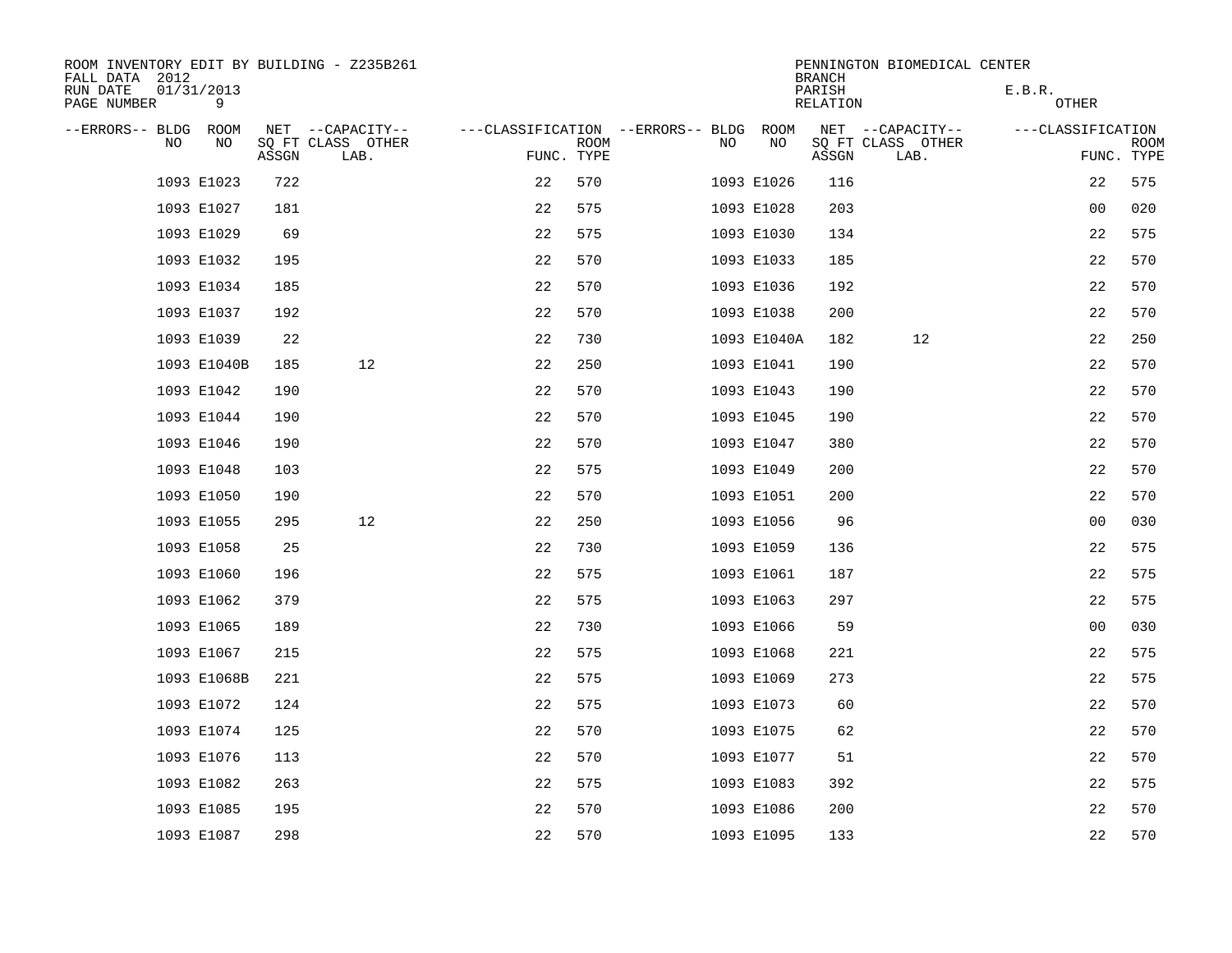| ROOM INVENTORY EDIT BY BUILDING - Z235B261<br>FALL DATA 2012 |                                                        |                           |                                               | PENNINGTON BIOMEDICAL CENTER<br><b>BRANCH</b>                                                        |                                                |
|--------------------------------------------------------------|--------------------------------------------------------|---------------------------|-----------------------------------------------|------------------------------------------------------------------------------------------------------|------------------------------------------------|
| 01/31/2013<br>RUN DATE<br>10<br>PAGE NUMBER                  |                                                        |                           |                                               | PARISH<br>RELATION                                                                                   | E.B.R.<br>OTHER                                |
| --ERRORS-- BLDG<br>ROOM<br>NO.<br>NO.                        | NET --CAPACITY--<br>SO FT CLASS OTHER<br>ASSGN<br>LAB. | <b>ROOM</b><br>FUNC. TYPE | ---CLASSIFICATION --ERRORS-- BLDG ROOM<br>NO. | NET --CAPACITY--<br>NO<br>SQ FT CLASS OTHER<br>ASSGN<br>LAB.                                         | ---CLASSIFICATION<br><b>ROOM</b><br>FUNC. TYPE |
| 1093 E1096                                                   | 48                                                     | 22<br>570                 | 1093 E1097                                    | 99                                                                                                   | 22<br>570                                      |
| 1093 E1098                                                   | 47                                                     | 22<br>570                 | 1093 E1101                                    | 647                                                                                                  | 570<br>22                                      |
| 1093 E1103                                                   | 171                                                    | 22<br>570                 | 1093 E1104                                    | 172                                                                                                  | 22<br>570                                      |
| 1093 E1107                                                   | 206                                                    | 22<br>575                 | 1093 E1109                                    | 97                                                                                                   | 22<br>570                                      |
| 1093 E1110                                                   | 95                                                     | 22<br>570                 | 1093 E1113                                    | 232                                                                                                  | 22<br>570                                      |
| 1093 E1115                                                   | 231                                                    | 22<br>570                 | 1093 E1116                                    | 250                                                                                                  | 570<br>22                                      |
| 1093 E1117                                                   | 250                                                    | 22<br>570                 | 1093 E1118                                    | 491                                                                                                  | 22<br>575                                      |
| 1093 E1119                                                   | 109                                                    | 22<br>575                 | 1093 E1120                                    | 102                                                                                                  | 22<br>570                                      |
| 1093 E1121                                                   | 105                                                    | 22<br>570                 | 1093 E1122                                    | 105                                                                                                  | 22<br>570                                      |
| 1093 E1123                                                   | 105                                                    | 570<br>22                 | 1093 E1124                                    | 110                                                                                                  | 570<br>22                                      |
| 1093 E1126                                                   | 10<br>451                                              | 22<br>250                 | 1093 E1128                                    | 374                                                                                                  | 22<br>570                                      |
| 1093 E1133                                                   | 570                                                    | 22<br>570                 | 1093 E1134                                    | 190                                                                                                  | 570<br>22                                      |
| 1093 E1135                                                   | 190                                                    | 22<br>570                 | 1093 E1136                                    | 190                                                                                                  | 22<br>570                                      |
| 1093 E1137                                                   | 190                                                    | 22<br>570                 | 1093 E1138                                    | 190                                                                                                  | 22<br>570                                      |
| 1093 E1139                                                   | 190                                                    | 22<br>570                 | 1093 E1140                                    | 380                                                                                                  | 575<br>22                                      |
| 1093 E1141                                                   | 375                                                    | 22<br>575                 | 1093 E1142                                    | 375                                                                                                  | 22<br>730                                      |
| 1093 E1202                                                   | 490                                                    | 22<br>570                 | 1093 E1203                                    | 250                                                                                                  | 22<br>570                                      |
| 1093 E1204                                                   | 246                                                    | 22<br>570                 | 1093 E1205                                    | 253                                                                                                  | 22<br>570                                      |
| 1093 E1207                                                   | 164                                                    | 22<br>570                 | 1093 E1208                                    | 155                                                                                                  | 570<br>22                                      |
| 1093 E1210                                                   | 170                                                    | 22<br>570                 | 1093 E1211                                    | 160                                                                                                  | 22<br>570                                      |
| 1093 E2001                                                   | 3600                                                   | 0 <sub>0</sub><br>030     | 1093 E2002                                    | 3420                                                                                                 | 0 <sub>0</sub><br>030                          |
| 1093 E2003                                                   | 11100                                                  | 0 <sub>0</sub><br>030     | 1093 E2054                                    | 500                                                                                                  | 020<br>00                                      |
| 1093 E2201                                                   | 500                                                    | 020<br>0 <sub>0</sub>     |                                               | TOTAL NET ASSIGN SQ. FT. IN ROOM FILE<br>TOTAL NUMBER CLASSROOMS<br>TOTAL NUMBER COMPUTER CLASSROOMS | 21,959                                         |

TOTAL NUMBER COMPUTER CLASSROOMS TOTAL NUMBER LABS 210 TOTAL NUMBER SPECIAL LABS 220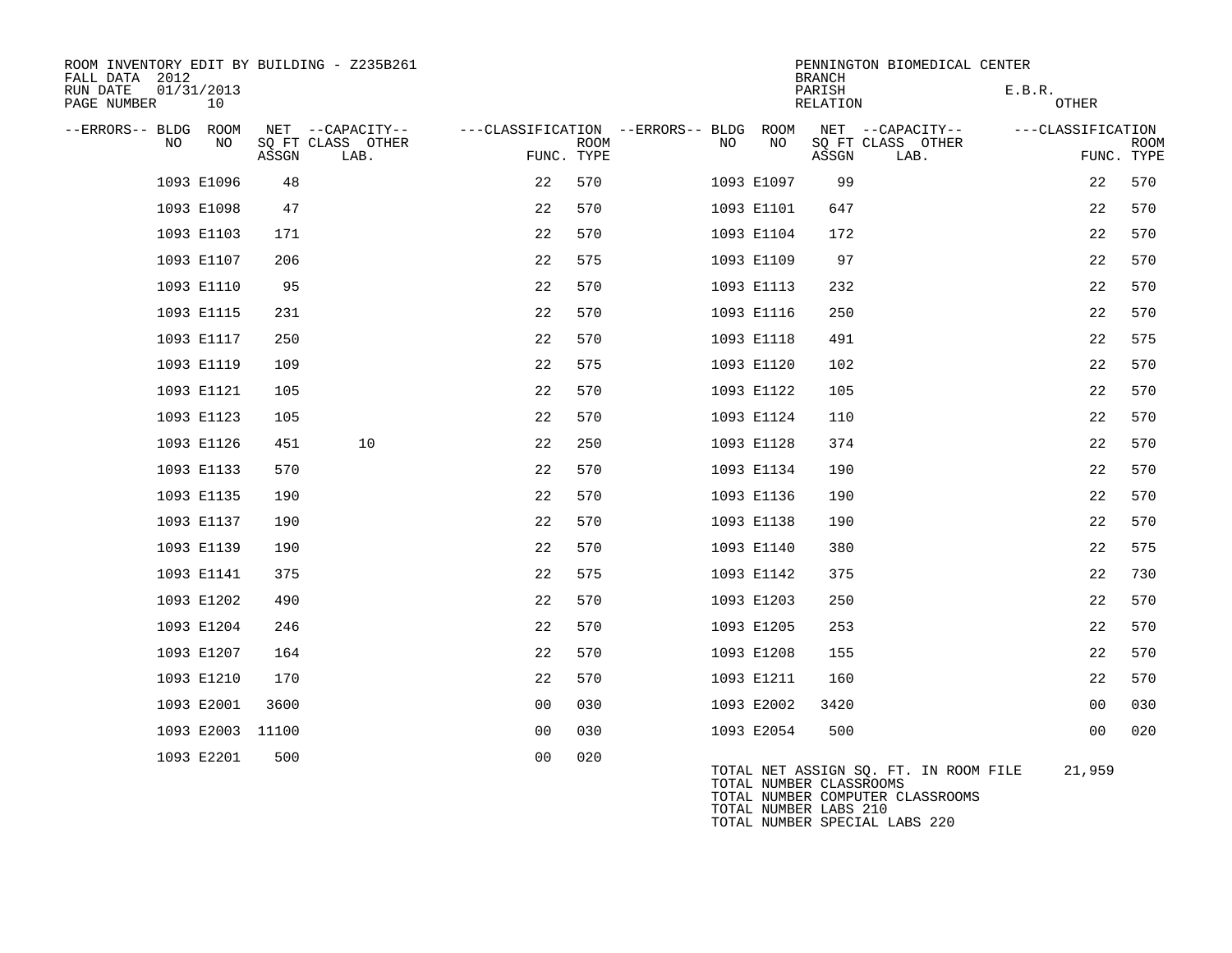| ROOM INVENTORY EDIT BY BUILDING - Z235B261<br>FALL DATA 2012 |                  |       |                                               |                                                 |             |     |                                                  | <b>BRANCH</b>             | PENNINGTON BIOMEDICAL CENTER                                                                               |                   |                           |
|--------------------------------------------------------------|------------------|-------|-----------------------------------------------|-------------------------------------------------|-------------|-----|--------------------------------------------------|---------------------------|------------------------------------------------------------------------------------------------------------|-------------------|---------------------------|
| RUN DATE<br>PAGE NUMBER                                      | 01/31/2013<br>11 |       |                                               |                                                 |             |     |                                                  | PARISH<br><b>RELATION</b> |                                                                                                            | E.B.R.<br>OTHER   |                           |
| --ERRORS-- BLDG<br>NO.                                       | ROOM<br>NO.      | ASSGN | NET --CAPACITY--<br>SQ FT CLASS OTHER<br>LAB. | ---CLASSIFICATION --ERRORS-- BLDG<br>FUNC. TYPE | <b>ROOM</b> | NO. | ROOM<br>NO                                       | ASSGN                     | NET --CAPACITY--<br>SQ FT CLASS OTHER<br>LAB.                                                              | ---CLASSIFICATION | <b>ROOM</b><br>FUNC. TYPE |
|                                                              | 1094 F1001       | 4700  |                                               | 0 <sub>0</sub>                                  | 030         |     | 1094 F1002                                       | 1767                      |                                                                                                            | 63                | 730                       |
|                                                              | 1094 F1002A      | 238   |                                               | 63                                              | 730         |     | 1094 F1002B                                      | 256                       |                                                                                                            | 22                | 730                       |
|                                                              | 1094 F1002C      | 371   |                                               | 22                                              | 575         |     | 1094 F1003                                       | 440                       |                                                                                                            | 63                | 730                       |
|                                                              | 1094 F1003A      | 2338  |                                               | 0 <sub>0</sub>                                  | 010         |     | 1094 F1004A                                      | 1628                      |                                                                                                            | 63                | 730                       |
|                                                              | 1094 F1005       | 160   |                                               | 22                                              | 760         |     | 1094 F1006                                       | 152                       |                                                                                                            | 22                | 760                       |
|                                                              | 1094 F1007       | 274   | $\mathbf{1}$                                  | 63                                              | 310         |     | 1094 F1008                                       | 166                       |                                                                                                            | 0 <sub>0</sub>    | 010                       |
|                                                              | 1094 F1009       | 156   |                                               | 0 <sub>0</sub>                                  | 010         |     | 1094 F10121                                      | 231                       | $\mathbf{1}$                                                                                               | 71                | 310                       |
|                                                              | 1094 F10122      | 223   | $\mathbf{1}$                                  | 71                                              | 310         |     | 1094 F1013                                       | 417                       |                                                                                                            | 72                | 725                       |
|                                                              | 1094 F1015       | 640   |                                               | 72                                              | 720         |     | 1094 F1016                                       | 380                       |                                                                                                            | 72                | 720                       |
|                                                              | 1094 F1017       | 896   |                                               | 72                                              | 720         |     | 1094 F1018                                       | 662                       |                                                                                                            | 72                | 720                       |
|                                                              | 1094 F1019       | 98    |                                               | 75                                              | 730         |     | 1094 F1020                                       | 96                        |                                                                                                            | 75                | 730                       |
|                                                              | 1094 F1021       | 92    |                                               | 75                                              | 730         |     | 1094 F1022                                       | 102                       |                                                                                                            | 75                | 730                       |
|                                                              | 1094 F1023       | 639   |                                               | 0 <sub>0</sub>                                  | 030         |     | 1094 F1024                                       | 1373                      |                                                                                                            | 0 <sub>0</sub>    | 030                       |
|                                                              | 1094 F1025       | 1360  |                                               | 0 <sub>0</sub>                                  | 030         |     | 1094 F1026                                       | 384                       |                                                                                                            | 72                | 720                       |
|                                                              | 1094 F1027       | 140   | $\mathbf 1$                                   | 72                                              | 310         |     | 1094 F10281                                      | 37                        |                                                                                                            | 22                | 730                       |
|                                                              | 1094 F10282      | 35    |                                               | 22                                              | 730         |     | 1094 F2001                                       | 2622                      |                                                                                                            | 63                | 730                       |
|                                                              | 1094 F2002       | 1025  |                                               | 63                                              | 730         |     | TOTAL NUMBER CLASSROOMS<br>TOTAL NUMBER LABS 210 |                           | TOTAL NET ASSIGN SQ. FT. IN ROOM FILE<br>TOTAL NUMBER COMPUTER CLASSROOMS<br>TOTAL NUMBER SPECIAL LABS 220 | 13,366            |                           |
|                                                              | 1095 G1001       | 128   | $\mathbf 1$                                   | 22                                              | 310         |     | 1095 G1002                                       | 143                       | $\mathbf{1}$                                                                                               | 22                | 310                       |
|                                                              | 1095 G1003       | 143   | $\mathbf{1}$                                  | 22                                              | 310         |     | 1095 G1004                                       | 143                       | $\mathbf{1}$                                                                                               | 22                | 310                       |
|                                                              | 1095 G1005       | 143   | $\mathbf 1$                                   | 22                                              | 310         |     | 1095 G1006                                       | 143                       | $\mathbf{1}$                                                                                               | 22                | 310                       |
|                                                              | 1095 G1007       | 143   | $\mathbf 1$                                   | 22                                              | 310         |     | 1095 G1008                                       | 143                       | $\mathbf{1}$                                                                                               | 22                | 310                       |
|                                                              | 1095 G1009       | 143   | $\mathbf 1$                                   | 22                                              | 310         |     | 1095 G1010 12198                                 |                           |                                                                                                            | 0 <sub>0</sub>    | 020                       |
|                                                              | 1095 G1011       | 22    |                                               | 22                                              | 730         |     | 1095 G1012                                       | 167                       |                                                                                                            | 0 <sub>0</sub>    | 020                       |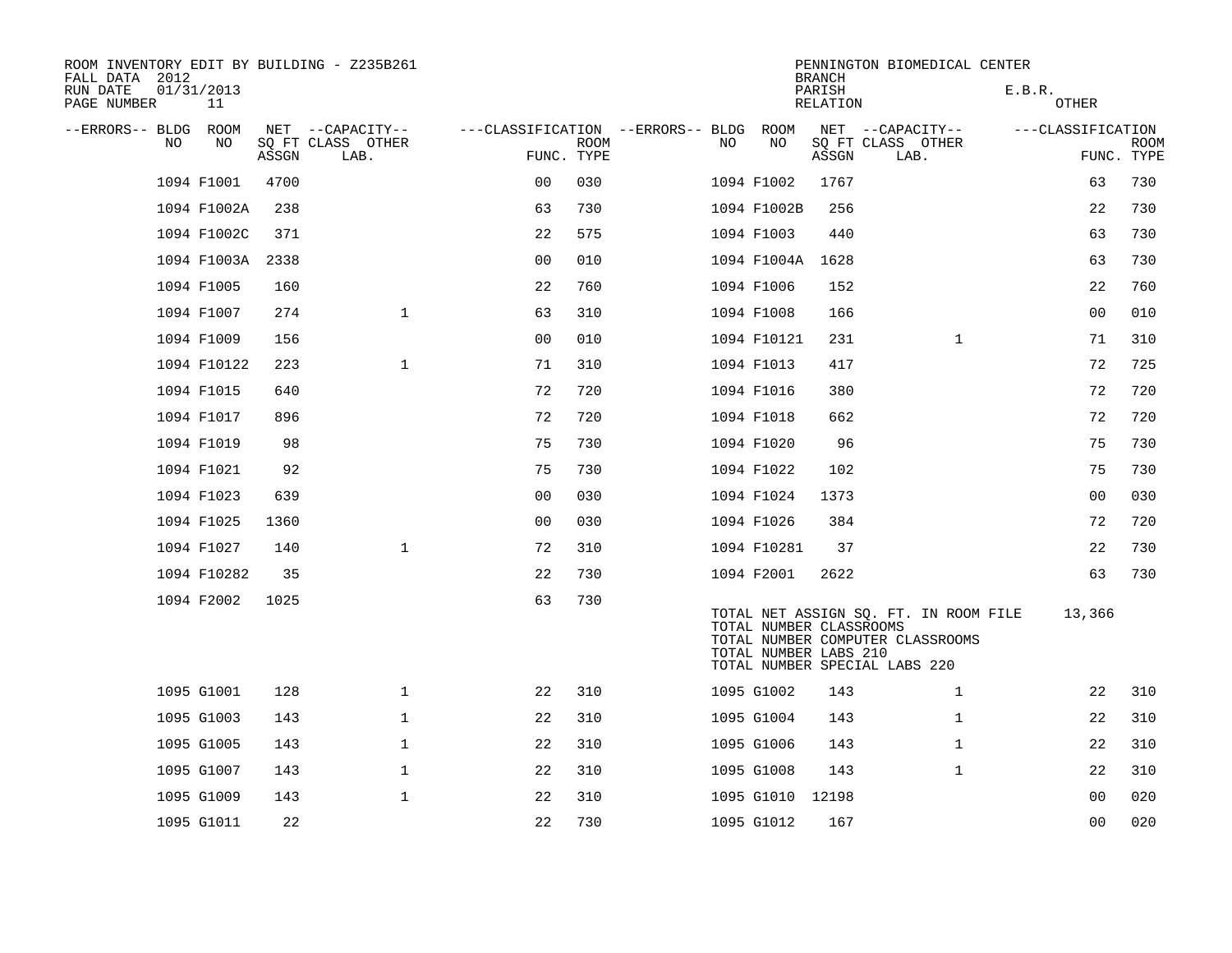| ROOM INVENTORY EDIT BY BUILDING - Z235B261<br>FALL DATA 2012 |                  |       |                           |                                   |             |     |            | <b>BRANCH</b>      | PENNINGTON BIOMEDICAL CENTER |                   |                           |
|--------------------------------------------------------------|------------------|-------|---------------------------|-----------------------------------|-------------|-----|------------|--------------------|------------------------------|-------------------|---------------------------|
| RUN DATE<br>PAGE NUMBER                                      | 01/31/2013<br>12 |       |                           |                                   |             |     |            | PARISH<br>RELATION |                              | E.B.R.<br>OTHER   |                           |
| --ERRORS-- BLDG                                              | ROOM             |       | NET --CAPACITY--          | ---CLASSIFICATION --ERRORS-- BLDG |             |     | ROOM       |                    | NET --CAPACITY--             | ---CLASSIFICATION |                           |
| <b>NO</b>                                                    | NO.              | ASSGN | SO FT CLASS OTHER<br>LAB. | FUNC. TYPE                        | <b>ROOM</b> | NO. | NO         | ASSGN              | SQ FT CLASS OTHER<br>LAB.    |                   | <b>ROOM</b><br>FUNC. TYPE |
|                                                              | 1095 G1013       | 171   |                           | 22                                | 315         |     | 1095 G1014 | 161                |                              | 00                | 020                       |
|                                                              | 1095 G1016       | 143   |                           | 22                                | 315         |     | 1095 G1017 | 870                |                              | 22                | 315                       |
|                                                              | 1095 G1019       | 157   | $\mathbf 1$               | 22                                | 310         |     | 1095 G1020 | 164                | $\mathbf{1}$                 | 22                | 310                       |
|                                                              | 1095 G1021       | 157   | $\mathbf{1}$              | 22                                | 310         |     | 1095 G1023 | 143                | $\mathbf{1}$                 | 22                | 310                       |
|                                                              | 1095 G1024       | 143   | $\mathbf 1$               | 22                                | 310         |     | 1095 G1025 | 143                | $\mathbf{1}$                 | 22                | 310                       |
|                                                              | 1095 G1026       | 143   | $\mathbf 1$               | 22                                | 310         |     | 1095 G1027 | 143                | $\mathbf{1}$                 | 22                | 310                       |
|                                                              | 1095 G1028       | 143   | $\mathbf 1$               | 22                                | 310         |     | 1095 G1029 | 143                | $\mathbf{1}$                 | 22                | 310                       |
|                                                              | 1095 G1030       | 143   | $\mathbf 1$               | 22                                | 310         |     | 1095 G1033 | 107                |                              | 0 <sub>0</sub>    | 030                       |
|                                                              | 1095 G1034       | 238   |                           | 0 <sub>0</sub>                    | 030         |     | 1095 G1035 | 1539               |                              | 22                | 680                       |
|                                                              | 1095 G1036       | 201   |                           | 0 <sub>0</sub>                    | 030         |     | 1095 G1037 | 107                |                              | 22                | 730                       |
|                                                              | 1095 G1039       | 239   |                           | 71                                | 315         |     | 1095 G1041 | 149                | $\mathbf{1}$                 | 71                | 310                       |
|                                                              | 1095 G1042       | 145   | $\mathbf{1}$              | 71                                | 310         |     | 1095 G1043 | 219                |                              | 71                | 350                       |
|                                                              | 1095 G1045       | 500   |                           | 71                                | 680         |     | 1095 G1046 | 1042               |                              | 22                | 680                       |
|                                                              | 1095 G1048       | 282   | $\mathbf{1}$              | 71                                | 310         |     | 1095 G1049 | 128                |                              | 71                | 635                       |
|                                                              | 1095 G1050       | 102   |                           | 63                                | 730         |     | 1095 G1051 | 305                |                              | 71                | 315                       |
|                                                              | 1095 G1052       | 155   | $\mathbf 1$               | 71                                | 310         |     | 1095 G1053 | 153                |                              | 0 <sub>0</sub>    | 010                       |
|                                                              | 1095 G1054       | 153   |                           | 0 <sub>0</sub>                    | 010         |     | 1095 G1055 | 476                |                              | 0 <sub>0</sub>    | 030                       |
|                                                              | 1095 G1057       | 50    |                           | 22                                | 685         |     | 1095 G2002 | 43                 |                              | 00                | 030                       |
|                                                              | 1095 G2003       | 46    |                           | 0 <sub>0</sub>                    | 030         |     | 1095 G2004 | 340                | $\mathbf{1}$                 | 31                | 310                       |
|                                                              | 1095 G2005       | 235   | $\mathbf{1}$              | 22                                | 310         |     | 1095 G2006 | 235                | $\mathbf{1}$                 | 22                | 310                       |
|                                                              | 1095 G2007       | 237   | $\mathbf 1$               | 22                                | 310         |     | 1095 G2008 | 900                |                              | 45                | 315                       |
|                                                              | 1095 G2009       | 173   |                           | 46                                | 350         |     | 1095 G2010 | 446                |                              | 22                | 315                       |
|                                                              | 1095 G2011       | 168   | $\mathbf 1$               | 22                                | 310         |     | 1095 G2012 | 173                | $\mathbf{1}$                 | 22                | 310                       |
|                                                              | 1095 G2013       | 173   | $\mathbf{1}$              | 22                                | 310         |     | 1095 G2014 | 121                | $\mathbf{1}$                 | 45                | 310                       |
|                                                              | 1095 G2015       | 105   |                           | 22                                | 315         |     | 1095 G2017 | 1000               |                              | 00                | 020                       |
|                                                              | 1095 G2020       | 620   |                           | 0 <sub>0</sub>                    | 010         |     | 1095 G2021 | 798                |                              | 46                | 730                       |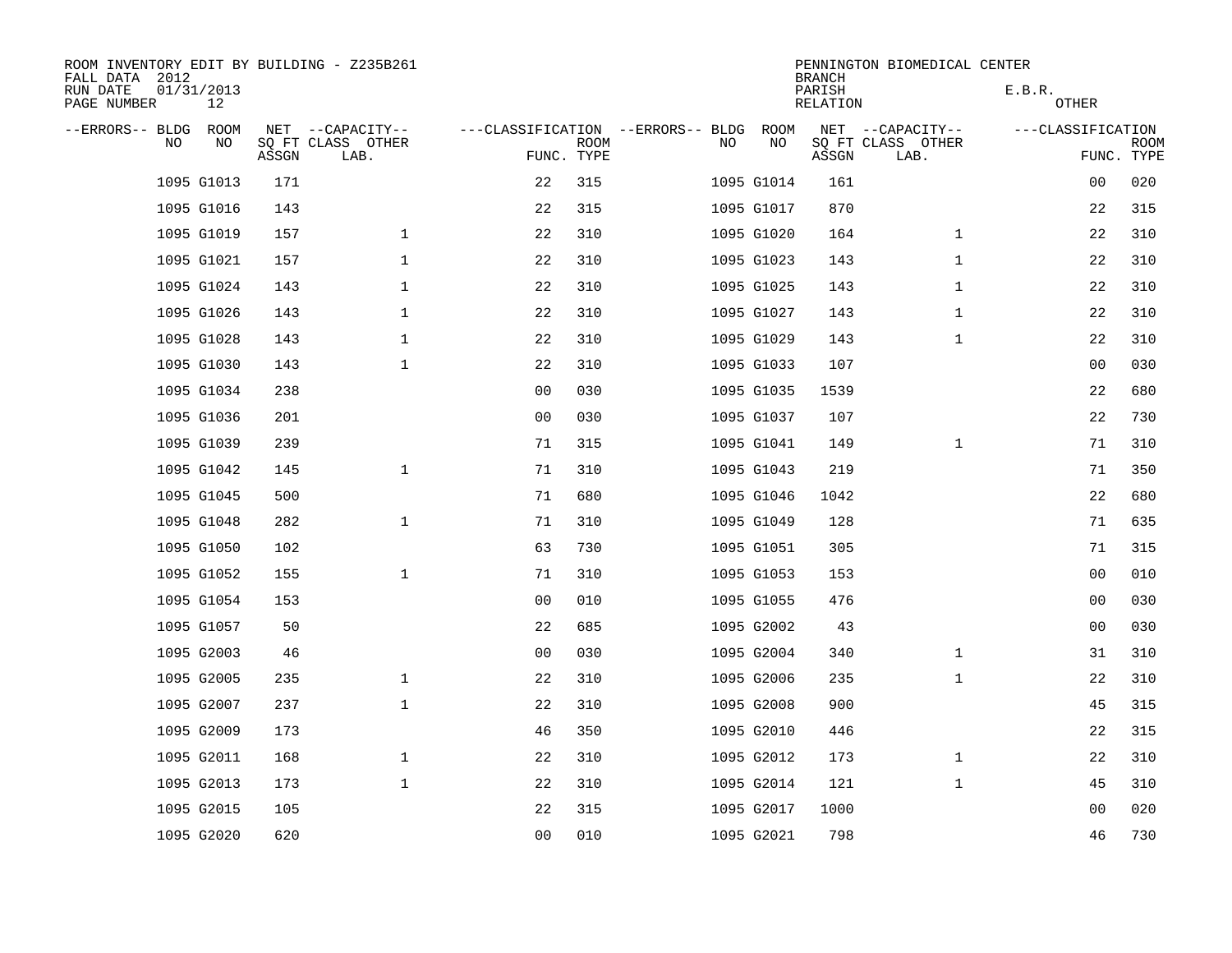| ROOM INVENTORY EDIT BY BUILDING - Z235B261<br>FALL DATA 2012 |                  |                 |                           |                                   |             |    |             | <b>BRANCH</b>      | PENNINGTON BIOMEDICAL CENTER |                   |                |             |
|--------------------------------------------------------------|------------------|-----------------|---------------------------|-----------------------------------|-------------|----|-------------|--------------------|------------------------------|-------------------|----------------|-------------|
| RUN DATE<br>PAGE NUMBER                                      | 01/31/2013<br>13 |                 |                           |                                   |             |    |             | PARISH<br>RELATION |                              | E.B.R.            | OTHER          |             |
| --ERRORS-- BLDG ROOM                                         |                  |                 | NET --CAPACITY--          | ---CLASSIFICATION --ERRORS-- BLDG |             |    | ROOM        |                    | NET --CAPACITY--             | ---CLASSIFICATION |                |             |
| NO                                                           | NO               | ASSGN           | SQ FT CLASS OTHER<br>LAB. | FUNC. TYPE                        | <b>ROOM</b> | NO | NO          | ASSGN              | SQ FT CLASS OTHER<br>LAB.    |                   | FUNC. TYPE     | <b>ROOM</b> |
|                                                              | 1095 G2023       | 453             |                           | 46                                | 730         |    | 1095 G2023A | 148                |                              |                   | 00             | 030         |
|                                                              | 1095 G2024       | 5570            |                           | 46                                | 680         |    | 1095 G2025  | 878                |                              |                   | 00             | 030         |
|                                                              | 1095 G2027       | 133             | $\mathbf 1$               | 45                                | 310         |    | 1095 G20271 | 31                 |                              |                   | 45             | 730         |
|                                                              | 1095 G2028       | 330             |                           | 71                                | 315         |    | 1095 G2030  | 159                |                              |                   | 0 <sub>0</sub> | 030         |
|                                                              | 1095 G2031       | 536             |                           | 45                                | 635         |    | 1095 G2034  | 329                |                              |                   | 0 <sub>0</sub> | 010         |
|                                                              | 1095 G2038       | 40              |                           | 72                                | 730         |    | 1095 G2041  | 83                 |                              |                   | 72             | 730         |
|                                                              | 1095 G2042       | 65              |                           | 46                                | 315         |    | 1095 G2044  | 46                 |                              |                   | 00             | 030         |
|                                                              | 1095 G2045       | 43              |                           | 0 <sub>0</sub>                    | 030         |    | 1095 G2047  | 471                |                              |                   | 0 <sub>0</sub> | 020         |
|                                                              | 1095 G2048       | 67              |                           | 0 <sub>0</sub>                    | 030         |    | 1095 G2049  | 145                | $\mathbf{1}$                 |                   | 71             | 310         |
|                                                              | 1095 G2050       | 80              |                           | 72                                | 730         |    | 1095 G2052  | 247                |                              |                   | 22             | 315         |
|                                                              | 1095 G2053       | 2047            |                           | 0 <sub>0</sub>                    | 030         |    | 1095 G2053A | 184                |                              |                   | 00             | 030         |
|                                                              | 1095 G2056       | 159             |                           | 22                                | 315         |    | 1095 G2058  | 700                |                              |                   | 45             | 315         |
|                                                              | 1095 G2059       | $7\overline{ }$ |                           | 22                                | 730         |    | 1095 G2060  | 114                | $\mathbf{1}$                 |                   | 22             | 310         |
|                                                              | 1095 G2061       | 194             | $\mathbf 1$               | 22                                | 310         |    | 1095 G2062  | 112                | $\mathbf{1}$                 |                   | 45             | 310         |
|                                                              | 1095 G2063       | 107             | $\mathbf 1$               | 22                                | 310         |    | 1095 G2064  | 112                | $\mathbf{1}$                 |                   | 22             | 310         |
|                                                              | 1095 G2065       | 109             | $\mathbf 1$               | 22                                | 310         |    | 1095 G2066  | 109                | $\mathbf{1}$                 |                   | 22             | 310         |
|                                                              | 1095 G2067       | 228             | $\mathbf 1$               | 22                                | 310         |    | 1095 G2068  | 266                |                              |                   | 46             | 350         |
|                                                              | 1095 G2070       | 266             |                           | 46                                | 350         |    | 1095 G2071  | 228                | $\mathbf{1}$                 |                   | 22             | 310         |
|                                                              | 1095 G2072       | 109             | $\mathbf 1$               | 22                                | 310         |    | 1095 G2073  | 109                | $\mathbf{1}$                 |                   | 22             | 310         |
|                                                              | 1095 G2074       | 112             | $\mathbf{1}$              | 22                                | 310         |    | 1095 G2075  | 107                | $\mathbf{1}$                 |                   | 22             | 310         |
|                                                              | 1095 G2076       | 112             | $\mathbf{1}$              | 22                                | 310         |    | 1095 G2077  | 170                | $\mathbf{1}$                 |                   | 22             | 310         |
|                                                              | 1095 G2078       | 151             | $\mathbf 1$               | 22                                | 310         |    | 1095 G2079  | 113                |                              |                   | 00             | 030         |
|                                                              | 1095 G2080       | 96              |                           | 0 <sub>0</sub>                    | 030         |    | 1095 G2081  | 57                 |                              |                   | 00             | 010         |
|                                                              | 1095 G2082       | 67              |                           | 22                                | 315         |    | 1095 G2083  | 57                 |                              |                   | 00             | 010         |
|                                                              | 1095 G2084       | 12              |                           | 0 <sub>0</sub>                    | 030         |    | 1095 G3001  | 539                |                              |                   | 46             | 680         |
|                                                              | 1095 G3002       | 888             |                           | 46                                | 680         |    | 1095 G3003  | 398                |                              |                   | 46             | 680         |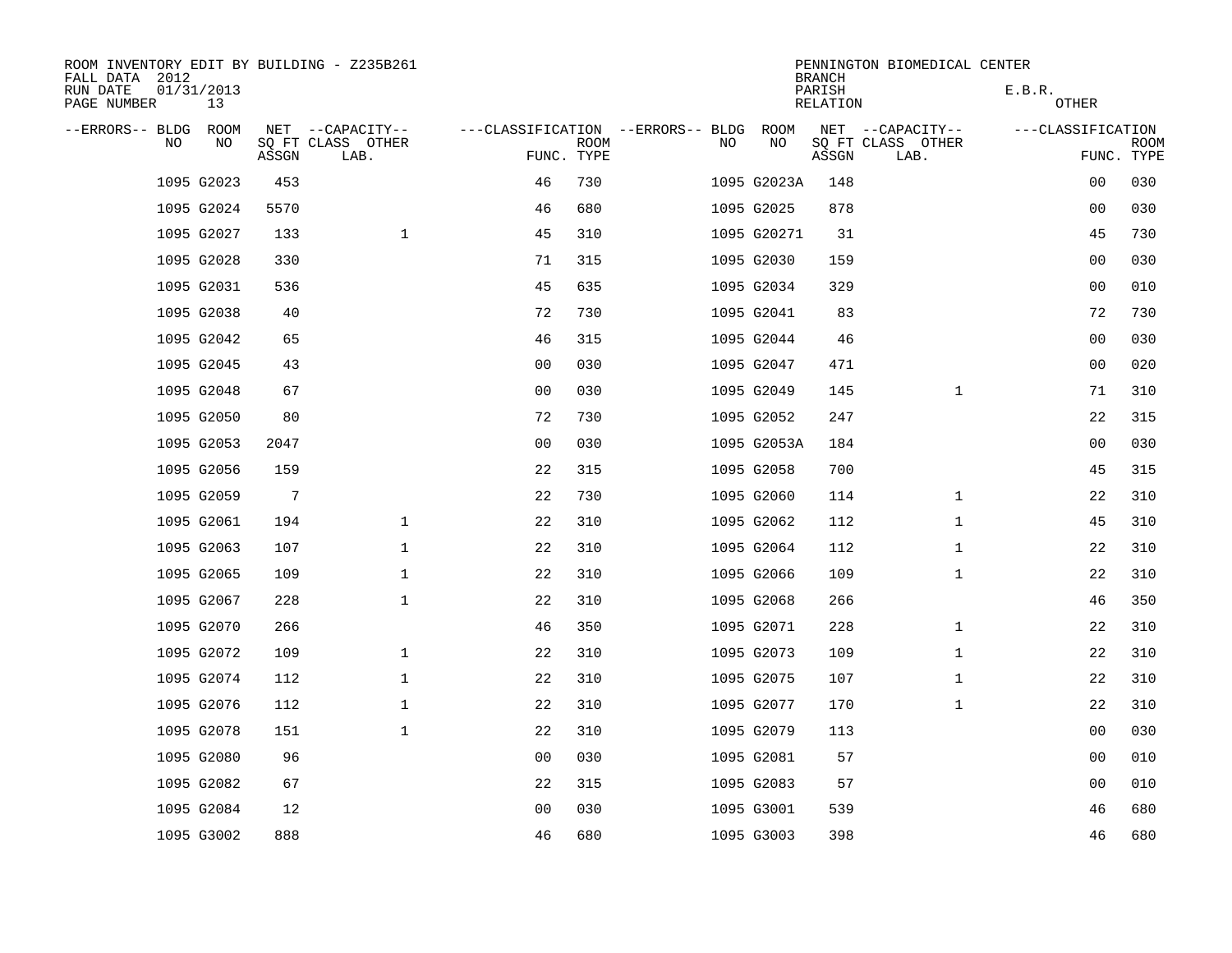| ROOM INVENTORY EDIT BY BUILDING - Z235B261<br>FALL DATA 2012 |                  |                 |                           |                                   |             |    |             | <b>BRANCH</b>      | PENNINGTON BIOMEDICAL CENTER |                   |                           |
|--------------------------------------------------------------|------------------|-----------------|---------------------------|-----------------------------------|-------------|----|-------------|--------------------|------------------------------|-------------------|---------------------------|
| RUN DATE<br>PAGE NUMBER                                      | 01/31/2013<br>14 |                 |                           |                                   |             |    |             | PARISH<br>RELATION |                              | E.B.R.<br>OTHER   |                           |
| --ERRORS-- BLDG ROOM                                         |                  |                 | NET --CAPACITY--          | ---CLASSIFICATION --ERRORS-- BLDG |             |    | ROOM        |                    | NET --CAPACITY--             | ---CLASSIFICATION |                           |
| NO.                                                          | NO               | ASSGN           | SQ FT CLASS OTHER<br>LAB. | FUNC. TYPE                        | <b>ROOM</b> | NO | NO          | ASSGN              | SQ FT CLASS OTHER<br>LAB.    |                   | <b>ROOM</b><br>FUNC. TYPE |
|                                                              | 1095 G3004       | 5626            |                           | 0 <sub>0</sub>                    | 020         |    | 1095 G3005  | 554                |                              | 00                | 030                       |
|                                                              | 1095 G3008       | 497             |                           | 46                                | 680         |    | 1095 G3010  | 201                |                              | 46                | 680                       |
|                                                              | 1095 G3012       | 883             |                           | 46                                | 680         |    | 1095 G3013  | 225                |                              | 46                | 680                       |
|                                                              | 1095 G3013A      | 83              |                           | 0 <sub>0</sub>                    | 010         |    | 1095 G3013B | 83                 |                              | 0 <sub>0</sub>    | 010                       |
|                                                              | 1095 G3015       | 92              |                           | 0 <sub>0</sub>                    | 030         |    | 1095 G3016  | 99                 |                              | 45                | 730                       |
|                                                              | 1095 G3017       | 1896            |                           | 45                                | 680         |    | 1095 G3018  | 99                 |                              | 45                | 730                       |
|                                                              | 1095 G3019       | 92              |                           | 45                                | 685         |    | 1095 G3021  | 668                |                              | 46                | 685                       |
|                                                              | 1095 G3022       | 1612            |                           | 0 <sub>0</sub>                    | 030         |    | 1095 G3023  | 1642               |                              | 0 <sub>0</sub>    | 030                       |
|                                                              | 1095 G3024       | 477             |                           | 92                                | 315         |    | 1095 G3025  | 477                | $\mathbf{1}$                 | 92                | 310                       |
|                                                              | 1095 G3026       | 238             | $\mathbf{1}$              | 92                                | 310         |    | 1095 G3027  | 244                | $\mathbf{1}$                 | 92                | 310                       |
|                                                              | 1095 G3028       | 372             | $\mathbf 1$               | 92                                | 310         |    | 1095 G3029  | 294                | $\mathbf{1}$                 | 92                | 310                       |
|                                                              | 1095 G3030       | 86              |                           | 0 <sub>0</sub>                    | 010         |    | 1095 G3032  | 468                | $\mathbf{1}$                 | 92                | 310                       |
|                                                              | 1095 G3033       | 204             |                           | 92                                | 635         |    | 1095 G3034  | 68                 |                              | 92                | 730                       |
|                                                              | 1095 G3035       | 593             |                           | 92                                | 350         |    | 1095 G3036  | 501                |                              | 92                | 355                       |
|                                                              | 1095 G3040       | 1376            |                           | 92                                | 315         |    | 1095 G3041  | 174                | $\mathbf{1}$                 | 92                | 310                       |
|                                                              | 1095 G3042       | 220             | $\mathbf 1$               | 92                                | 310         |    | 1095 G3044  | 700                |                              | 22                | 315                       |
|                                                              | 1095 G3045       | $7\phantom{.0}$ |                           | 22                                | 730         |    | 1095 G3046  | 114                | $\mathbf{1}$                 | 22                | 310                       |
|                                                              | 1095 G3047       | 194             | $\mathbf 1$               | 22                                | 310         |    | 1095 G3048  | 112                | $\mathbf{1}$                 | 22                | 310                       |
|                                                              | 1095 G3049       | 107             | $\mathbf 1$               | 22                                | 310         |    | 1095 G3050  | 112                | $\mathbf{1}$                 | 22                | 310                       |
|                                                              | 1095 G3051       | 109             | $\mathbf{1}$              | 22                                | 310         |    | 1095 G3052  | 109                | $\mathbf{1}$                 | 22                | 310                       |
|                                                              | 1095 G3053       | 228             | $\mathbf 1$               | 22                                | 310         |    | 1095 G3054  | 269                | $\mathbf{1}$                 | 22                | 310                       |
|                                                              | 1095 G3056       | 269             | $\mathbf 1$               | 22                                | 310         |    | 1095 G3057  | 228                | $\mathbf{1}$                 | 22                | 310                       |
|                                                              | 1095 G3058       | 109             | $\mathbf{1}$              | 22                                | 310         |    | 1095 G3059  | 109                | $\mathbf{1}$                 | 22                | 310                       |
|                                                              | 1095 G3060       | 112             | $\mathbf 1$               | 22                                | 310         |    | 1095 G3061  | 107                | $\mathbf{1}$                 | 22                | 310                       |
|                                                              | 1095 G3062       | 112             | $\mathbf 1$               | 22                                | 310         |    | 1095 G3063  | 170                | $\mathbf{1}$                 | 22                | 310                       |
|                                                              | 1095 G3064       | 151             | $\mathbf 1$               | 22                                | 310         |    | 1095 G3065  | 77                 |                              | 0 <sub>0</sub>    | 030                       |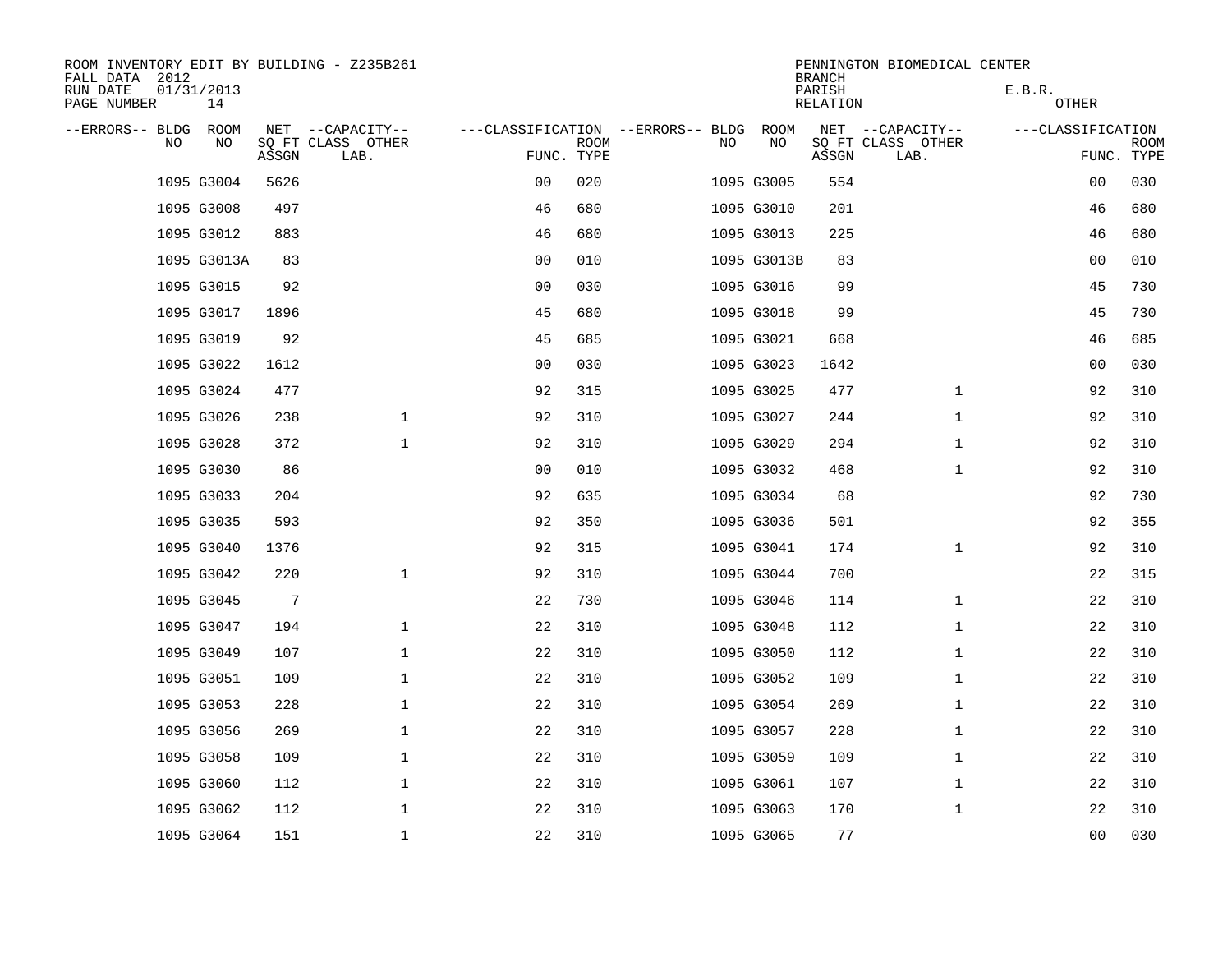| ROOM INVENTORY EDIT BY BUILDING - Z235B261<br>FALL DATA 2012 |    |       |                           |                                        |                           |     |                                                                | <b>BRANCH</b>      | PENNINGTON BIOMEDICAL CENTER                                                                               |        |                   |                           |
|--------------------------------------------------------------|----|-------|---------------------------|----------------------------------------|---------------------------|-----|----------------------------------------------------------------|--------------------|------------------------------------------------------------------------------------------------------------|--------|-------------------|---------------------------|
| RUN DATE<br>01/31/2013<br>PAGE NUMBER                        | 15 |       |                           |                                        |                           |     |                                                                | PARISH<br>RELATION |                                                                                                            | E.B.R. | <b>OTHER</b>      |                           |
| --ERRORS-- BLDG ROOM                                         |    |       | NET --CAPACITY--          | ---CLASSIFICATION --ERRORS-- BLDG ROOM |                           |     |                                                                |                    | NET --CAPACITY--                                                                                           |        | ---CLASSIFICATION |                           |
| NO                                                           | NO | ASSGN | SQ FT CLASS OTHER<br>LAB. |                                        | <b>ROOM</b><br>FUNC. TYPE | NO. | NO                                                             | ASSGN              | SQ FT CLASS OTHER<br>LAB.                                                                                  |        |                   | <b>ROOM</b><br>FUNC. TYPE |
| 1095 G3066                                                   |    | 75    |                           | 0 <sup>0</sup>                         | 030                       |     | 1095 G3067                                                     | 53                 |                                                                                                            |        | 0 <sub>0</sub>    | 010                       |
| 1095 G3068                                                   |    | 63    |                           | 22                                     | 315                       |     | 1095 G3069<br>TOTAL NUMBER CLASSROOMS<br>TOTAL NUMBER LABS 210 | 57                 | TOTAL NET ASSIGN SQ. FT. IN ROOM FILE<br>TOTAL NUMBER COMPUTER CLASSROOMS<br>TOTAL NUMBER SPECIAL LABS 220 |        | 00<br>40,209      | 010                       |
| 1096 H1001                                                   |    | 199   |                           | 45                                     | 950                       |     | 1096 H1002                                                     | 37                 |                                                                                                            |        | 45                | 950                       |
| 1096 H1003                                                   |    | 294   |                           | 45                                     | 950                       |     | 1096 H1004                                                     | 68                 |                                                                                                            |        | 45                | 950                       |
| 1096 H1005                                                   |    | 61    |                           | 45                                     | 919                       |     | 1096 H1006                                                     | 221                |                                                                                                            |        | 45                | 950                       |
| 1096 H1007                                                   |    | 77    |                           | 45                                     | 919                       |     | 1096 H1008                                                     | 222                |                                                                                                            |        | 45                | 950                       |
| 1096 H1009                                                   |    | 276   |                           | 45                                     | 950                       |     | 1096 H1010                                                     | 275                |                                                                                                            |        | 45                | 950                       |
| 1096 H1011                                                   |    | 64    |                           | 45                                     | 919                       |     | 1096 H1012                                                     | 222                |                                                                                                            |        | 45                | 950                       |
| 1096 H1013                                                   |    | 1365  |                           | 0 <sub>0</sub>                         | 020                       |     | 1096 H1014                                                     | 345                |                                                                                                            |        | 0 <sub>0</sub>    | 030                       |
| 1096 H1015                                                   |    | 47    |                           | 45                                     | 919                       |     | 1096 H1016                                                     | 77                 |                                                                                                            |        | 45                | 955                       |
| 1096 H1017                                                   |    | 57    |                           | 45                                     | 919                       |     | 1096 H1019                                                     | 180                |                                                                                                            |        | 0 <sub>0</sub>    | 020                       |
| 1096 H1020                                                   |    | 270   |                           | 45                                     | 955                       |     | 1096 H1021                                                     | 77                 |                                                                                                            |        | 45                | 919                       |
| 1096 H1022                                                   |    | 222   |                           | 45                                     | 950                       |     | 1096 H1023                                                     | 276                |                                                                                                            |        | 45                | 950                       |
| 1096 H1024                                                   |    | 275   |                           | 45                                     | 950                       |     | 1096 H1025                                                     | 222                |                                                                                                            |        | 45                | 950                       |
| 1096 H1026                                                   |    | 64    |                           | 45                                     | 919                       |     | 1096 H1031                                                     | 850                |                                                                                                            |        | 45                | 955                       |
| 1096 H2001                                                   |    | 199   |                           | 45                                     | 950                       |     | 1096 H2002                                                     | 37                 |                                                                                                            |        | 45                | 919                       |
| 1096 H2003                                                   |    | 306   |                           | 45                                     | 950                       |     | 1096 H2004                                                     | 65                 |                                                                                                            |        | 45                | 950                       |
| 1096 H2005                                                   |    | 51    |                           | 45                                     | 919                       |     | 1096 H2006                                                     | 221                |                                                                                                            |        | 45                | 950                       |
| 1096 H2007                                                   |    | 77    |                           | 45                                     | 919                       |     | 1096 H2008                                                     | 222                |                                                                                                            |        | 45                | 950                       |
| 1096 H2009                                                   |    | 276   |                           | 45                                     | 950                       |     | 1096 H2010                                                     | 275                |                                                                                                            |        | 45                | 950                       |
| 1096 H2011                                                   |    | 64    |                           | 45                                     | 919                       |     | 1096 H2012                                                     | 222                |                                                                                                            |        | 45                | 950                       |
| 1096 H2013                                                   |    | 83    |                           | 45                                     | 955                       |     | 1096 H2015                                                     | 59                 |                                                                                                            |        | 0 <sub>0</sub>    | 030                       |
| 1096 H2016                                                   |    | 96    |                           | 0 <sub>0</sub>                         | 030                       |     | 1096 H2020                                                     | 222                |                                                                                                            |        | 0 <sub>0</sub>    | 010                       |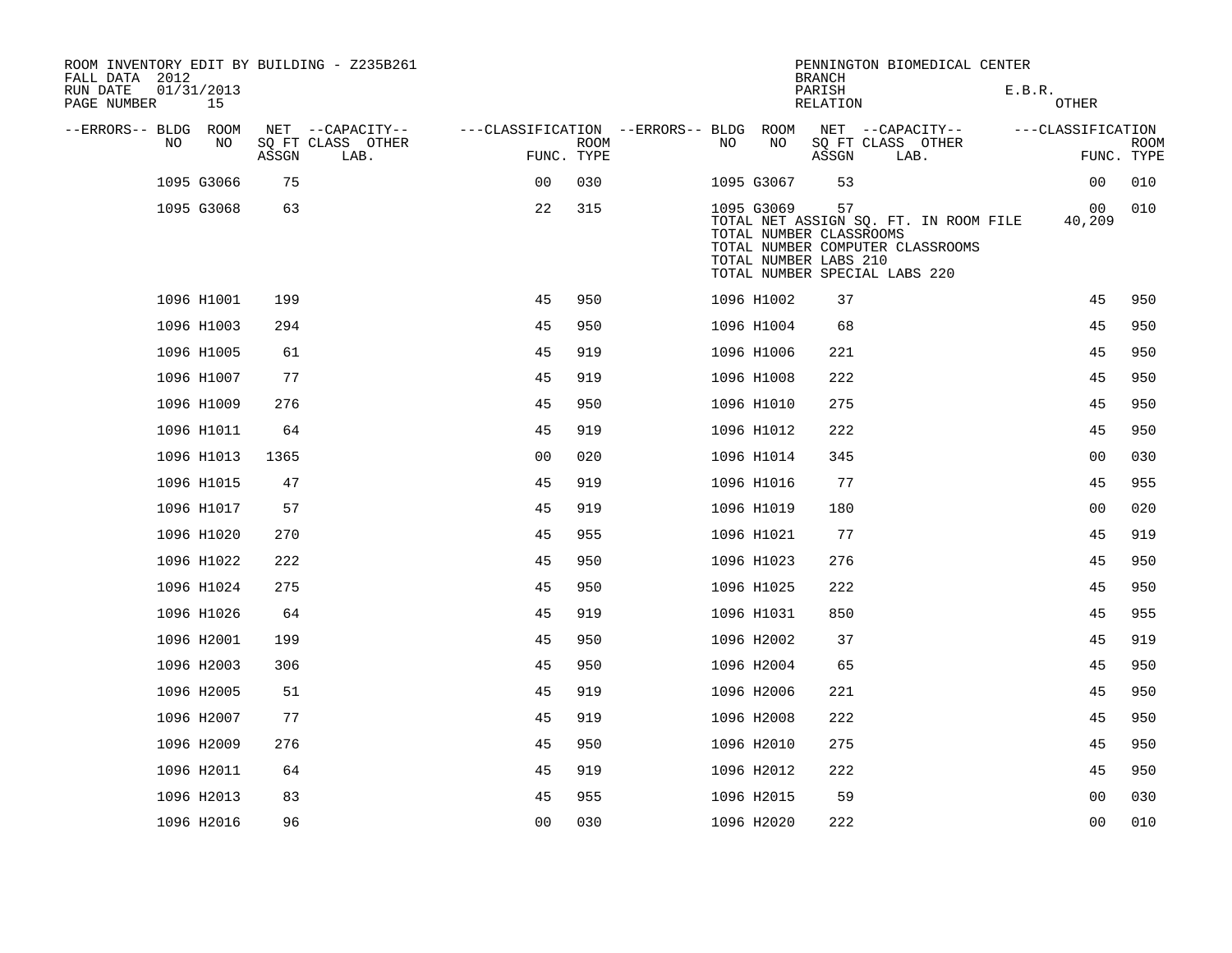| ROOM INVENTORY EDIT BY BUILDING - Z235B261<br>FALL DATA 2012 |            |       |                           |                                        |      |     |                                                                | <b>BRANCH</b>      | PENNINGTON BIOMEDICAL CENTER                                                                               |              |        |                   |                           |
|--------------------------------------------------------------|------------|-------|---------------------------|----------------------------------------|------|-----|----------------------------------------------------------------|--------------------|------------------------------------------------------------------------------------------------------------|--------------|--------|-------------------|---------------------------|
| RUN DATE<br>01/31/2013<br>PAGE NUMBER                        | 16         |       |                           |                                        |      |     |                                                                | PARISH<br>RELATION |                                                                                                            |              | E.B.R. | <b>OTHER</b>      |                           |
| --ERRORS-- BLDG ROOM                                         |            |       | NET --CAPACITY--          | ---CLASSIFICATION --ERRORS-- BLDG ROOM |      |     |                                                                |                    | NET --CAPACITY--                                                                                           |              |        | ---CLASSIFICATION |                           |
| NO.                                                          | NO.        | ASSGN | SO FT CLASS OTHER<br>LAB. | FUNC. TYPE                             | ROOM | NO. | NO                                                             | ASSGN              | SQ FT CLASS OTHER<br>LAB.                                                                                  |              |        |                   | <b>ROOM</b><br>FUNC. TYPE |
|                                                              | 1096 H2021 | 224   |                           | 45                                     | 950  |     | 1096 H2022                                                     | 77                 |                                                                                                            |              |        | 45                | 919                       |
|                                                              | 1096 H2023 | 275   |                           | 45                                     | 950  |     | 1096 H2024                                                     | 273                |                                                                                                            |              |        | 45                | 950                       |
|                                                              | 1096 H2025 | 224   |                           | 45                                     | 950  |     | 1096 H2026                                                     | 64                 |                                                                                                            |              |        | 45                | 919                       |
|                                                              | 1096 H2031 | 64    |                           | 0 <sub>0</sub>                         | 010  |     | 1096 H2032                                                     | 297                |                                                                                                            |              |        | 45                | 950                       |
|                                                              | 1096 H2034 | 191   |                           | 45                                     | 950  |     | 1096 H2035                                                     | 152                |                                                                                                            |              |        | 45                | 950                       |
|                                                              | 1096 H2036 | 46    |                           | 45                                     | 919  |     | 1096 H2037                                                     | 157                |                                                                                                            |              |        | 45                | 950                       |
|                                                              | 1096 H2038 | 67    |                           | 45                                     | 919  |     | 1096 H3001<br>TOTAL NUMBER CLASSROOMS<br>TOTAL NUMBER LABS 210 | 285                | TOTAL NET ASSIGN SQ. FT. IN ROOM FILE<br>TOTAL NUMBER COMPUTER CLASSROOMS<br>TOTAL NUMBER SPECIAL LABS 220 |              |        | 00<br>8,598       | 030                       |
|                                                              | 1097 J1001 | 756   |                           | 0 <sub>0</sub>                         | 030  |     | 1097 J1002                                                     | 57                 |                                                                                                            |              |        | 0 <sub>0</sub>    | 030                       |
|                                                              | 1097 J1003 | 75    | $\mathbf{1}$              | 22                                     | 250  |     | 1097 J1004                                                     | 92                 |                                                                                                            |              |        | 22                | 255                       |
|                                                              | 1097 J1005 | 327   |                           | 22                                     | 255  |     | 1097 J1006                                                     | 1240               |                                                                                                            |              |        | 0 <sub>0</sub>    | 020                       |
|                                                              | 1097 J1008 | 129   |                           | 22                                     | 315  |     | 1097 J1009                                                     | 103                |                                                                                                            |              |        | 00                | 010                       |
|                                                              | 1097 J1010 | 103   |                           | 0 <sub>0</sub>                         | 010  |     | 1097 J1011                                                     | 71                 |                                                                                                            | $\mathbf{1}$ |        | 22                | 310                       |
|                                                              | 1097 J1012 | 71    |                           | 22                                     | 315  |     | 1097 J1013                                                     | 185                |                                                                                                            |              |        | 00                | 020                       |
|                                                              | 1097 J1014 | 135   | $\mathbf{1}$              | 22                                     | 310  |     | 1097 J1015                                                     | 1020               |                                                                                                            |              |        | 22                | 255                       |
|                                                              | 1097 J1018 | 990   |                           | 22                                     | 255  |     | 1097 J1019                                                     | 21                 |                                                                                                            |              |        | 0 <sub>0</sub>    | 010                       |
|                                                              | 1097 J1020 | 45    |                           | 22                                     | 730  |     | 1097 J1022                                                     | 161                |                                                                                                            |              |        | 22                | 255                       |
|                                                              | 1097 J1023 | 161   |                           | 22                                     | 255  |     | 1097 J1026                                                     | 400                |                                                                                                            |              |        | 0 <sub>0</sub>    | 010                       |
|                                                              | 1097 J1027 | 400   |                           | 0 <sub>0</sub>                         | 010  |     | 1097 J2001<br>TOTAL NUMBER CLASSROOMS<br>TOTAL NUMBER LABS 210 | 870                | TOTAL NET ASSIGN SQ. FT. IN ROOM FILE<br>TOTAL NUMBER COMPUTER CLASSROOMS<br>TOTAL NUMBER SPECIAL LABS 220 |              |        | 22<br>4,147       | 730                       |
|                                                              | 1098 K1001 | 1200  | $\mathbf{1}$              | 46                                     | 310  |     | TOTAL NUMBER CLASSROOMS                                        |                    | TOTAL NET ASSIGN SQ. FT. IN ROOM FILE<br>TOTAL NUMBER COMPUTER CLASSROOMS                                  |              |        | 1,200             |                           |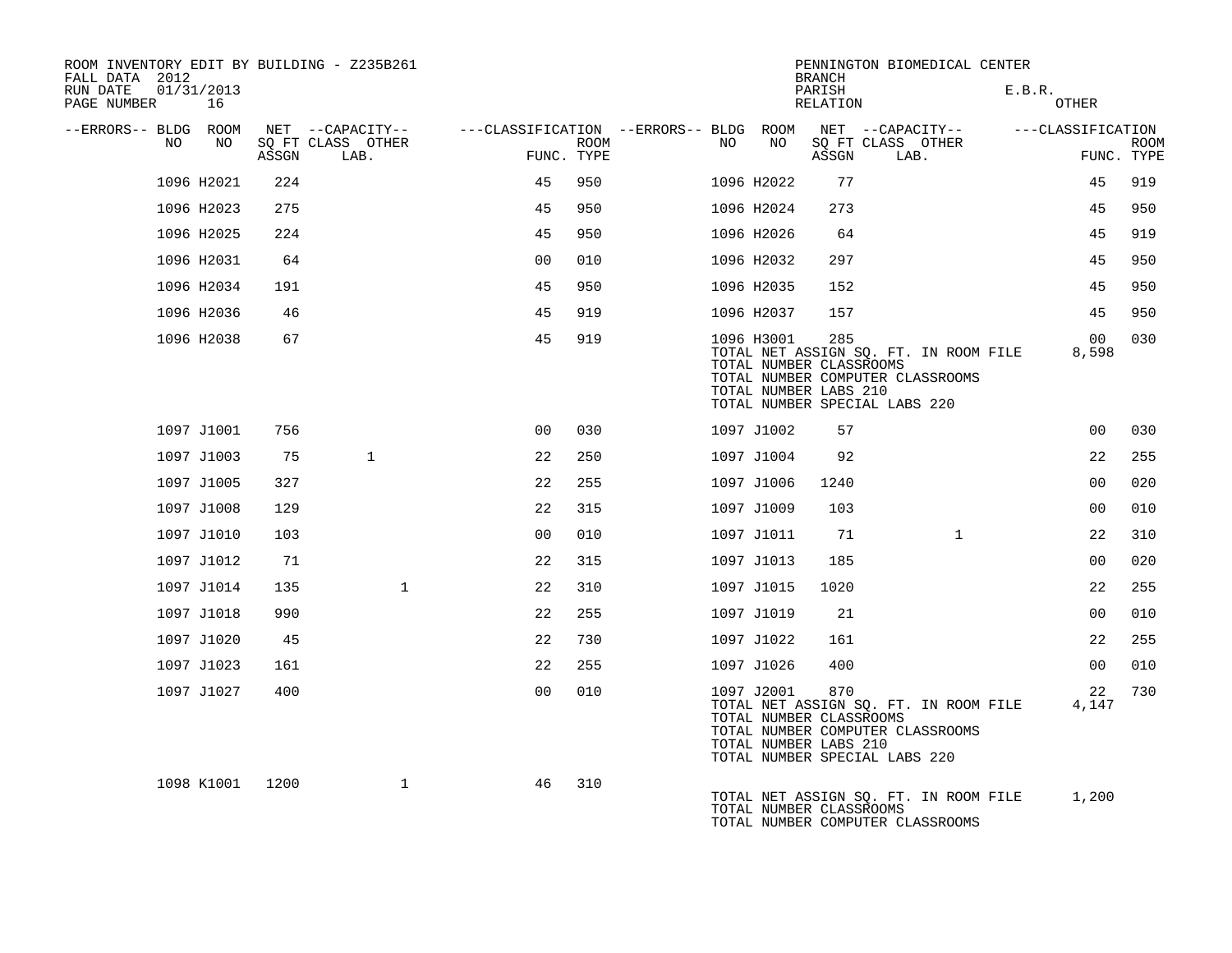| ROOM INVENTORY EDIT BY BUILDING - Z235B261<br>FALL DATA 2012 |                  |       |                                       |                                        |             |    |                       | <b>BRANCH</b>      | PENNINGTON BIOMEDICAL CENTER          |                   |                |             |
|--------------------------------------------------------------|------------------|-------|---------------------------------------|----------------------------------------|-------------|----|-----------------------|--------------------|---------------------------------------|-------------------|----------------|-------------|
| RUN DATE<br>PAGE NUMBER                                      | 01/31/2013<br>17 |       |                                       |                                        |             |    |                       | PARISH<br>RELATION |                                       | E.B.R.<br>OTHER   |                |             |
| --ERRORS-- BLDG ROOM<br>NO.                                  | NO               |       | NET --CAPACITY--<br>SQ FT CLASS OTHER | ---CLASSIFICATION --ERRORS-- BLDG ROOM | <b>ROOM</b> | NO | NO                    |                    | NET --CAPACITY--<br>SQ FT CLASS OTHER | ---CLASSIFICATION |                | <b>ROOM</b> |
|                                                              |                  | ASSGN | LAB.                                  | FUNC. TYPE                             |             |    | TOTAL NUMBER LABS 210 | ASSGN              | LAB.<br>TOTAL NUMBER SPECIAL LABS 220 |                   |                | FUNC. TYPE  |
|                                                              | 1099 L1001       | 6250  |                                       | 0 <sup>0</sup>                         | 020         |    | 1099 L1003            | 1840               |                                       |                   | 0 <sub>0</sub> | 020         |
|                                                              | 1099 L1005       | 207   |                                       | 22                                     | 315         |    | 1099 L1005A           | 200                |                                       |                   | 22             | 315         |
|                                                              | 1099 L1005B      | 207   | $\mathbf 1$                           | 22                                     | 310         |    | 1099 L1005C           | 207                | $\mathbf{1}$                          |                   | 22             | 310         |
|                                                              | 1099 L1005D      | 235   | $\mathbf{1}$                          | 46                                     | 310         |    | 1099 L1006            | 1400               |                                       |                   | 46             | 350         |
|                                                              | 1099 L1007       | 932   |                                       | 0 <sub>0</sub>                         | 030         |    | 1099 L1008            | 487                |                                       |                   | 00             | 030         |
|                                                              | 1099 L1009       | 656   |                                       | 0 <sub>0</sub>                         | 030         |    | 1099 L1010            | 275                |                                       |                   | 46             | 315         |
|                                                              | 1099 L1011       | 600   |                                       | 46                                     | 315         |    | 1099 L1011A           | 178                |                                       |                   | 46             | 315         |
|                                                              | 1099 L1012       | 167   |                                       | 46                                     | 315         |    | 1099 L1012A           | 16                 |                                       |                   | 46             | 730         |
|                                                              | 1099 L1013       | 189   | $\mathbf{1}$                          | 22                                     | 310         |    | 1099 L1014            | 176                | $\mathbf{1}$                          |                   | 45             | 310         |
|                                                              | 1099 L1015       | 179   | $\mathbf 1$                           | 22                                     | 310         |    | 1099 L1016            | 208                | $\mathbf{1}$                          |                   | 22             | 310         |
|                                                              | 1099 L1017       | 207   | 1                                     | 22                                     | 310         |    | 1099 L1018            | 179                | $\mathbf{1}$                          |                   | 22             | 310         |
|                                                              | 1099 L1019       | 171   | $\mathbf{1}$                          | 22                                     | 310         |    | 1099 L1020            | 231                | $\mathbf{1}$                          |                   | 22             | 310         |
|                                                              | 1099 L1024       | 237   | $\mathbf{1}$                          | 45                                     | 310         |    | 1099 L1025            | 237                | $\mathbf{1}$                          |                   | 45             | 310         |
|                                                              | 1099 L1026       | 505   |                                       | 45                                     | 350         |    | 1099 L1027            | 216                |                                       |                   | 45             | 710         |
|                                                              | 1099 L1028       | 504   |                                       | 22                                     | 255         |    | 1099 L1029            | 167                |                                       |                   | 00             | 030         |
|                                                              | 1099 L1030       | 190   |                                       | 0 <sub>0</sub>                         | 030         |    | 1099 L1031            | 455                |                                       |                   | 22             | 255         |
|                                                              | 1099 L1032       | 235   |                                       | 0 <sub>0</sub>                         | 010         |    | 1099 L1033            | 30                 |                                       |                   | 22             | 730         |
|                                                              | 1099 L1034       | 237   |                                       | 0 <sub>0</sub>                         | 010         |    | 1099 L1035            | 458                | $\mathbf{1}$                          |                   | 45             | 310         |
|                                                              | 1099 L1035A      | 120   | $\mathbf 1$                           | 45                                     | 310         |    | 1099 L1035B           | 120                | $\mathbf{1}$                          |                   | 45             | 310         |
|                                                              | 1099 L1035C      | 208   | $\mathbf 1$                           | 45                                     | 310         |    | 1099 L1035D           | 195                | $\mathbf{1}$                          |                   | 45             | 310         |
|                                                              | 1099 L1035E      | 200   | $\mathbf 1$                           | 45                                     | 310         |    | 1099 L1035F           | 49                 |                                       |                   | 45             | 730         |
|                                                              | 1099 L1036       | 1786  |                                       | 45                                     | 650         |    | 1099 L1037            | 538                |                                       |                   | 46             | 735         |
|                                                              | 1099 L1038       | 603   |                                       | 45                                     | 730         |    | 1099 L1039            | 262                |                                       |                   | 45             | 730         |
|                                                              | 1099 L1040       | 118   |                                       | 0 <sub>0</sub>                         | 030         |    | 1099 L1041            | 140                |                                       |                   | 22             | 255         |
|                                                              | 1099 L1042       | 102   |                                       | 22                                     | 255         |    | 1099 L1043            | 102                |                                       |                   | 22             | 255         |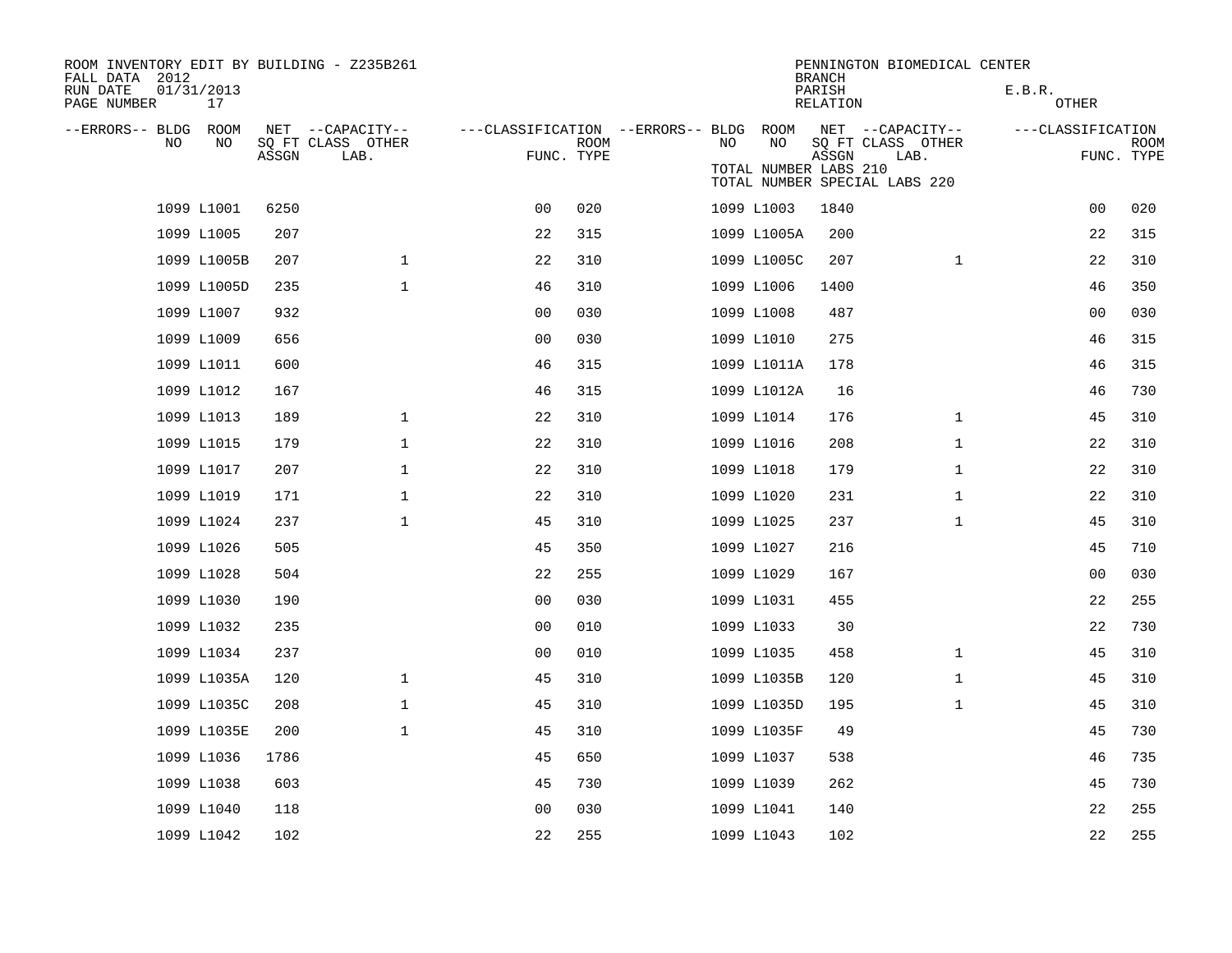| ROOM INVENTORY EDIT BY BUILDING - Z235B261<br>FALL DATA 2012 |                  |       |                           |                                   |             |     |             | <b>BRANCH</b>      | PENNINGTON BIOMEDICAL CENTER |                   |                           |
|--------------------------------------------------------------|------------------|-------|---------------------------|-----------------------------------|-------------|-----|-------------|--------------------|------------------------------|-------------------|---------------------------|
| RUN DATE<br>PAGE NUMBER                                      | 01/31/2013<br>18 |       |                           |                                   |             |     |             | PARISH<br>RELATION |                              | E.B.R.<br>OTHER   |                           |
| --ERRORS-- BLDG                                              | ROOM             |       | NET --CAPACITY--          | ---CLASSIFICATION --ERRORS-- BLDG |             |     | ROOM        |                    | NET --CAPACITY--             | ---CLASSIFICATION |                           |
| N <sub>O</sub>                                               | NO.              | ASSGN | SO FT CLASS OTHER<br>LAB. | FUNC. TYPE                        | <b>ROOM</b> | NO. | NO          | ASSGN              | SQ FT CLASS OTHER<br>LAB.    |                   | <b>ROOM</b><br>FUNC. TYPE |
|                                                              | 1099 L1045       | 93    | $\mathbf{1}$              | 46                                | 310         |     | 1099 L1046  | 321                |                              | 00                | 030                       |
|                                                              | 1099 L1047       | 119   |                           | 22                                | 255         |     | 1099 L1048  | 2331               |                              | 22                | 730                       |
|                                                              | 1099 L1049       | 729   |                           | 0 <sub>0</sub>                    | 030         |     | 1099 L1052  | 1756               |                              | 92                | 660                       |
|                                                              | 1099 L1053       | 235   | $\mathbf{1}$              | 92                                | 310         |     | 1099 L1054  | 247                | $\mathbf{1}$                 | 92                | 310                       |
|                                                              | 1099 L1055       | 267   | $\mathbf{1}$              | 92                                | 310         |     | 1099 L1056  | 188                |                              | 92                | 315                       |
|                                                              | 1099 L1057       | 2878  |                           | 22                                | 255         |     | 1099 L2001  | 5100               |                              | 00                | 020                       |
|                                                              | 1099 L2004       | 3000  | 12                        | 22                                | 250         |     | 1099 L2005  | 182                |                              | 22                | 255                       |
|                                                              | 1099 L2006       | 206   |                           | 22                                | 255         |     | 1099 L2007  | 222                |                              | 22                | 255                       |
|                                                              | 1099 L2008       | 231   |                           | 22                                | 255         |     | 1099 L2009  | 219                |                              | 22                | 255                       |
|                                                              | 1099 L2010       | 223   |                           | 22                                | 255         |     | 1099 L2011  | 149                |                              | 22                | 255                       |
|                                                              | 1099 L2012       | 1150  |                           | 22                                | 255         |     | 1099 L2013  | 442                |                              | 22                | 255                       |
|                                                              | 1099 L2014       | 112   |                           | 22                                | 255         |     | 1099 L2015  | 355                |                              | 22                | 255                       |
|                                                              | 1099 L2016       | 338   |                           | 22                                | 255         |     | 1099 L2017  | 554                |                              | 22                | 315                       |
|                                                              | 1099 L2018       | 830   | $\mathbf{1}$              | 46                                | 310         |     | 1099 L2019  | 83                 |                              | 22                | 315                       |
|                                                              | 1099 L2020       | 194   | 1                         | 22                                | 310         |     | 1099 L2021  | 173                | $\mathbf{1}$                 | 22                | 310                       |
|                                                              | 1099 L2022       | 178   | 1                         | 22                                | 310         |     | 1099 L2023  | 293                | $\mathbf{1}$                 | 22                | 310                       |
|                                                              | 1099 L2024       | 180   | $\mathbf 1$               | 22                                | 310         |     | 1099 L2025  | 178                | $\mathbf{1}$                 | 22                | 310                       |
|                                                              | 1099 L2026       | 194   | $\mathbf{1}$              | 22                                | 310         |     | 1099 L2027  | 79                 |                              | 22                | 315                       |
|                                                              | 1099 L2029       | 3000  | 12                        | 22                                | 250         |     | 1099 L2030  | 390                | $\mathbf{1}$                 | 22                | 310                       |
|                                                              | 1099 L2031       | 231   |                           | 22                                | 255         |     | 1099 L2032  | 218                |                              | 22                | 255                       |
|                                                              | 1099 L2033       | 206   |                           | 22                                | 255         |     | 1099 L2034  | 152                |                              | 22                | 255                       |
|                                                              | 1099 L2035       | 210   |                           | 0 <sub>0</sub>                    | 030         |     | 1099 L2035A | 17                 |                              | 22                | 730                       |
|                                                              | 1099 L2036       | 442   |                           | 22                                | 255         |     | 1099 L2037  | 231                |                              | 22                | 255                       |
|                                                              | 1099 L2038       | 232   |                           | 0 <sub>0</sub>                    | 010         |     | 1099 L2039  | 32                 |                              | 22                | 730                       |
|                                                              | 1099 L2040       | 234   |                           | 0 <sub>0</sub>                    | 010         |     | 1099 L2041  | 1175               |                              | 22                | 650                       |
|                                                              | 1099 L2042       | 475   |                           | 22                                | 350         |     | 1099 L2042A | 33                 |                              | 22                | 730                       |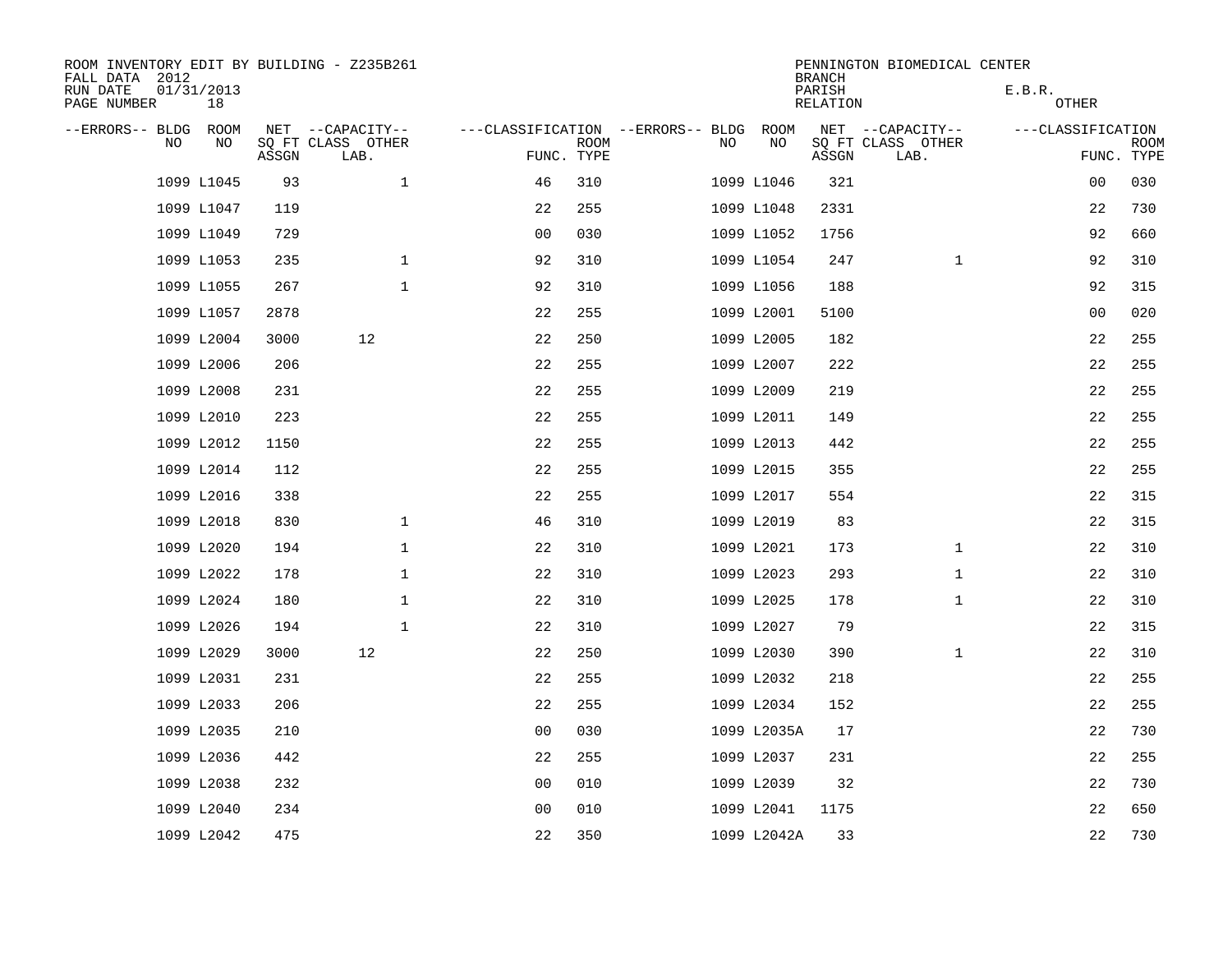| ROOM INVENTORY EDIT BY BUILDING - Z235B261<br>FALL DATA 2012 |       |                           |                                        |             |    |             | <b>BRANCH</b>             | PENNINGTON BIOMEDICAL CENTER |                        |                           |
|--------------------------------------------------------------|-------|---------------------------|----------------------------------------|-------------|----|-------------|---------------------------|------------------------------|------------------------|---------------------------|
| RUN DATE<br>01/31/2013<br>PAGE NUMBER<br>19                  |       |                           |                                        |             |    |             | PARISH<br><b>RELATION</b> |                              | E.B.R.<br><b>OTHER</b> |                           |
| --ERRORS-- BLDG<br>ROOM                                      |       | NET --CAPACITY--          | ---CLASSIFICATION --ERRORS-- BLDG ROOM |             |    |             |                           | NET --CAPACITY--             | ---CLASSIFICATION      |                           |
| NO<br>NO.                                                    | ASSGN | SQ FT CLASS OTHER<br>LAB. | FUNC. TYPE                             | <b>ROOM</b> | NO | NO          | ASSGN                     | SQ FT CLASS OTHER<br>LAB.    |                        | <b>ROOM</b><br>FUNC. TYPE |
| 1099 L2044                                                   | 476   | $\mathbf 1$               | 22                                     | 310         |    | 1099 L2044A | 33                        |                              | 22                     | 730                       |
| 1099 L2045                                                   | 3000  | 12                        | 22                                     | 250         |    | 1099 L2046  | 146                       |                              | 22                     | 255                       |
| 1099 L2047                                                   | 231   |                           | 22                                     | 255         |    | 1099 L2048  | 218                       |                              | 22                     | 255                       |
| 1099 L2049                                                   | 231   |                           | 22                                     | 255         |    | 1099 L2050  | 216                       |                              | 22                     | 255                       |
| 1099 L2051                                                   | 206   |                           | 22                                     | 255         |    | 1099 L2052  | 190                       |                              | 22                     | 315                       |
| 1099 L2053                                                   | 346   |                           | 22                                     | 350         |    | 1099 L2054  | 355                       |                              | 22                     | 255                       |
| 1099 L2055                                                   | 157   |                           | 22                                     | 255         |    | 1099 L2056  | 307                       |                              | 22                     | 255                       |
| 1099 L2057                                                   | 215   |                           | 22                                     | 255         |    | 1099 L2058  | 592                       |                              | 22                     | 315                       |
| 1099 L2059                                                   | 820   | $\mathbf 1$               | 46                                     | 310         |    | 1099 L2060  | 79                        |                              | 22                     | 315                       |
| 1099 L2061                                                   | 195   | $\mathbf 1$               | 22                                     | 310         |    | 1099 L2062  | 178                       | $\mathbf{1}$                 | 22                     | 310                       |
| 1099 L2063                                                   | 179   | $\mathbf 1$               | 22                                     | 310         |    | 1099 L2064  | 294                       | $\mathbf{1}$                 | 22                     | 310                       |
| 1099 L2065                                                   | 180   | $\mathbf{1}$              | 22                                     | 310         |    | 1099 L2066  | 178                       | $\mathbf{1}$                 | 22                     | 310                       |
| 1099 L2067                                                   | 195   | $\mathbf 1$               | 22                                     | 310         |    | 1099 L2069  | 3000                      | 12                           | 22                     | 250                       |
| 1099 L2070                                                   | 390   |                           | 22                                     | 255         |    | 1099 L2071  | 229                       |                              | 22                     | 255                       |
| 1099 L2072                                                   | 206   |                           | 22                                     | 255         |    | 1099 L2073  | 203                       |                              | 22                     | 255                       |
| 1099 L2074                                                   | 183   |                           | 22                                     | 255         |    | 1099 L2075  | 87                        |                              | 22                     | 255                       |
| 1099 L2075A                                                  | 13    |                           | 22                                     | 730         |    | 1099 L2076  | 403                       |                              | 22                     | 255                       |
| 1099 L2077                                                   | 140   |                           | 22                                     | 255         |    | 1099 L3001  | 3490                      |                              | 0 <sub>0</sub>         | 020                       |
| 1099 L3003                                                   | 1475  |                           | 0 <sub>0</sub>                         | 030         |    | 1099 L3004  | 6100                      |                              | 0 <sub>0</sub>         | 030                       |
| 1099 L3005                                                   | 166   |                           | 22                                     | 315         |    | 1099 L3005A | 48                        |                              | 22                     | 730                       |
| 1099 L3006                                                   | 397   |                           | 46                                     | 315         |    | 1099 L3007  | 2622                      | $\mathbf{1}$                 | 22                     | 310                       |
| 1099 L3008                                                   | 9     |                           | 22                                     | 730         |    | 1099 L3009  | 39                        |                              | 22                     | 730                       |
| 1099 L3010                                                   | 35    |                           | 22                                     | 730         |    | 1099 L3011  | 9                         |                              | 22                     | 730                       |
| 1099 L3013                                                   | 2837  |                           | 0 <sub>0</sub>                         | 030         |    | 1099 L3014  | 209                       |                              | 00                     | 030                       |
| 1099 L3015                                                   | 2902  |                           | 0 <sub>0</sub>                         | 030         |    | 1099 L3016  | 2879                      |                              | 00                     | 030                       |
| 1099 L3018                                                   | 2883  |                           | 0 <sub>0</sub>                         | 030         |    | 1099 L3019  | 204                       |                              | 22                     | 315                       |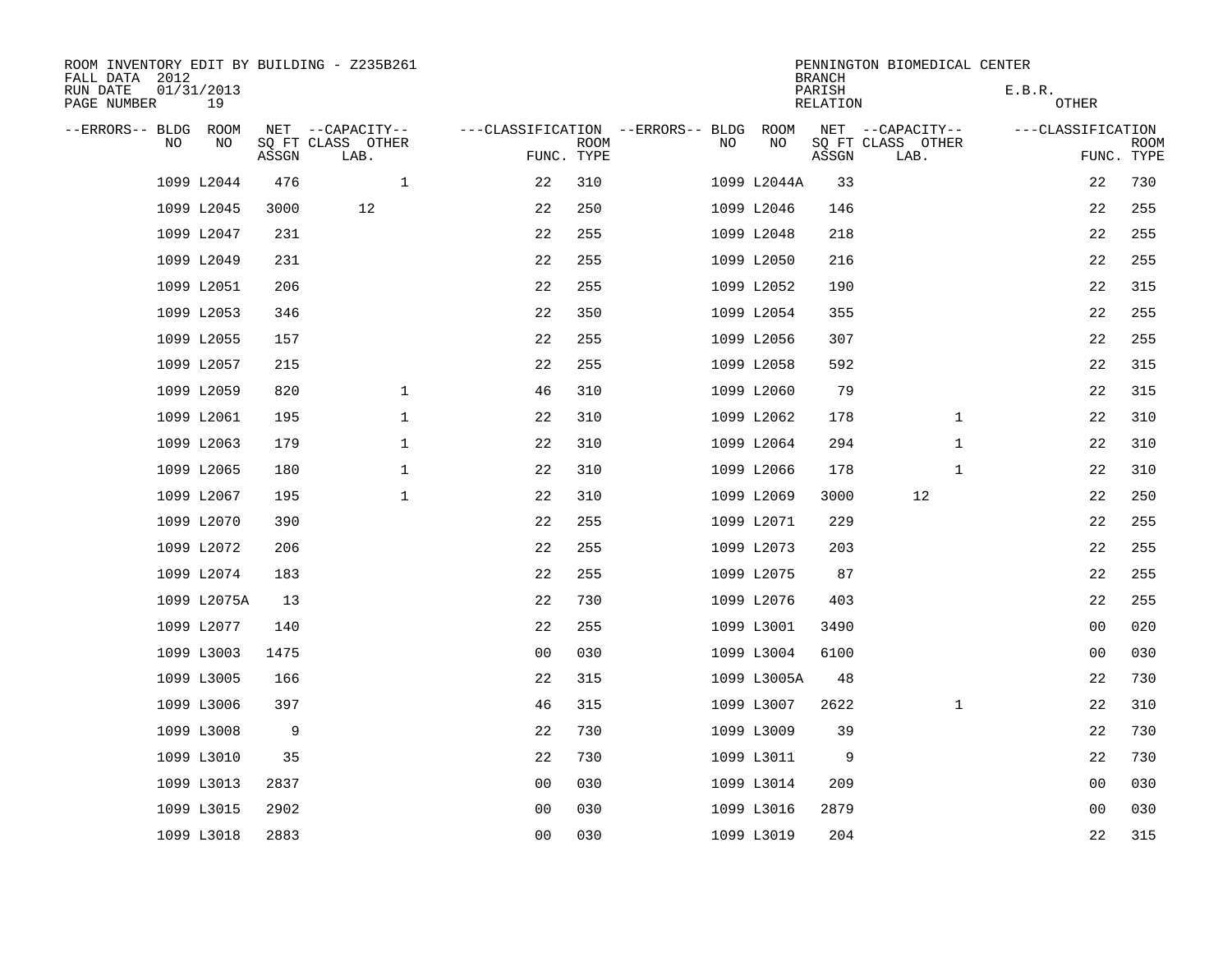| ROOM INVENTORY EDIT BY BUILDING - Z235B261<br>FALL DATA 2012 |       |                           |                |             |                                        |            | <b>BRANCH</b>      | PENNINGTON BIOMEDICAL CENTER |                   |                           |
|--------------------------------------------------------------|-------|---------------------------|----------------|-------------|----------------------------------------|------------|--------------------|------------------------------|-------------------|---------------------------|
| RUN DATE<br>01/31/2013<br>PAGE NUMBER<br>20                  |       |                           |                |             |                                        |            | PARISH<br>RELATION |                              | E.B.R.<br>OTHER   |                           |
| --ERRORS-- BLDG ROOM                                         |       | NET --CAPACITY--          |                |             | ---CLASSIFICATION --ERRORS-- BLDG ROOM |            |                    | NET --CAPACITY--             | ---CLASSIFICATION |                           |
| NO<br>NO                                                     | ASSGN | SQ FT CLASS OTHER<br>LAB. | FUNC. TYPE     | <b>ROOM</b> | NO                                     | NO         | ASSGN              | SQ FT CLASS OTHER<br>LAB.    |                   | <b>ROOM</b><br>FUNC. TYPE |
| 1099 L3020                                                   | 396   |                           | 22             | 315         |                                        | 1099 L3021 | 2478               | 12                           | 22                | 250                       |
| 1099 L3022                                                   | 9     |                           | 22             | 730         |                                        | 1099 L3023 | 39                 |                              | 22                | 730                       |
| 1099 L3024                                                   | 35    |                           | 22             | 730         |                                        | 1099 L3025 | 9                  |                              | 22                | 730                       |
| 1099 L3027                                                   | 1442  |                           | 0 <sub>0</sub> | 030         |                                        | 1099 L3031 | 2037               |                              | 0 <sub>0</sub>    | 030                       |
| 1099 L3032                                                   | 2044  |                           | 0 <sub>0</sub> | 030         |                                        | 1099 L4001 | 4600               |                              | 00                | 020                       |
| 1099 L4003                                                   | 3000  | 12                        | 22             | 250         |                                        | 1099 L4004 | 176                |                              | 22                | 255                       |
| 1099 L4005                                                   | 224   |                           | 22             | 255         |                                        | 1099 L4006 | 219                |                              | 22                | 255                       |
| 1099 L4007                                                   | 231   |                           | 22             | 255         |                                        | 1099 L4008 | 206                |                              | 22                | 255                       |
| 1099 L4009                                                   | 223   |                           | 22             | 255         |                                        | 1099 L4010 | 149                |                              | 22                | 315                       |
| 1099 L4011                                                   | 899   | 20                        | 22             | 250         |                                        | 1099 L4012 | 84                 |                              | 22                | 255                       |
| 1099 L4013                                                   | 90    |                           | 22             | 255         |                                        | 1099 L4014 | 94                 |                              | 22                | 255                       |
| 1099 L4015                                                   | 442   |                           | 22             | 255         | 9 1099 L4016                           |            | 462                | $\mathbf{1}$                 | 22                | 250                       |
| 1099 L4017                                                   | 334   |                           | 22             | 350         |                                        | 1099 L4018 | 619                |                              | 22                | 315                       |
| 1099 L4019                                                   | 790   | $\mathbf 1$               | 22             | 310         |                                        | 1099 L4020 | 83                 |                              | 22                | 255                       |
| 1099 L4021                                                   | 194   | $\mathbf{1}$              | 22             | 310         |                                        | 1099 L4022 | 178                | $\mathbf{1}$                 | 22                | 310                       |
| 1099 L4023                                                   | 178   | $\mathbf 1$               | 22             | 310         |                                        | 1099 L4024 | 293                | $\mathbf{1}$                 | 22                | 310                       |
| 1099 L4025                                                   | 178   | $\mathbf{1}$              | 22             | 310         |                                        | 1099 L4026 | 177                | $\mathbf{1}$                 | 22                | 310                       |
| 1099 L4027                                                   | 192   | $\mathbf{1}$              | 22             | 310         |                                        | 1099 L4028 | 79                 |                              | 22                | 730                       |
| 1099 L4030                                                   | 3000  | 12                        | 22             | 250         |                                        | 1099 L4031 | 390                |                              | 22                | 255                       |
| 1099 L4032                                                   | 231   |                           | 22             | 255         |                                        | 1099 L4033 | 220                |                              | 22                | 255                       |
| 1099 L4034                                                   | 205   |                           | 22             | 255         |                                        | 1099 L4035 | 152                |                              | 22                | 255                       |
| 1099 L4036                                                   | 210   |                           | 0 <sub>0</sub> | 030         |                                        | 1099 L4037 | 17                 |                              | 22                | 730                       |
| 1099 L4038                                                   | 442   |                           | 22             | 255         |                                        | 1099 L4039 | 227                |                              | 22                | 255                       |
| 1099 L4040                                                   | 233   |                           | 0 <sub>0</sub> | 010         |                                        | 1099 L4041 | 31                 |                              | 22                | 730                       |
| 1099 L4042                                                   | 250   |                           | 0 <sub>0</sub> | 010         |                                        | 1099 L4043 | 1183               |                              | 22                | 650                       |
| 1099 L4044                                                   | 478   |                           | 22             | 350         |                                        | 1099 L4046 | 478                | $\mathbf{1}$                 | 22                | 310                       |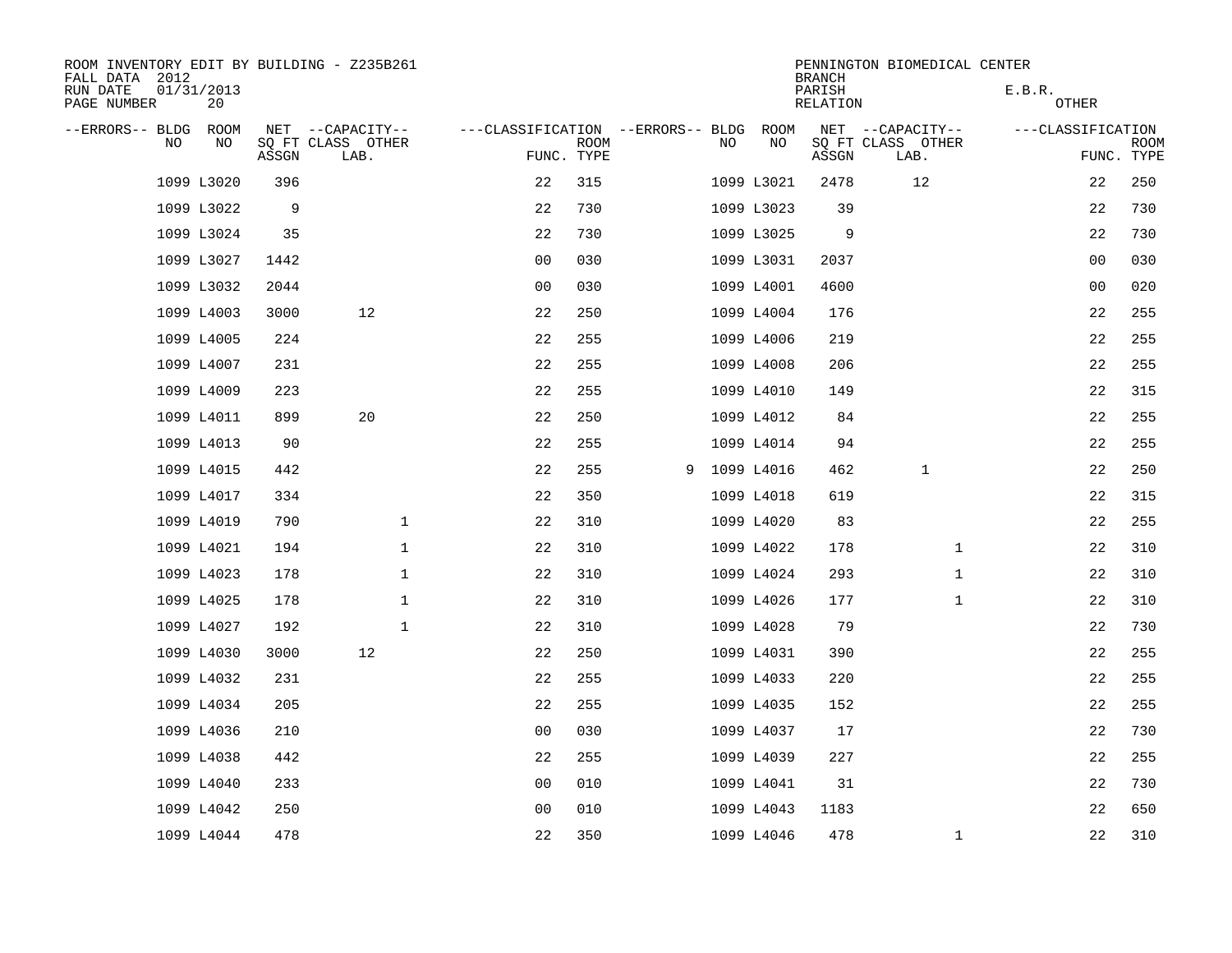| ROOM INVENTORY EDIT BY BUILDING - Z235B261<br>FALL DATA 2012 |                  |       |                           |                                        |             |    |             | <b>BRANCH</b>      | PENNINGTON BIOMEDICAL CENTER |                   |                           |
|--------------------------------------------------------------|------------------|-------|---------------------------|----------------------------------------|-------------|----|-------------|--------------------|------------------------------|-------------------|---------------------------|
| RUN DATE<br>PAGE NUMBER                                      | 01/31/2013<br>21 |       |                           |                                        |             |    |             | PARISH<br>RELATION |                              | E.B.R.<br>OTHER   |                           |
| --ERRORS-- BLDG ROOM                                         |                  |       | NET --CAPACITY--          | ---CLASSIFICATION --ERRORS-- BLDG ROOM |             |    |             |                    | NET --CAPACITY--             | ---CLASSIFICATION |                           |
| NO.                                                          | NO               | ASSGN | SQ FT CLASS OTHER<br>LAB. | FUNC. TYPE                             | <b>ROOM</b> | NO | NO          | ASSGN              | SQ FT CLASS OTHER<br>LAB.    |                   | <b>ROOM</b><br>FUNC. TYPE |
|                                                              | 1099 L4046A      | 27    |                           | 22                                     | 730         |    | 1099 L4047  | 3000               | 12                           | 22                | 250                       |
|                                                              | 1099 L4048       | 149   |                           | 22                                     | 255         |    | 1099 L4049  | 223                |                              | 22                | 255                       |
|                                                              | 1099 L4050       | 220   |                           | 22                                     | 255         |    | 1099 L4051  | 231                |                              | 22                | 255                       |
|                                                              | 1099 L4052       | 220   |                           | 22                                     | 255         |    | 1099 L4053  | 205                |                              | 22                | 255                       |
|                                                              | 1099 L4054       | 190   |                           | 22                                     | 255         |    | 1099 L4055  | 284                |                              | 22                | 255                       |
|                                                              | 1099 L4056       | 219   |                           | 22                                     | 255         |    | 1099 L4057  | 614                |                              | 22                | 315                       |
|                                                              | 1099 L4058       | 780   | $\mathbf 1$               | 22                                     | 310         |    | 1099 L4059  | 79                 |                              | 22                | 315                       |
|                                                              | 1099 L4060       | 194   | $\mathbf 1$               | 22                                     | 310         |    | 1099 L4061  | 178                | $\mathbf{1}$                 | 22                | 310                       |
|                                                              | 1099 L4062       | 180   | $\mathbf{1}$              | 22                                     | 310         |    | 1099 L4063  | 294                | $\mathbf{1}$                 | 22                | 310                       |
|                                                              | 1099 L4064       | 180   | $\mathbf 1$               | 22                                     | 310         |    | 1099 L4065  | 177                | $\mathbf{1}$                 | 22                | 310                       |
|                                                              | 1099 L4066       | 194   | $\mathbf 1$               | 22                                     | 310         |    | 1099 L4068  | 3000               | 12                           | 22                | 250                       |
|                                                              | 1099 L4069       | 390   |                           | 22                                     | 255         |    | 1099 L4071  | 230                |                              | 22                | 255                       |
|                                                              | 1099 L4072       | 206   |                           | 22                                     | 255         |    | 1099 L4073  | 205                |                              | 22                | 255                       |
|                                                              | 1099 L4074       | 183   |                           | 22                                     | 255         |    | 1099 L4075  | 427                |                              | 22                | 255                       |
|                                                              | 1099 L4076       | 323   | 12                        | 22                                     | 250         |    | 1099 L4077  | 141                |                              | 22                | 255                       |
|                                                              | 1099 L4078       | 77    |                           | 22                                     | 255         |    | 1099 L4079  | 142                |                              | 22                | 255                       |
|                                                              | 1099 L4080       | 277   |                           | 22                                     | 255         |    | 1099 L4081  | 74                 |                              | 22                | 255                       |
|                                                              | 1099 L4082       | 65    |                           | 0 <sub>0</sub>                         | 010         |    | 1099 L4082A | 13                 |                              | 73                | 730                       |
|                                                              | 1099 L5001       | 3440  |                           | 0 <sub>0</sub>                         | 020         |    | 1099 L5003  | 1476               |                              | 0 <sub>0</sub>    | 030                       |
|                                                              | 1099 L5004       | 7438  |                           | 0 <sub>0</sub>                         | 030         |    | 1099 L5005  | 166                |                              | 22                | 315                       |
|                                                              | 1099 L5006       | 400   |                           | 22                                     | 315         |    | 1099 L5007  | 2606               | $\mathbf{1}$                 | 22                | 310                       |
|                                                              | 1099 L5008       | 9     |                           | 22                                     | 730         |    | 1099 L5009  | 9                  |                              | 22                | 730                       |
|                                                              | 1099 L5011       | 2917  |                           | 0 <sub>0</sub>                         | 030         |    | 1099 L5012  | 209                |                              | 0 <sub>0</sub>    | 030                       |
|                                                              | 1099 L5016       | 2933  |                           | 0 <sub>0</sub>                         | 030         |    | 1099 L5017  | 116                |                              | 22                | 315                       |
|                                                              | 1099 L5018       | 395   |                           | 22                                     | 315         |    | 1099 L5019  | 2531               | $\mathbf{1}$                 | 22                | 310                       |
|                                                              | 1099 L5020       | 9     |                           | 22                                     | 730         |    | 1099 L5021  | 9                  |                              | 22                | 730                       |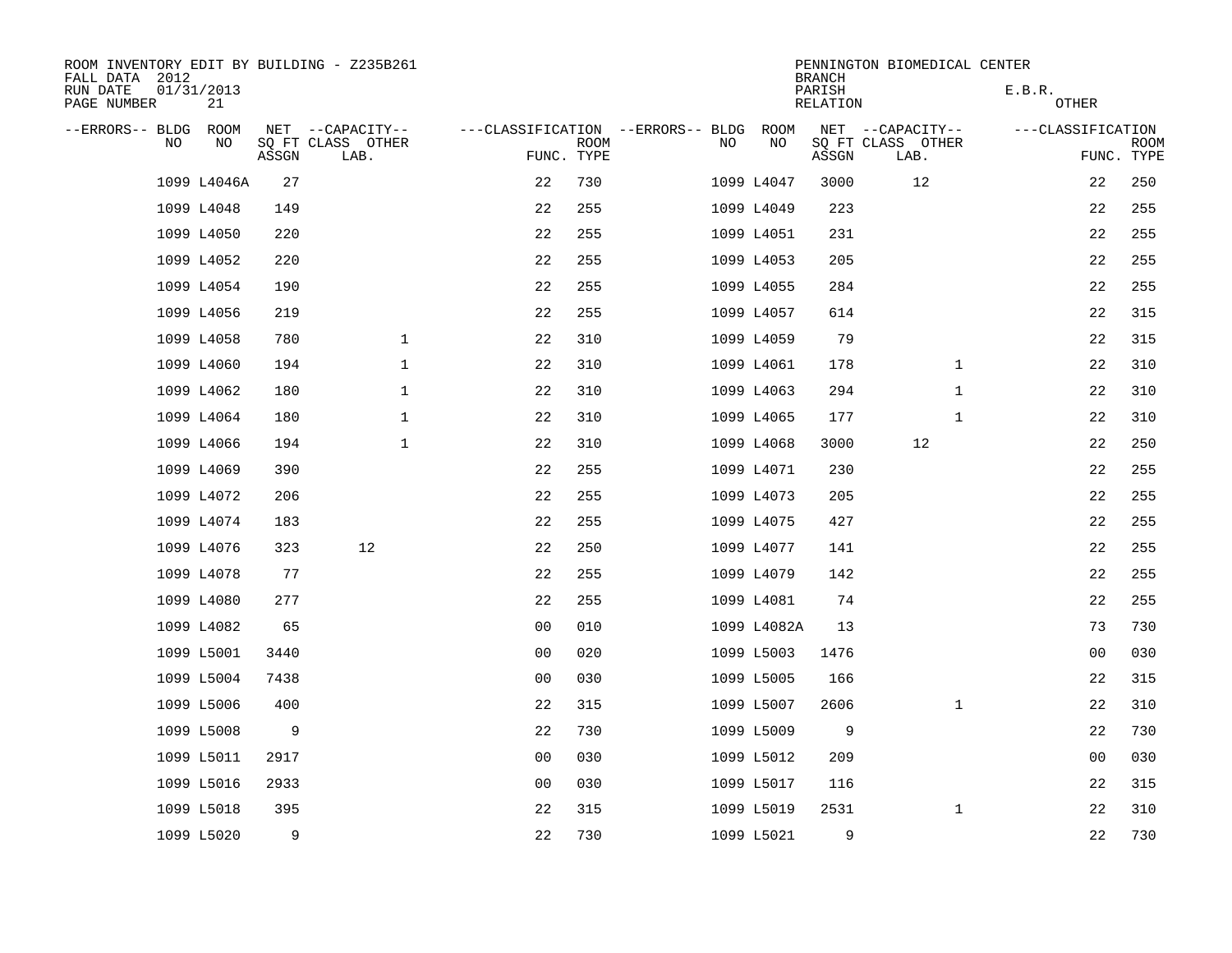| ROOM INVENTORY EDIT BY BUILDING - Z235B261<br>FALL DATA 2012 |                  |       |                           |                                        |             |     |                                                  | <b>BRANCH</b>      | PENNINGTON BIOMEDICAL CENTER                                                                               |        |                   |                           |
|--------------------------------------------------------------|------------------|-------|---------------------------|----------------------------------------|-------------|-----|--------------------------------------------------|--------------------|------------------------------------------------------------------------------------------------------------|--------|-------------------|---------------------------|
| RUN DATE<br>PAGE NUMBER                                      | 01/31/2013<br>22 |       |                           |                                        |             |     |                                                  | PARISH<br>RELATION |                                                                                                            | E.B.R. | OTHER             |                           |
| --ERRORS-- BLDG ROOM                                         |                  |       | NET --CAPACITY--          | ---CLASSIFICATION --ERRORS-- BLDG ROOM |             |     |                                                  |                    | NET --CAPACITY--                                                                                           |        | ---CLASSIFICATION |                           |
| NO                                                           | NO               | ASSGN | SQ FT CLASS OTHER<br>LAB. | FUNC. TYPE                             | <b>ROOM</b> | NO. | NO                                               | ASSGN              | SQ FT CLASS OTHER<br>LAB.                                                                                  |        |                   | <b>ROOM</b><br>FUNC. TYPE |
|                                                              | 1099 L5023       | 1448  |                           | 0 <sub>0</sub>                         | 030         |     | 1099 L5027                                       | 1334               |                                                                                                            |        | 00                | 030                       |
|                                                              | 1099 L5029       | 1381  |                           | 0 <sup>0</sup>                         | 030         |     | 1099 L5032                                       | 2917               |                                                                                                            |        | 0 <sub>0</sub>    | 030                       |
|                                                              | 1099 L5033       | 2933  |                           | 0 <sub>0</sub>                         | 030         |     | 1099 L6001                                       | 773                |                                                                                                            |        | 0 <sub>0</sub>    | 030                       |
|                                                              | 1099 L6002       | 551   |                           | 0 <sub>0</sub>                         | 030         |     | 1099 L6003                                       | 227                |                                                                                                            |        | 0 <sub>0</sub>    | 020                       |
|                                                              | 1099 L6004       | 301   |                           | 0 <sub>0</sub>                         | 030         |     | TOTAL NUMBER CLASSROOMS<br>TOTAL NUMBER LABS 210 |                    | TOTAL NET ASSIGN SO. FT. IN ROOM FILE<br>TOTAL NUMBER COMPUTER CLASSROOMS<br>TOTAL NUMBER SPECIAL LABS 220 |        | 93,970            |                           |
|                                                              | 1100 1001 15000  |       |                           | 63                                     | 740         |     | 1100 1002                                        | 174                |                                                                                                            |        | 00                | 030                       |
|                                                              | 1100 2001 18150  |       |                           | 63                                     | 740         |     | TOTAL NUMBER CLASSROOMS<br>TOTAL NUMBER LABS 210 |                    | TOTAL NET ASSIGN SQ. FT. IN ROOM FILE<br>TOTAL NUMBER COMPUTER CLASSROOMS<br>TOTAL NUMBER SPECIAL LABS 220 |        | 33,150            |                           |
|                                                              | 1101 M1001       | 863   |                           | 0 <sub>0</sub>                         | 020         |     | 1101 M1002                                       | 768                | $\mathbf{1}$                                                                                               |        | 65                | 310                       |
|                                                              | 1101 M1003       | 403   |                           | 0 <sub>0</sub>                         | 020         |     | 1101 M1004                                       | 202                |                                                                                                            |        | 00                | 010                       |
|                                                              | 1101 M1005       | 209   |                           | 0 <sub>0</sub>                         | 010         |     | 1101 M1006                                       | 6665               |                                                                                                            |        | 0 <sub>0</sub>    | 020                       |
|                                                              | 1101 M1007       | 171   |                           | 0 <sub>0</sub>                         | 030         |     | 1101 M1008                                       | 131                |                                                                                                            |        | 0 <sub>0</sub>    | 030                       |
|                                                              | 1101 M1009       | 125   |                           | 22                                     | 540         |     | 1101 M1010                                       | 129                |                                                                                                            |        | 22                | 540                       |
|                                                              | 1101 M1011       | 122   |                           | 22                                     | 540         |     | 1101 M1012                                       | 224                |                                                                                                            |        | 22                | 880                       |
|                                                              | 1101 M1015       | 115   |                           | 22                                     | 315         |     | 1101 M1016                                       | 1586               |                                                                                                            |        | 22                | 545                       |
|                                                              | 1101 M1017       | 83    |                           | 22                                     | 730         |     | 1101 M1018                                       | 292                |                                                                                                            |        | 0 <sub>0</sub>    | 030                       |
|                                                              | 1101 M1019       | 184   |                           | 22                                     | 880         |     | 1101 M1020                                       | 132                |                                                                                                            |        | 22                | 540                       |
|                                                              | 1101 M1021       | 58    |                           | 22                                     | 730         |     | 1101 M1022A                                      | 25                 |                                                                                                            |        | 0 <sub>0</sub>    | 010                       |
|                                                              | 1101 M1023       | 154   | $\mathbf{1}$              | 22                                     | 310         |     | 1101 M1024                                       | 50                 |                                                                                                            |        | 00                | 010                       |
|                                                              | 1101 M1025       | 50    |                           | 0 <sub>0</sub>                         | 010         |     | 1101 M1026                                       | 124                |                                                                                                            |        | 22                | 540                       |
|                                                              | 1101 M1027       | 192   |                           | 22                                     | 540         |     | 1101 M1028                                       | 496                |                                                                                                            |        | 22                | 540                       |
|                                                              | 1101 M1029       | 93    |                           | 22                                     | 540         |     | 1101 M1030                                       | 331                |                                                                                                            |        | 0 <sub>0</sub>    | 030                       |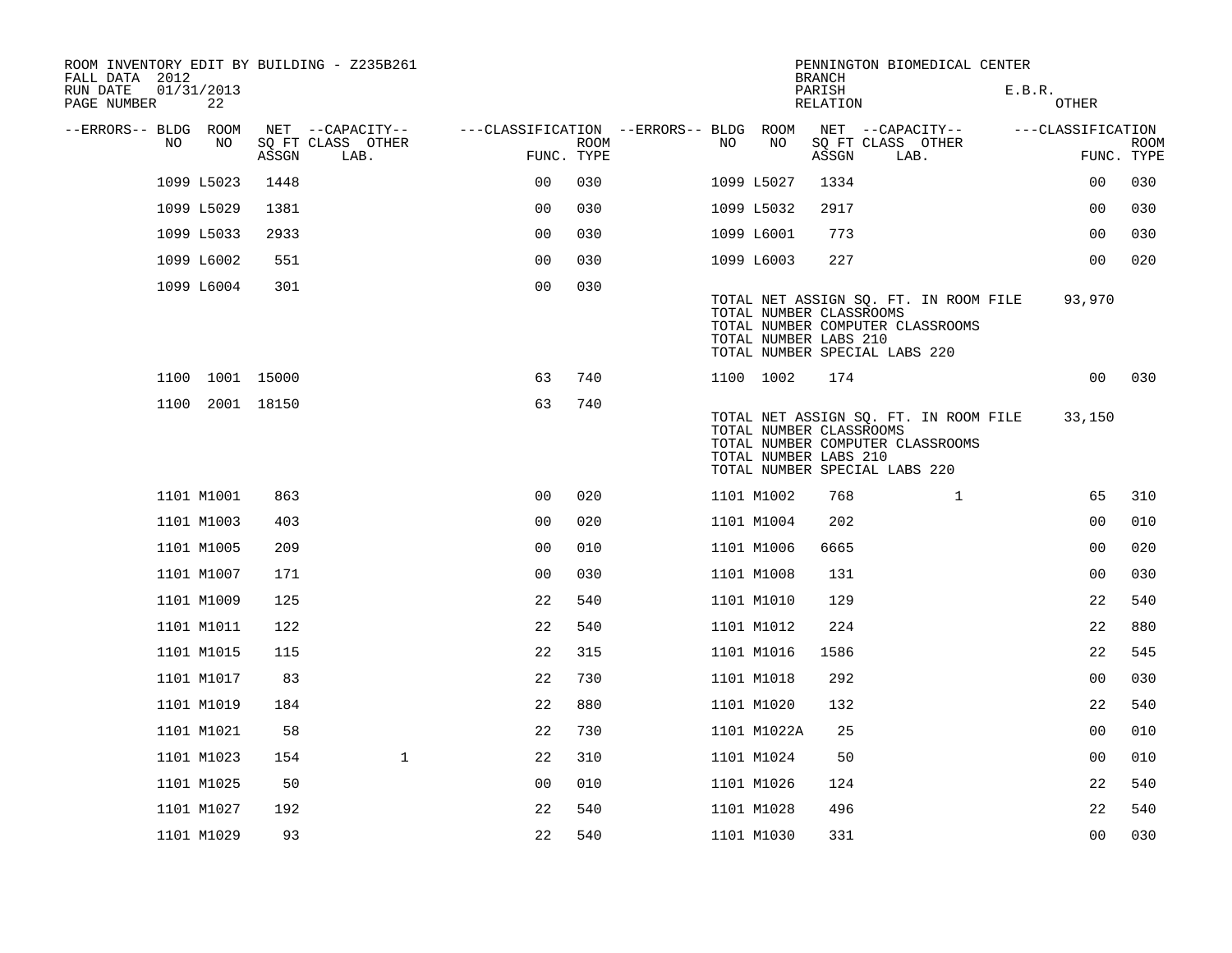| ROOM INVENTORY EDIT BY BUILDING - Z235B261<br>FALL DATA 2012 |                  |       |                           |                                   |             |     |            | <b>BRANCH</b>      | PENNINGTON BIOMEDICAL CENTER |                   |                           |
|--------------------------------------------------------------|------------------|-------|---------------------------|-----------------------------------|-------------|-----|------------|--------------------|------------------------------|-------------------|---------------------------|
| RUN DATE<br>PAGE NUMBER                                      | 01/31/2013<br>23 |       |                           |                                   |             |     |            | PARISH<br>RELATION |                              | E.B.R.<br>OTHER   |                           |
| --ERRORS-- BLDG                                              | ROOM             |       | NET --CAPACITY--          | ---CLASSIFICATION --ERRORS-- BLDG |             |     | ROOM       |                    | NET --CAPACITY--             | ---CLASSIFICATION |                           |
| N <sub>O</sub>                                               | NO.              | ASSGN | SO FT CLASS OTHER<br>LAB. | FUNC. TYPE                        | <b>ROOM</b> | NO. | NO         | ASSGN              | SQ FT CLASS OTHER<br>LAB.    |                   | <b>ROOM</b><br>FUNC. TYPE |
|                                                              | 1101 M1031       | 24    |                           | 22                                | 730         |     | 1101 M1032 | 93                 |                              | 22                | 540                       |
|                                                              | 1101 M1033       | 84    |                           | 22                                | 540         |     | 1101 M1034 | 70                 |                              | 0 <sub>0</sub>    | 030                       |
|                                                              | 1101 M1036       | 42    |                           | 22                                | 730         |     | 1101 M1037 | 556                |                              | 22                | 540                       |
|                                                              | 1101 M1038       | 98    | $\mathbf{1}$              | 22                                | 310         |     | 1101 M1040 | 56                 |                              | 0 <sub>0</sub>    | 010                       |
|                                                              | 1101 M1041       | 81    |                           | 0 <sub>0</sub>                    | 010         |     | 1101 M1042 | 56                 |                              | 00                | 010                       |
|                                                              | 1101 M1043       | 80    |                           | 0 <sub>0</sub>                    | 010         |     | 1101 M1044 | 155                |                              | 22                | 545                       |
|                                                              | 1101 M1045       | 274   |                           | 22                                | 545         |     | 1101 M1048 | 249                |                              | 22                | 880                       |
|                                                              | 1101 M1050       | 271   |                           | 22                                | 540         |     | 1101 M1051 | 54                 |                              | 22                | 919                       |
|                                                              | 1101 M1052       | 96    |                           | 22                                | 540         |     | 1101 M1053 | 94                 |                              | 22                | 540                       |
|                                                              | 1101 M1055       | 73    |                           | 22                                | 730         |     | 1101 M1056 | 89                 |                              | 22                | 540                       |
|                                                              | 1101 M1057       | 44    |                           | 0 <sub>0</sub>                    | 010         |     | 1101 M1058 | 40                 |                              | 22                | 545                       |
|                                                              | 1101 M1059       | 38    |                           | 22                                | 919         |     | 1101 M1060 | 37                 |                              | 22                | 919                       |
|                                                              | 1101 M1061       | 36    |                           | 22                                | 919         |     | 1101 M1062 | 40                 |                              | 22                | 919                       |
|                                                              | 1101 M1063       | 325   |                           | 22                                | 540         |     | 1101 M1064 | 164                |                              | 22                | 540                       |
|                                                              | 1101 M1065       | 235   |                           | 22                                | 880         |     | 1101 M1069 | 91                 |                              | 22                | 540                       |
|                                                              | 1101 M1070       | 96    |                           | 22                                | 540         |     | 1101 M1071 | 157                |                              | 22                | 540                       |
|                                                              | 1101 M1072       | 38    |                           | 22                                | 545         |     | 1101 M1073 | 49                 |                              | 22                | 315                       |
|                                                              | 1101 M1074       | 228   | $\mathbf{1}$              | 22                                | 310         |     | 1101 M1075 | 144                |                              | 22                | 315                       |
|                                                              | 1101 M1077       | 234   | $\mathbf{1}$              | 22                                | 310         |     | 1101 M1078 | 166                |                              | 22                | 540                       |
|                                                              | 1101 M1080       | 119   | $\mathbf 1$               | 22                                | 310         |     | 1101 M1081 | 70                 |                              | 00                | 030                       |
|                                                              | 1101 M1082       | 95    |                           | 22                                | 540         |     | 1101 M1083 | 97                 |                              | 22                | 540                       |
|                                                              | 1101 M1085       | 89    |                           | 22                                | 540         |     | 1101 M1086 | 124                |                              | 22                | 540                       |
|                                                              | 1101 M1087       | 89    |                           | 22                                | 540         |     | 1101 M1088 | 89                 |                              | 22                | 540                       |
|                                                              | 1101 M1089       | 89    |                           | 22                                | 540         |     | 1101 M1090 | 89                 |                              | 22                | 540                       |
|                                                              | 1101 M1091       | 89    |                           | 22                                | 540         |     | 1101 M1092 | 89                 |                              | 22                | 540                       |
|                                                              | 1101 M1093       | 89    |                           | 22                                | 540         |     | 1101 M1094 | 89                 |                              | 22                | 540                       |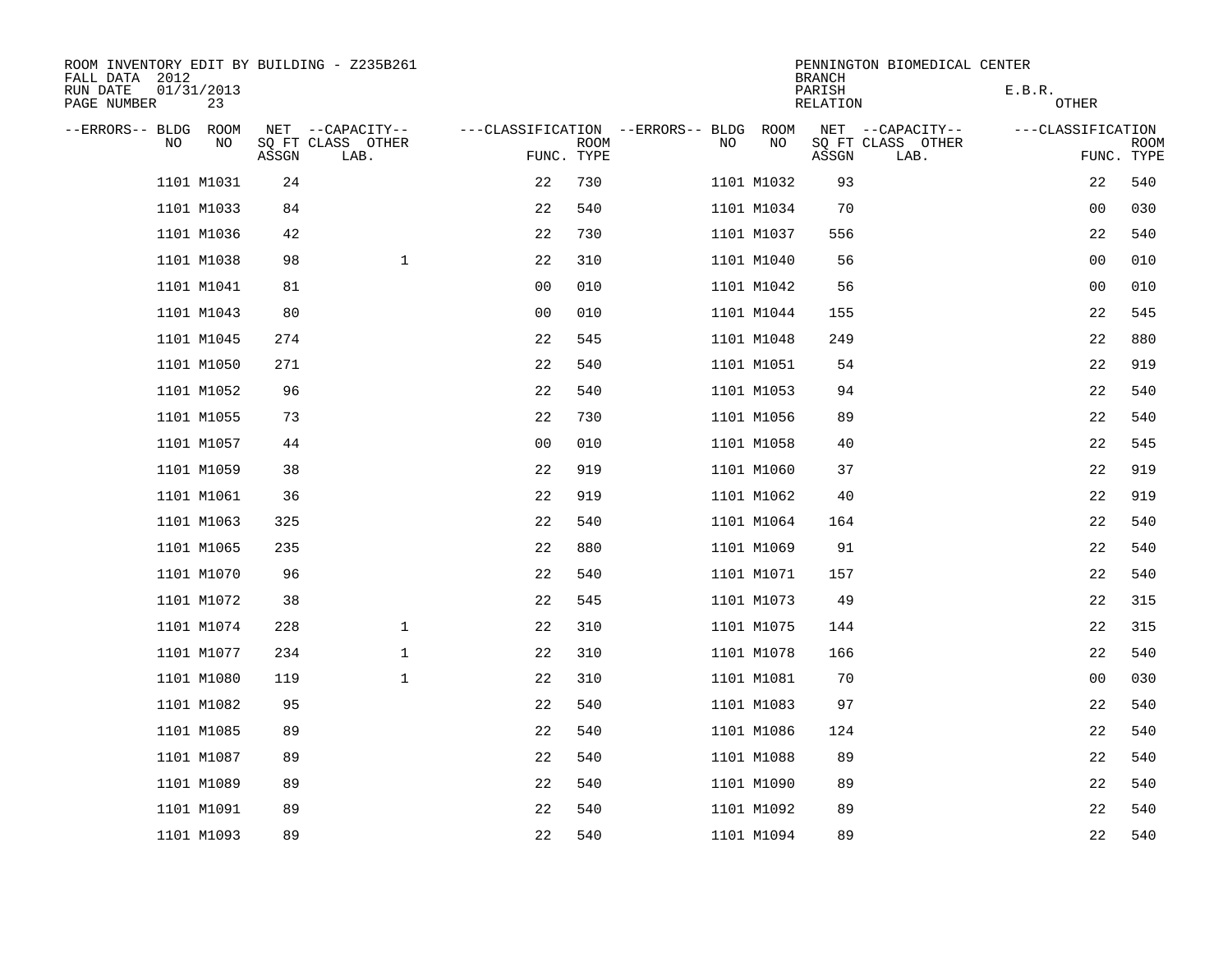| ROOM INVENTORY EDIT BY BUILDING - Z235B261<br>FALL DATA 2012 |                  |       |                           |                |             |                                        |             | <b>BRANCH</b>      | PENNINGTON BIOMEDICAL CENTER |                   |                           |
|--------------------------------------------------------------|------------------|-------|---------------------------|----------------|-------------|----------------------------------------|-------------|--------------------|------------------------------|-------------------|---------------------------|
| RUN DATE<br>PAGE NUMBER                                      | 01/31/2013<br>24 |       |                           |                |             |                                        |             | PARISH<br>RELATION |                              | E.B.R.<br>OTHER   |                           |
| --ERRORS-- BLDG ROOM                                         |                  |       | NET --CAPACITY--          |                |             | ---CLASSIFICATION --ERRORS-- BLDG ROOM |             |                    | NET --CAPACITY--             | ---CLASSIFICATION |                           |
| NO.                                                          | NO               | ASSGN | SQ FT CLASS OTHER<br>LAB. | FUNC. TYPE     | <b>ROOM</b> | NO                                     | NO          | ASSGN              | SQ FT CLASS OTHER<br>LAB.    |                   | <b>ROOM</b><br>FUNC. TYPE |
|                                                              | 1101 M1095       | 89    |                           | 22             | 540         |                                        | 1101 M1096  | 89                 |                              | 22                | 540                       |
|                                                              | 1101 M1097       | 89    |                           | 22             | 540         |                                        | 1101 M1098  | 212                | $\mathbf{1}$                 | 22                | 310                       |
|                                                              | 1101 M2001       | 576   |                           | 0 <sub>0</sub> | 020         |                                        | 1101 M2002  | 206                |                              | 0 <sub>0</sub>    | 010                       |
|                                                              | 1101 M2003       | 220   |                           | 0 <sub>0</sub> | 010         |                                        | 1101 M2004  | 5072               |                              | 0 <sub>0</sub>    | 020                       |
|                                                              | 1101 M2005       | 102   |                           | 00             | 030         |                                        | 1101 M2006  | 70                 |                              | 00                | 030                       |
|                                                              | 1101 M2007       | 1358  |                           | 22             | 540         |                                        | 1101 M2008  | 262                |                              | 22                | 540                       |
|                                                              | 1101 M2009       | 401   |                           | 22             | 540         |                                        | 1101 M2010  | 352                |                              | 22                | 540                       |
|                                                              | 1101 M2011       | 324   |                           | 22             | 315         |                                        | 1101 M2012  | 239                | $\mathbf{1}$                 | 22                | 310                       |
|                                                              | 1101 M2013       | 247   | $\mathbf 1$               | 22             | 310         |                                        | 1101 M2014  | 152                | $\mathbf{1}$                 | 22                | 310                       |
|                                                              | 1101 M2015       | 151   | $\mathbf{1}$              | 22             | 310         |                                        | 1101 M2017  | 101                |                              | 22                | 540                       |
|                                                              | 1101 M2018       | 101   |                           | 22             | 540         |                                        | 1101 M2019  | 101                |                              | 22                | 540                       |
|                                                              | 1101 M2020       | 101   |                           | 22             | 540         |                                        | 1101 M2021  | 101                |                              | 22                | 540                       |
|                                                              | 1101 M2022       | 101   |                           | 22             | 540         |                                        | 1101 M2023  | 101                |                              | 22                | 540                       |
|                                                              | 1101 M2024       | 105   |                           | 22             | 540         |                                        | 1101 M2025  | 87                 |                              | 22                | 540                       |
|                                                              | 1101 M2026       | 89    |                           | 22             | 540         |                                        | 1101 M2027  | 88                 |                              | 22                | 540                       |
|                                                              | 1101 M2028       | 87    |                           | 22             | 540         |                                        | 1101 M2029  | 88                 |                              | 22                | 540                       |
|                                                              | 1101 M2030       | 87    |                           | 22             | 540         |                                        | 1101 M2031  | 85                 |                              | 22                | 540                       |
|                                                              | 1101 M2032       | 88    |                           | 22             | 540         |                                        | 1101 M2034  | 87                 |                              | 22                | 540                       |
|                                                              | 1101 M2035       | 88    |                           | 22             | 540         |                                        | 1101 M2036  | 110                |                              | 22                | 540                       |
|                                                              | 1101 M2038       | 284   |                           | 22             | 545         |                                        | 1101 M2039  | 247                |                              | 22                | 540                       |
|                                                              | 1101 M2040       | 239   |                           | 22             | 540         |                                        | 1101 M2041  | 84                 |                              | 22                | 540                       |
|                                                              | 1101 M2042       | 81    |                           | 22             | 540         |                                        | 1101 M2043  | 84                 |                              | 22                | 540                       |
|                                                              | 1101 M2044       | 246   | $\mathbf{1}$              | 22             | 310         |                                        | 1101 M2045  | 91                 |                              | 22                | 540                       |
|                                                              | 1101 M2046       | 92    |                           | 22             | 540         |                                        | 1101 M2047  | 83                 |                              | 00                | 030                       |
|                                                              | 1101 M2048       | 250   |                           | 22             | 315         |                                        | 1101 M2049  | 259                |                              | 22                | 315                       |
|                                                              | 1101 M2050       | 143   |                           | 22             | 315         |                                        | 1101 M2050A | 8                  |                              | 22                | 730                       |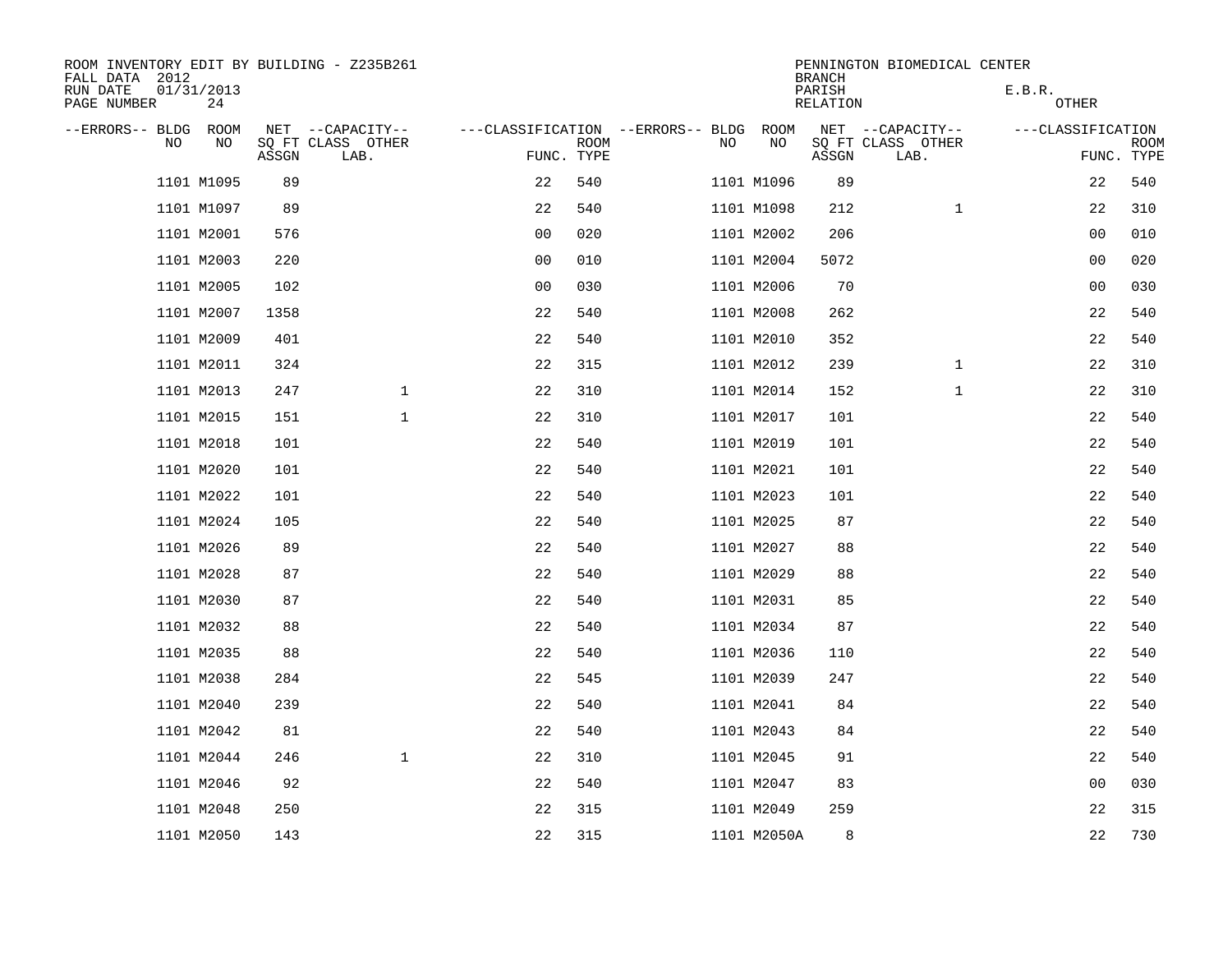| ROOM INVENTORY EDIT BY BUILDING - Z235B261<br>FALL DATA 2012 |                  |       |                           |                                        |             |    |            | <b>BRANCH</b>             | PENNINGTON BIOMEDICAL CENTER |                        |                           |  |  |  |
|--------------------------------------------------------------|------------------|-------|---------------------------|----------------------------------------|-------------|----|------------|---------------------------|------------------------------|------------------------|---------------------------|--|--|--|
| RUN DATE<br>PAGE NUMBER                                      | 01/31/2013<br>25 |       |                           |                                        |             |    |            | PARISH<br><b>RELATION</b> |                              | E.B.R.<br><b>OTHER</b> |                           |  |  |  |
| --ERRORS-- BLDG                                              | ROOM             |       | NET --CAPACITY--          | ---CLASSIFICATION --ERRORS-- BLDG ROOM |             |    |            |                           | NET --CAPACITY--             | ---CLASSIFICATION      |                           |  |  |  |
| NO.                                                          | NO               | ASSGN | SQ FT CLASS OTHER<br>LAB. | FUNC. TYPE                             | <b>ROOM</b> | NO | NO         | ASSGN                     | SQ FT CLASS OTHER<br>LAB.    |                        | <b>ROOM</b><br>FUNC. TYPE |  |  |  |
|                                                              | 1101 M2051       | 97    |                           | 22                                     | 540         |    | 1101 M2052 | 97                        |                              | 22                     | 540                       |  |  |  |
|                                                              | 1101 M2053       | 94    |                           | 22                                     | 540         |    | 1101 M2054 | 94                        |                              | 22                     | 540                       |  |  |  |
|                                                              | 1101 M2055       | 93    |                           | 22                                     | 540         |    | 1101 M2056 | 94                        |                              | 22                     | 540                       |  |  |  |
|                                                              | 1101 M2057       | 88    |                           | 22                                     | 540         |    | 1101 M2058 | 50                        |                              | 22                     | 730                       |  |  |  |
|                                                              | 1101 M2059       | 96    |                           | 22                                     | 540         |    | 1101 M2060 | 96                        |                              | 22                     | 540                       |  |  |  |
|                                                              | 1101 M2061       | 95    |                           | 22                                     | 540         |    | 1101 M2062 | 94                        |                              | 22                     | 540                       |  |  |  |
|                                                              | 1101 M2063       | 94    |                           | 22                                     | 540         |    | 1101 M2064 | 94                        |                              | 22                     | 540                       |  |  |  |
|                                                              | 1101 M2065       | 87    |                           | 22                                     | 540         |    | 1101 M2066 | 50                        |                              | 22                     | 730                       |  |  |  |
|                                                              | 1101 M2068       | 190   |                           | 22                                     | 880         |    | 1101 M2069 | 60                        |                              | 22                     | 540                       |  |  |  |
|                                                              | 1101 M2070       | 422   |                           | 22                                     | 315         |    | 1101 M2071 | 360                       |                              | 0 <sub>0</sub>         | 030                       |  |  |  |
|                                                              | 1101 M2072       | 79    |                           | 22                                     | 730         |    | 1101 M2073 | 56                        |                              | 22                     | 315                       |  |  |  |
|                                                              | 1101 M2074       | 476   |                           | 22                                     | 315         |    | 1101 M2075 | 421                       |                              | 22                     | 650                       |  |  |  |
|                                                              | 1101 M2076       | 196   | $\mathbf 1$               | 22                                     | 310         |    | 1101 M2077 | 606                       |                              | 22                     | 350                       |  |  |  |
|                                                              | 1101 M2078       | 58    |                           | 0 <sub>0</sub>                         | 010         |    | 1101 M2080 | 228                       |                              | 0 <sub>0</sub>         | 010                       |  |  |  |
|                                                              | 1101 M2081       | 297   |                           | 22                                     | 730         |    | 1101 M2082 | 148                       |                              | 0 <sub>0</sub>         | 030                       |  |  |  |
|                                                              | 1101 M2083       | 165   |                           | 22                                     | 315         |    | 1101 M2085 | 326                       | $\mathbf{1}$                 | 22                     | 310                       |  |  |  |
|                                                              | 1101 M2086       | 160   | $\mathbf 1$               | 22                                     | 310         |    | 1101 M2087 | 160                       | $\mathbf{1}$                 | 22                     | 310                       |  |  |  |
|                                                              | 1101 M2088       | 327   | $\mathbf{1}$              | 22                                     | 310         |    | 1101 M2089 | 160                       | $\mathbf{1}$                 | 22                     | 310                       |  |  |  |
|                                                              | 1101 M2090       | 160   | $\mathbf{1}$              | 22                                     | 310         |    | 1101 M2091 | 326                       | $\mathbf{1}$                 | 22                     | 310                       |  |  |  |
|                                                              | 1101 M2092       | 319   | $\mathbf 1$               | 22                                     | 310         |    | 1101 M2093 | 171                       |                              | 22                     | 350                       |  |  |  |
|                                                              | 1101 M2094       | 152   |                           | 22                                     | 540         |    | 1101 M2095 | 111                       |                              | 22                     | 540                       |  |  |  |
|                                                              | 1101 M2096       | 109   |                           | 22                                     | 540         |    | 1101 M2097 | 109                       |                              | 22                     | 540                       |  |  |  |
|                                                              | 1101 M2098       | 109   |                           | 22                                     | 540         |    | 1101 M2099 | 109                       |                              | 22                     | 540                       |  |  |  |
|                                                              | 1101 M2100       | 109   |                           | 22                                     | 540         |    | 1101 M2101 | 109                       |                              | 22                     | 540                       |  |  |  |
|                                                              | 1101 M3001       | 577   |                           | 0 <sub>0</sub>                         | 020         |    | 1101 M3002 | 206                       |                              | 00                     | 010                       |  |  |  |
|                                                              | 1101 M3003       | 223   |                           | 00                                     | 010         |    | 1101 M3004 | 3705                      |                              | 0 <sub>0</sub>         | 020                       |  |  |  |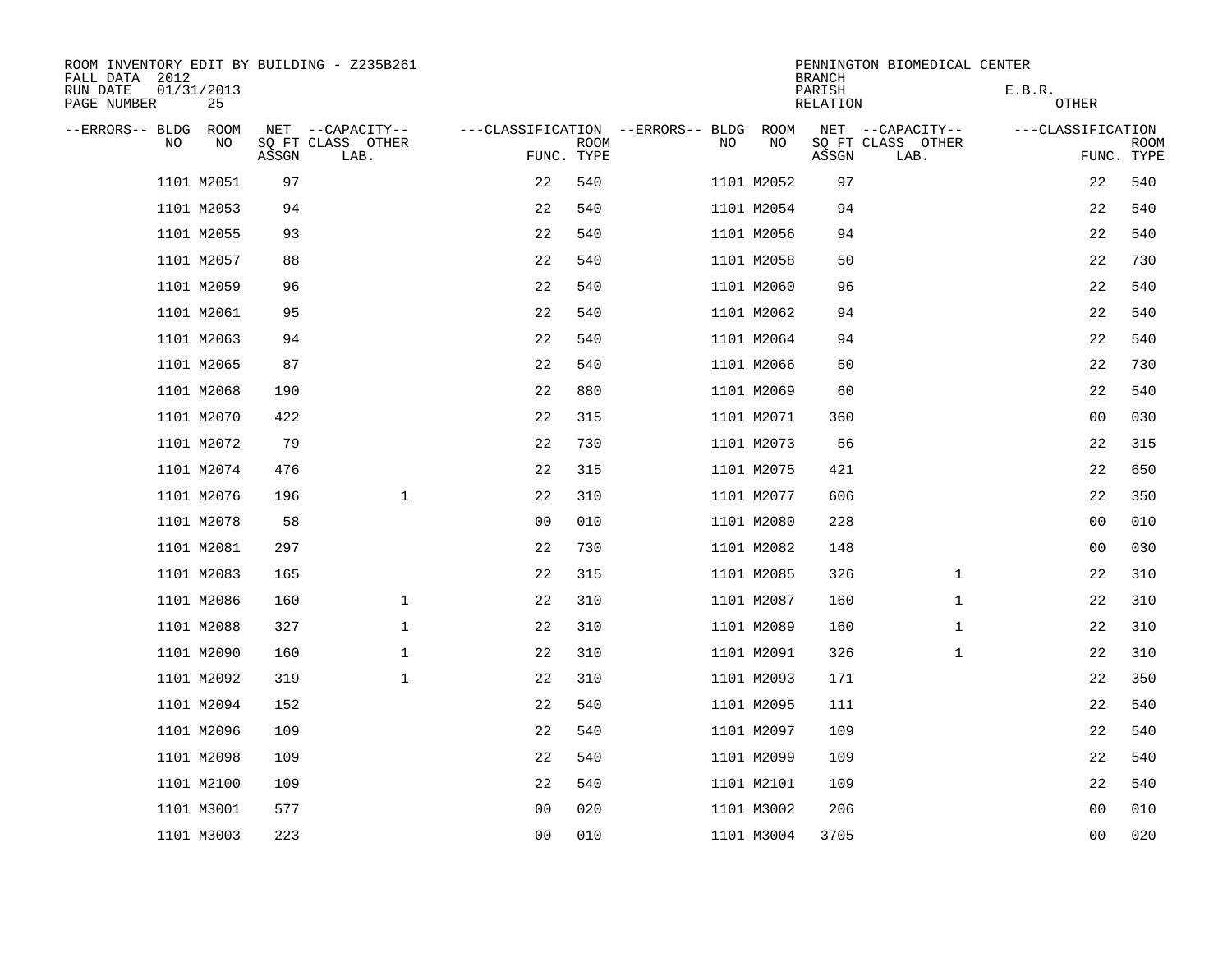| ROOM INVENTORY EDIT BY BUILDING - Z235B261<br>FALL DATA 2012 |            |       |                           |                                   |             |    |                           | <b>BRANCH</b> | PENNINGTON BIOMEDICAL CENTER |                   |                           |  |  |
|--------------------------------------------------------------|------------|-------|---------------------------|-----------------------------------|-------------|----|---------------------------|---------------|------------------------------|-------------------|---------------------------|--|--|
| RUN DATE<br>01/31/2013<br>PAGE NUMBER                        |            |       |                           |                                   |             |    | PARISH<br><b>RELATION</b> |               | E.B.R.<br><b>OTHER</b>       |                   |                           |  |  |
| --ERRORS-- BLDG                                              | ROOM<br>NO |       | NET --CAPACITY--          | ---CLASSIFICATION --ERRORS-- BLDG |             |    | ROOM<br>NO                |               | NET --CAPACITY--             | ---CLASSIFICATION |                           |  |  |
| NO.                                                          |            | ASSGN | SQ FT CLASS OTHER<br>LAB. | FUNC. TYPE                        | <b>ROOM</b> | NO |                           | ASSGN         | SQ FT CLASS OTHER<br>LAB.    |                   | <b>ROOM</b><br>FUNC. TYPE |  |  |
|                                                              | 1101 M3005 | 103   |                           | 0 <sub>0</sub>                    | 030         |    | 1101 M3006                | 178           |                              | 00                | 030                       |  |  |
|                                                              | 1101 M3007 | 201   |                           | 22                                | 880         |    | 1101 M3009                | 270           |                              | 22                | 350                       |  |  |
|                                                              | 1101 M3010 | 348   | $\mathbf 1$               | 22                                | 310         |    | 1101 M3011                | 344           | $\mathbf{1}$                 | 22                | 310                       |  |  |
|                                                              | 1101 M3012 | 169   | $\mathbf 1$               | 22                                | 310         |    | 1101 M3013                | 169           | $\mathbf{1}$                 | 22                | 310                       |  |  |
|                                                              | 1101 M3014 | 169   | $\mathbf 1$               | 22                                | 310         |    | 1101 M3015                | 169           | $\mathbf{1}$                 | 22                | 310                       |  |  |
|                                                              | 1101 M3016 | 169   | $\mathbf 1$               | 22                                | 310         |    | 1101 M3017                | 169           | $\mathbf{1}$                 | 22                | 310                       |  |  |
|                                                              | 1101 M3018 | 343   | $\mathbf 1$               | 22                                | 310         |    | 1101 M3019                | 346           | $\mathbf{1}$                 | 22                | 310                       |  |  |
|                                                              | 1101 M3021 | 118   | $\mathbf 1$               | 22                                | 310         |    | 1101 M3022                | 123           | $\mathbf{1}$                 | 22                | 310                       |  |  |
|                                                              | 1101 M3023 | 123   | $\mathbf 1$               | 22                                | 310         |    | 1101 M3024                | 286           |                              | 22                | 315                       |  |  |
|                                                              | 1101 M3025 | 15    |                           | 22                                | 315         |    | 1101 M3026                | 241           |                              | 22                | 350                       |  |  |
|                                                              | 1101 M3027 | 369   |                           | 0 <sub>0</sub>                    | 030         |    | 1101 M3028                | 585           |                              | 22                | 315                       |  |  |
|                                                              | 1101 M3029 | 180   | $\mathbf{1}$              | 22                                | 310         |    | 1101 M3030                | 431           |                              | 22                | 650                       |  |  |
|                                                              | 1101 M3031 | 582   |                           | 22                                | 315         |    | 1101 M3032                | 143           |                              | 0 <sub>0</sub>    | 030                       |  |  |
|                                                              | 1101 M3033 | 63    |                           | 0 <sub>0</sub>                    | 010         |    | 1101 M3034                | 133           | $\mathbf{1}$                 | 22                | 310                       |  |  |
|                                                              | 1101 M3035 | 24    |                           | 22                                | 315         |    | 1101 M3036                | 368           |                              | 22                | 315                       |  |  |
|                                                              | 1101 M3038 | 255   |                           | 22                                | 315         |    | 1101 M3039                | 71            |                              | 00                | 030                       |  |  |
|                                                              | 1101 M3040 | 264   |                           | 22                                | 350         |    | 1101 M3041                | 572           |                              | 22                | 315                       |  |  |
|                                                              | 1101 M3042 | 615   |                           | 22                                | 350         |    | 1101 M3043                | 572           |                              | 22                | 315                       |  |  |
|                                                              | 1101 M3044 | 196   |                           | 0 <sub>0</sub>                    | 010         |    | 1101 M3045                | 235           |                              | 22                | 350                       |  |  |
|                                                              | 1101 M3046 | 96    |                           | 22                                | 730         |    | 1101 M3047                | 47            |                              | 22                | 315                       |  |  |
|                                                              | 1101 M3048 | 398   |                           | 22                                | 315         |    | 1101 M3049                | 87            |                              | 22                | 730                       |  |  |
|                                                              | 1101 M3050 | 128   | $\mathbf 1$               | 22                                | 310         |    | 1101 M3051                | 128           | $\mathbf{1}$                 | 22                | 310                       |  |  |
|                                                              | 1101 M3052 | 131   | $\mathbf 1$               | 22                                | 310         |    | 1101 M3053                | 353           | $\mathbf{1}$                 | 22                | 310                       |  |  |
|                                                              | 1101 M3054 | 343   | $\mathbf 1$               | 22                                | 310         |    | 1101 M3055                | 169           | $\mathbf{1}$                 | 22                | 310                       |  |  |
|                                                              | 1101 M3056 | 169   | $\mathbf 1$               | 22                                | 310         |    | 1101 M3057                | 169           | $\mathbf{1}$                 | 22                | 310                       |  |  |
|                                                              | 1101 M3058 | 169   | $\mathbf{1}$              | 22                                | 310         |    | 1101 M3059                | 169           | $\mathbf{1}$                 | 22                | 310                       |  |  |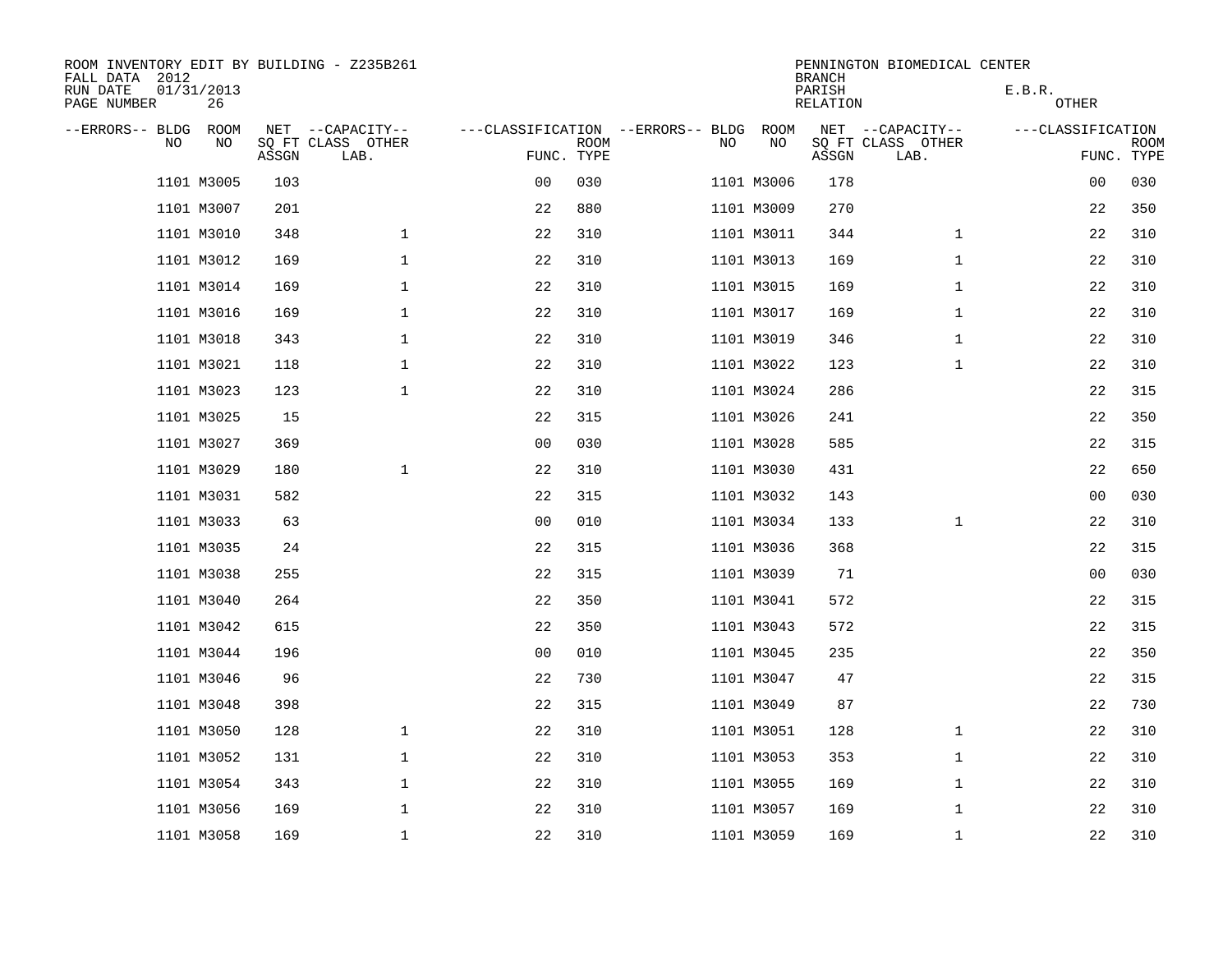| ROOM INVENTORY EDIT BY BUILDING - Z235B261<br>FALL DATA 2012 |                  |       |                           |                                   |                           |    |             | <b>BRANCH</b>             | PENNINGTON BIOMEDICAL CENTER |                   |                           |
|--------------------------------------------------------------|------------------|-------|---------------------------|-----------------------------------|---------------------------|----|-------------|---------------------------|------------------------------|-------------------|---------------------------|
| RUN DATE<br>PAGE NUMBER                                      | 01/31/2013<br>27 |       |                           |                                   |                           |    |             | PARISH<br><b>RELATION</b> |                              | E.B.R.<br>OTHER   |                           |
| --ERRORS-- BLDG                                              | ROOM             |       | NET --CAPACITY--          | ---CLASSIFICATION --ERRORS-- BLDG |                           |    | ROOM        |                           | NET --CAPACITY--             | ---CLASSIFICATION |                           |
| NO.                                                          | NO               | ASSGN | SQ FT CLASS OTHER<br>LAB. |                                   | <b>ROOM</b><br>FUNC. TYPE | NO | NO          | ASSGN                     | SQ FT CLASS OTHER<br>LAB.    |                   | <b>ROOM</b><br>FUNC. TYPE |
|                                                              | 1101 M3060       | 169   | $\mathbf{1}$              | 22                                | 310                       |    | 1101 M3061  | 343                       | $\mathbf{1}$                 | 22                | 310                       |
|                                                              | 1101 M3062       | 344   | $\mathbf{1}$              | 22                                | 310                       |    | 1101 M3063  | 182                       | $\mathbf{1}$                 | 22                | 310                       |
|                                                              | 1101 M3064       | 364   | $\mathbf 1$               | 22                                | 310                       |    | 1101 M3065  | 364                       | $\mathbf{1}$                 | 22                | 310                       |
|                                                              | 1101 M3066       | 364   | $\mathbf 1$               | 22                                | 310                       |    | 1101 M3067  | 364                       | $\mathbf{1}$                 | 22                | 310                       |
|                                                              | 1101 M3069       | 400   |                           | 22                                | 315                       |    | 1101 M4001  | 345                       | $\mathbf{1}$                 | 22                | 310                       |
|                                                              | 1101 M4003       | 343   | $\mathbf 1$               | 22                                | 310                       |    | 1101 M4004  | 343                       | $\mathbf{1}$                 | 22                | 310                       |
|                                                              | 1101 M4005       | 343   | $\mathbf{1}$              | 22                                | 310                       |    | 1101 M4006  | 343                       | $\mathbf{1}$                 | 22                | 310                       |
|                                                              | 1101 M4008       | 343   | $\mathbf 1$               | 22                                | 310                       |    | 1101 M4009  | 345                       | $\mathbf{1}$                 | 22                | 310                       |
|                                                              | 1101 M4010       | 3709  |                           | 0 <sub>0</sub>                    | 020                       |    | 1101 M4010A | 23                        |                              | 22                | 315                       |
|                                                              | 1101 M4011       | 112   |                           | 22                                | 540                       |    | 1101 M4012  | 116                       |                              | 22                | 540                       |
|                                                              | 1101 M4013       | 115   | $\mathbf 1$               | 22                                | 310                       |    | 1101 M4014  | 338                       |                              | 22                | 540                       |
|                                                              | 1101 M4015       | 260   |                           | 22                                | 350                       |    | 1101 M4016  | 380                       |                              | 0 <sub>0</sub>    | 030                       |
|                                                              | 1101 M4017       | 52    |                           | 22                                | 315                       |    | 1101 M4018  | 519                       |                              | 22                | 315                       |
|                                                              | 1101 M4019       | 187   |                           | 22                                | 315                       |    | 1101 M4020  | 424                       |                              | 22                | 650                       |
|                                                              | 1101 M4021       | 590   |                           | 22                                | 315                       |    | 1101 M4022  | 64                        |                              | 00                | 010                       |
|                                                              | 1101 M4023       | 155   |                           | 0 <sub>0</sub>                    | 030                       |    | 1101 M4024  | 131                       |                              | 22                | 730                       |
|                                                              | 1101 M4025       | 400   |                           | 22                                | 315                       |    | 1101 M4026  | 179                       | $\mathbf{1}$                 | 22                | 310                       |
|                                                              | 1101 M4027       | 358   | $\mathbf 1$               | 22                                | 310                       |    | 1101 M4028  | 176                       | $\mathbf{1}$                 | 22                | 310                       |
|                                                              | 1101 M4029       | 176   | $\mathbf{1}$              | 22                                | 310                       |    | 1101 M4030  | 356                       |                              | 22                | 540                       |
|                                                              | 1101 M4031       | 179   | $\mathbf 1$               | 22                                | 310                       |    | 1101 M4032  | 92                        |                              | 22                | 730                       |
|                                                              | 1101 M4033       | 469   |                           | 22                                | 315                       |    | 1101 M4033A | 110                       |                              | 22                | 540                       |
|                                                              | 1101 M4033B      | 110   |                           | 22                                | 540                       |    | 1101 M4033C | 109                       |                              | 22                | 540                       |
|                                                              | 1101 M4034       | 616   |                           | 22                                | 350                       |    | 1101 M4035  | 71                        |                              | 0 <sub>0</sub>    | 030                       |
|                                                              | 1101 M4036       | 250   |                           | 22                                | 315                       |    | 1101 M4037  | 254                       |                              | 22                | 350                       |
|                                                              | 1101 M4038       | 572   |                           | 22                                | 315                       |    | 1101 M4039  | 395                       |                              | 22                | 315                       |
|                                                              | 1101 M4040       | 189   |                           | 0 <sub>0</sub>                    | 010                       |    | 1101 M4041  | 59                        |                              | 22                | 315                       |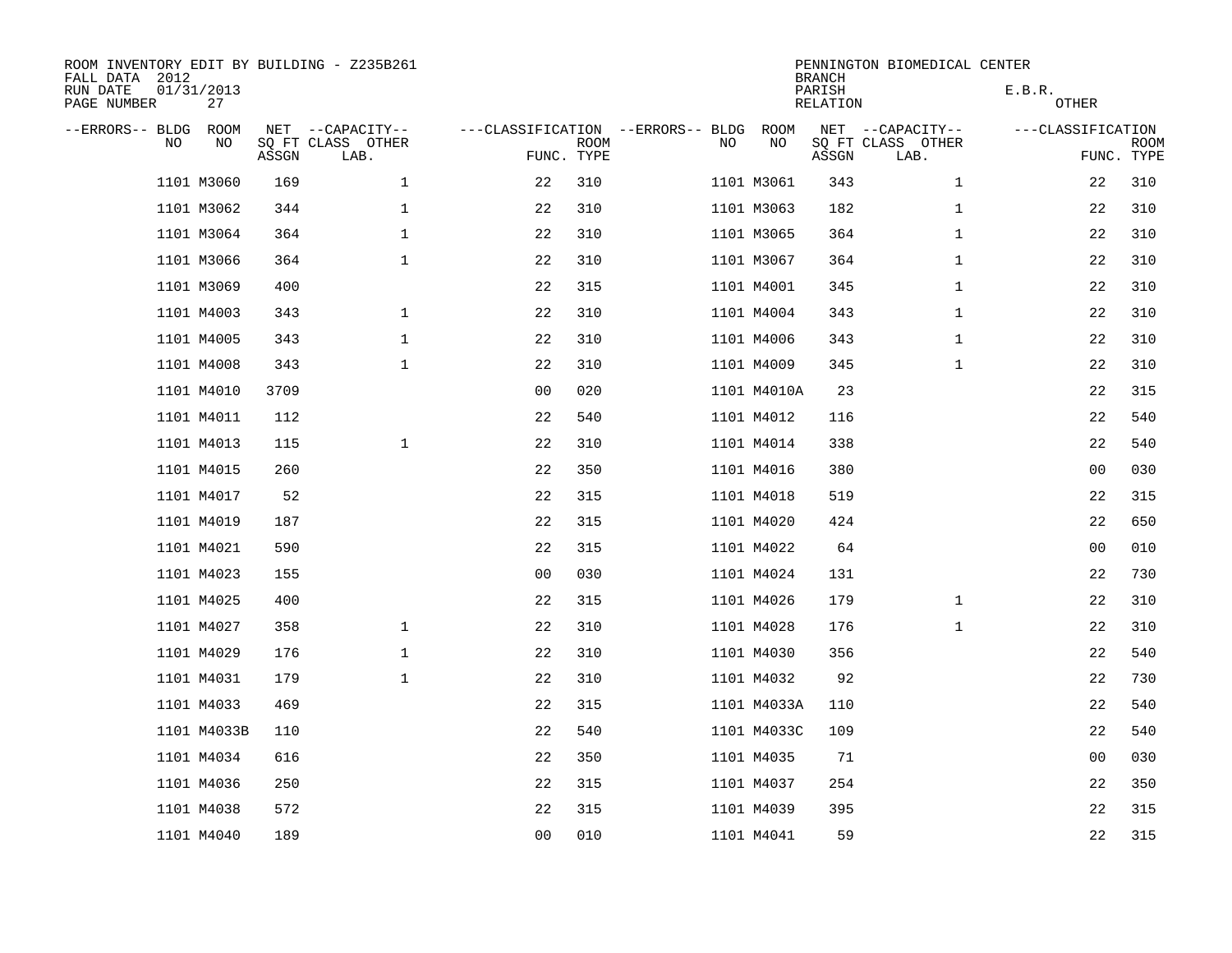| ROOM INVENTORY EDIT BY BUILDING - Z235B261<br>FALL DATA 2012 |                  |       |                                               |                |             |                                         |            | <b>BRANCH</b>                  | PENNINGTON BIOMEDICAL CENTER                                              |                        |                           |
|--------------------------------------------------------------|------------------|-------|-----------------------------------------------|----------------|-------------|-----------------------------------------|------------|--------------------------------|---------------------------------------------------------------------------|------------------------|---------------------------|
| RUN DATE<br>PAGE NUMBER                                      | 01/31/2013<br>28 |       |                                               |                |             |                                         |            | PARISH<br><b>RELATION</b>      |                                                                           | E.B.R.<br><b>OTHER</b> |                           |
| --ERRORS-- BLDG<br>NO.                                       | ROOM<br>NO.      | ASSGN | NET --CAPACITY--<br>SO FT CLASS OTHER<br>LAB. | FUNC. TYPE     | <b>ROOM</b> | ---CLASSIFICATION --ERRORS-- BLDG<br>NO | ROOM<br>NO | ASSGN                          | NET --CAPACITY--<br>SQ FT CLASS OTHER<br>LAB.                             | ---CLASSIFICATION      | <b>ROOM</b><br>FUNC. TYPE |
|                                                              | 1101 M4042       | 120   |                                               | 22             | 315         |                                         | 1101 M4043 | 100                            | $\mathbf{1}$                                                              | 22                     | 310                       |
|                                                              | 1101 M4043A      | 102   |                                               | 22             | 540         |                                         | 1101 M4044 | 408                            |                                                                           | 22                     | 315                       |
|                                                              | 1101 M4045       | 180   | $\mathbf{1}$                                  | 22             | 310         |                                         | 1101 M4046 | 181                            | $\mathbf{1}$                                                              | 22                     | 310                       |
|                                                              | 1101 M4047       | 345   | $\mathbf 1$                                   | 22             | 310         |                                         | 1101 M4048 | 169                            | $\mathbf{1}$                                                              | 22                     | 310                       |
|                                                              | 1101 M4049       | 169   | $\mathbf 1$                                   | 22             | 310         |                                         | 1101 M4050 | 342                            | $\mathbf{1}$                                                              | 22                     | 310                       |
|                                                              | 1101 M4051       | 169   | $\mathbf 1$                                   | 22             | 310         |                                         | 1101 M4052 | 343                            | $\mathbf{1}$                                                              | 22                     | 310                       |
|                                                              | 1101 M4053       | 169   | $\mathbf{1}$                                  | 22             | 310         |                                         | 1101 M4054 | 169                            | $\mathbf{1}$                                                              | 22                     | 310                       |
|                                                              | 1101 M4055       | 246   |                                               | 22             | 350         |                                         | 1101 M4056 | 195                            |                                                                           | 22                     | 880                       |
|                                                              | 1101 M4057       | 373   |                                               | 0 <sub>0</sub> | 020         |                                         | 1101 M4058 | 209                            |                                                                           | 0 <sub>0</sub>         | 010                       |
|                                                              | 1101 M4059       | 220   |                                               | 0 <sup>0</sup> | 010         |                                         | 1101 M4061 | 146                            |                                                                           | 0 <sub>0</sub>         | 030                       |
|                                                              | 1101 M4062       | 145   |                                               | 0 <sub>0</sub> | 030         |                                         | 1101 M4063 | 955                            |                                                                           | 22                     | 540                       |
|                                                              | 1101 M4064       | 345   | $\mathbf 1$                                   | 22             | 310         |                                         | 1101 M5000 | 228                            |                                                                           | 0 <sub>0</sub>         | 020                       |
|                                                              | 1101 M5001       | 301   |                                               | 22             | 730         |                                         | 1101 M5002 | 733                            |                                                                           | 22                     | 730                       |
|                                                              | 1101 M5003       | 328   |                                               | 0 <sub>0</sub> | 030         |                                         | 1101 M5004 | 810<br>TOTAL NUMBER CLASSROOMS | TOTAL NET ASSIGN SQ. FT. IN ROOM FILE<br>TOTAL NUMBER COMPUTER CLASSROOMS | 00<br>55,378           | 030                       |

TOTAL NUMBER LABS 210

TOTAL NUMBER SPECIAL LABS 220